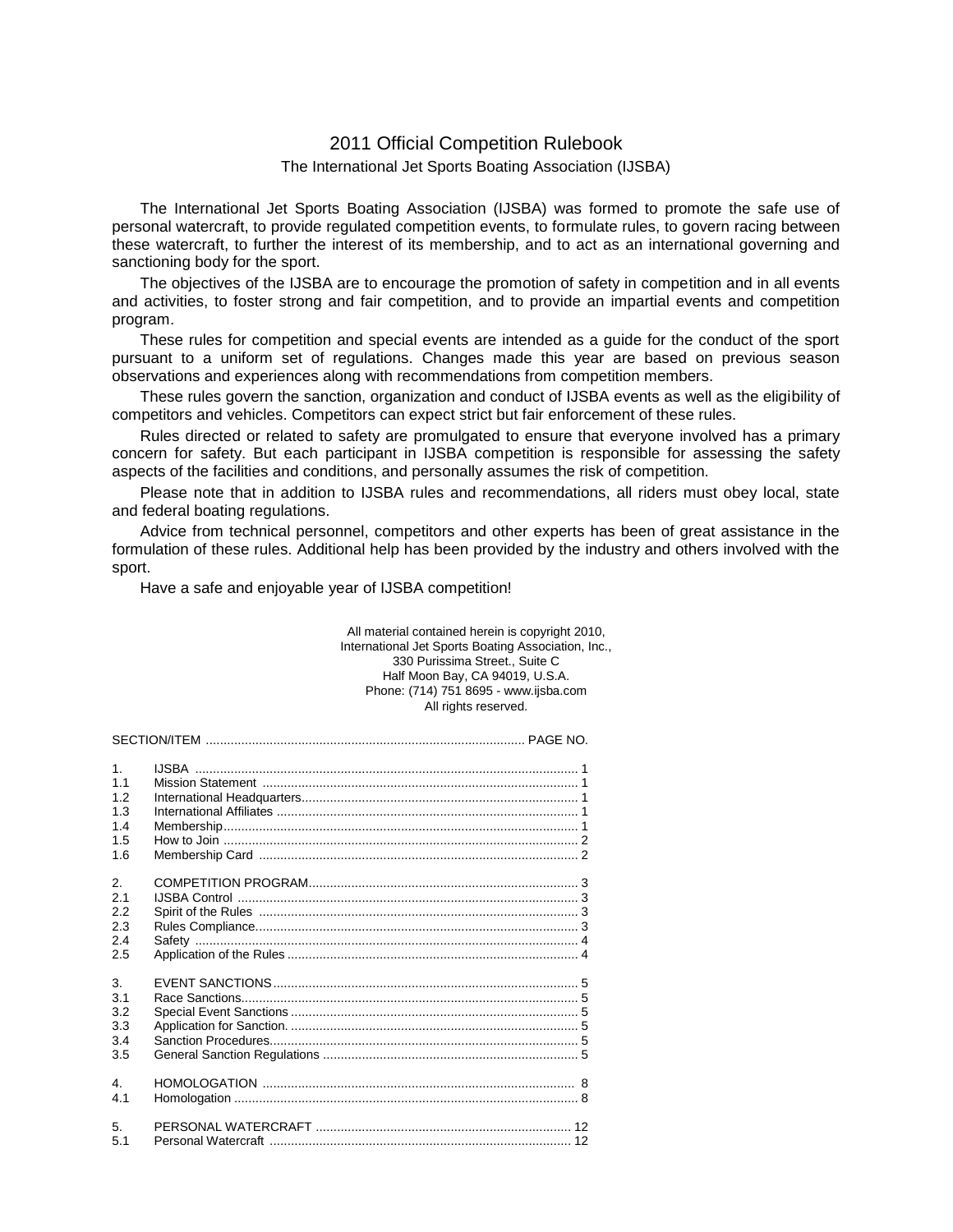| 5.2<br>5.3<br>5.4<br>5.5                                                                      |                                                                    |  |
|-----------------------------------------------------------------------------------------------|--------------------------------------------------------------------|--|
| 6.<br>6.1<br>6.2<br>6.3<br>6.4<br>6.5<br>6.6<br>6.7<br>6.8<br>6.9<br>6.10                     |                                                                    |  |
| 7.<br>7.1<br>7.2<br>7.3<br>7.4<br>7.5<br>7.6<br>7.7<br>7.8                                    | Limited Class - Ignition and Electronics - Two-Stroke 27           |  |
| 8.<br>8.1<br>8.2<br>8.3<br>8.4<br>8.5<br>8.6<br>8.7<br>8.8                                    | Open Class - Ignition and Electronics - Two-Stroke/Four-Stroke  38 |  |
| 8.9                                                                                           |                                                                    |  |
| 9.<br>9.1<br>9.2<br>9.3<br>9.4<br>9.5<br>9.6                                                  | Modified Class - Ignition and Electronics - Two-Stroke 44          |  |
| 10.<br>10.1<br>10.2<br>10.3<br>10.4<br>10.5<br>10.6<br>10.7<br>10.8<br>10.9<br>10.10<br>10.11 | Beainner                                                           |  |
| 11.<br>11.1<br>11.2<br>11.3<br>11.4<br>11.5<br>11.6<br>11.7                                   |                                                                    |  |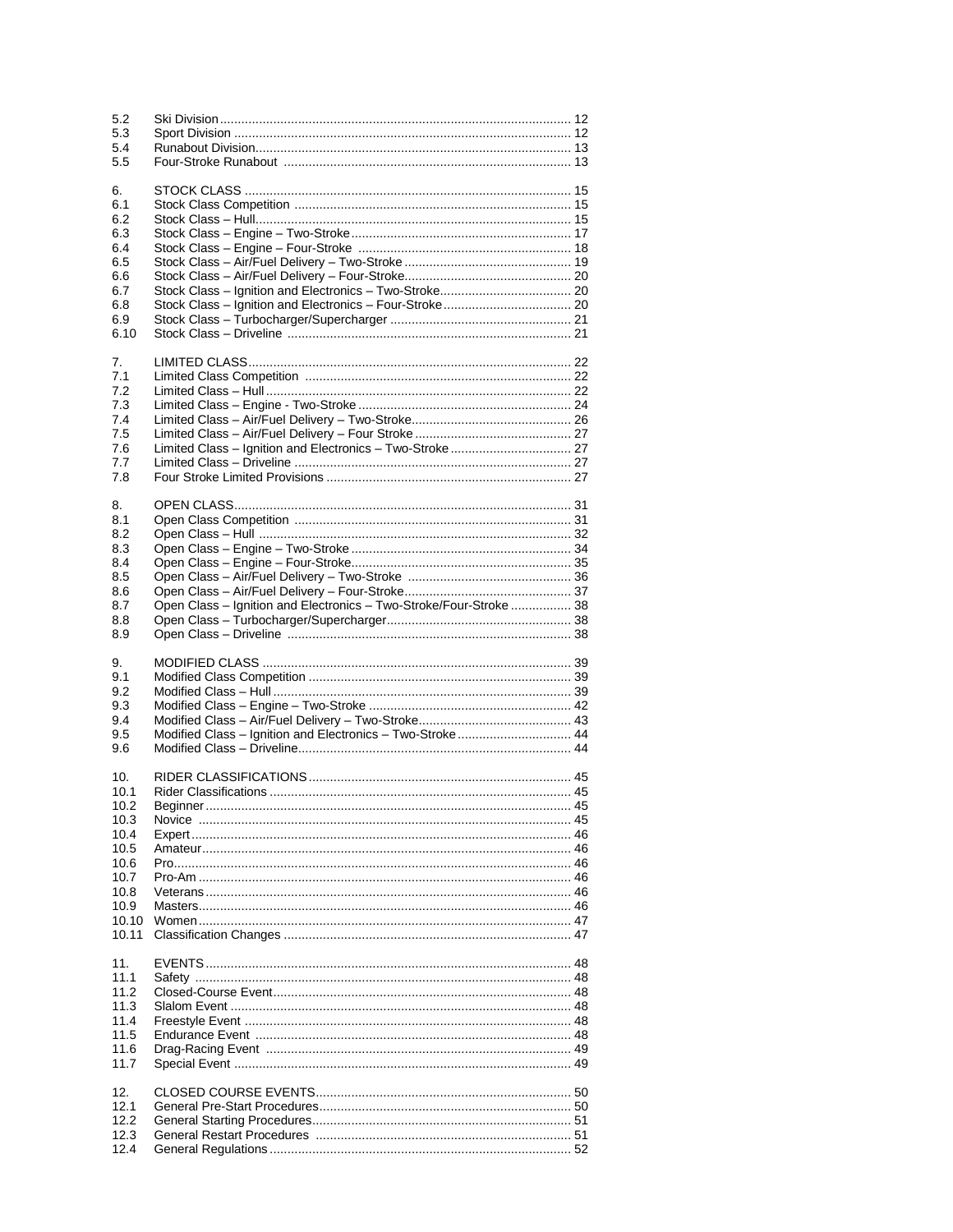| 13.<br>13.1                                                                                            |                               |    |
|--------------------------------------------------------------------------------------------------------|-------------------------------|----|
| 14.<br>14.1                                                                                            |                               |    |
| 15.<br>15.1<br>15.2<br>15.3<br>15.4<br>15.5<br>15.6<br>15.7                                            |                               |    |
| 16.<br>16.1                                                                                            |                               |    |
| 17.<br>17.1<br>17.2<br>17.3<br>17.4<br>17.5<br>17.6<br>17.7<br>17.8<br>17.9<br>17.10<br>17.11<br>17.12 |                               |    |
| 18.<br>18.1<br>18.2<br>18.3<br>18.4<br>18.5<br>18.6<br>18.7                                            |                               |    |
| 19.<br>19.1<br>19.2<br>19.3<br>19.4<br>19.5                                                            |                               |    |
| 20.<br>20.1<br>20.2<br>20.3                                                                            | <b>PROTESTS &amp; APPEALS</b> | 74 |
| 21.                                                                                                    |                               |    |
| 22.                                                                                                    |                               |    |
| 23.<br>23.1                                                                                            |                               |    |
| 24.<br>24.1                                                                                            |                               |    |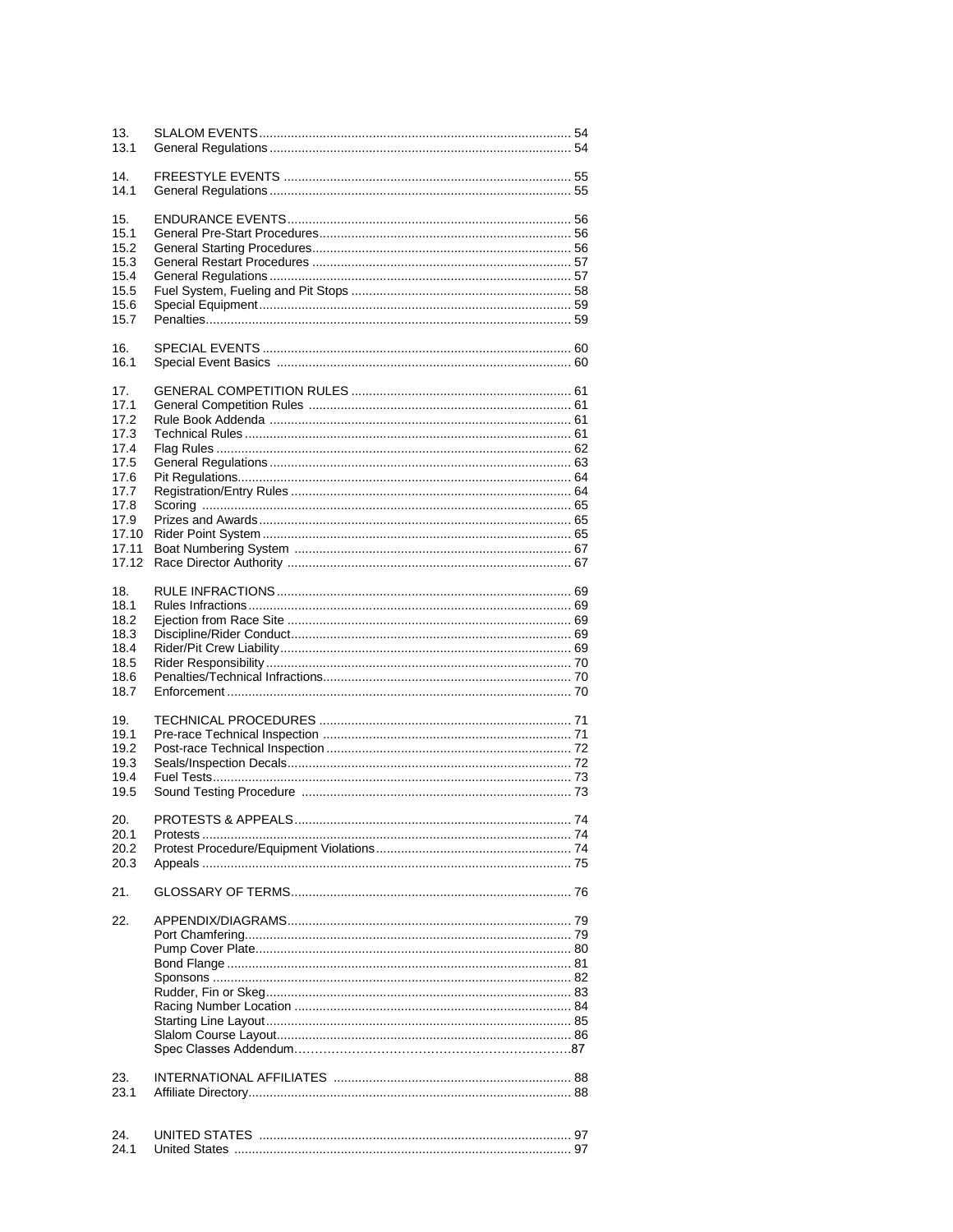### 1.1 MISSION STATEMENT

The International Jet Sports Boating Association's mission is:

- to further the interest of IJSBA membership by providing a wide range of quality personal watercraft activities, services and benefits;
- to act as an international governing and sanctioning body for personal watercraft racing and to foster fair competition by formulating and promoting uniform rules and safety standards;
- to promote, organize and supervise personal watercraft events in a professional manner;
- to supervise and grant affiliation to international organizations with similar purposes and to cooperate with such organizations;
- to promote the positive image of personal watercraft by communicating with and educating IJSBA members and other users on the fun, safe and responsible usage of personal watercraft;
- to collect and disseminate information relating to the sport;
- to undertake activities aimed at advancing the sport; and
- to be an effective, unified voice for the sport.
- 1.2 INTERNATIONAL HEADQUARTERS 330 Purissima St. Ste. C Half Moon Bay, CA 94019 USA Please visit our website: www.ijsba.com 1.3 INTERNATIONAL AFFILIATES
- 1.3.1 The IJSBA, acting as the governing body for the personal watercraft sport worldwide, offers exclusive International Affiliate Memberships to qualified associations in specific countries or markets. The purpose of affiliation is to encourage the growth of personal watercraft activities; provide uniform regulations for competition events; promote the safe and responsible usage of personal watercraft; and further the interests of the IJSBA and its affiliates.
- 1.3.2 International IJSBA-affiliate associations may organize and promote National Championships in a manner most appropriate to local interest. International IJSBA-affiliate associations may create rules and racing classes that are not included in this rule book. All supplemental rules and racing classes must be approved by the IJSBA. It is the responsibility of the competitor to obtain this information. Contact the specific affiliate for supplemental rules and classes. A directory of international affiliates can be found in Section 23 (see pgs. 87-96).
- 1.3.3 Countries without IJSBA affiliates may request a list of requirements from IJSBA headquarters.

### 1.4 MEMBERSHIP

Eligibility for participation in an IJSBA- and IJSBA affiliate-sanctioned event requires the appropriate membership. The IJSBA and its international affiliates reserve the right to refuse membership to any group or individual.

#### 1.5 HOW TO JOIN

- 1.5.1 Memberships may be purchased at sanctioned race events and activities, or from one of the IJSBA international affiliate offices.
- 1.5.2 If there is no IJSBA affiliate organization in your country, you may obtain membership information and application from any other affiliate organization. To receive a membership application form by mail, contact IJSBA international headquarters (see Section 1.2, pg. 1) or one of the international affiliates (see Section 23, pgs. 87-96).

### 1.6 MEMBERSHIP CARD

- 1.6.1 IJSBA or IJSBA affiliate membership cards or credentials must be available for officials' inspection when requested (e.g., at on-site event registration).
- 1.6.2 It is highly recommended that a competitor's medical history be carried with his/her membership card.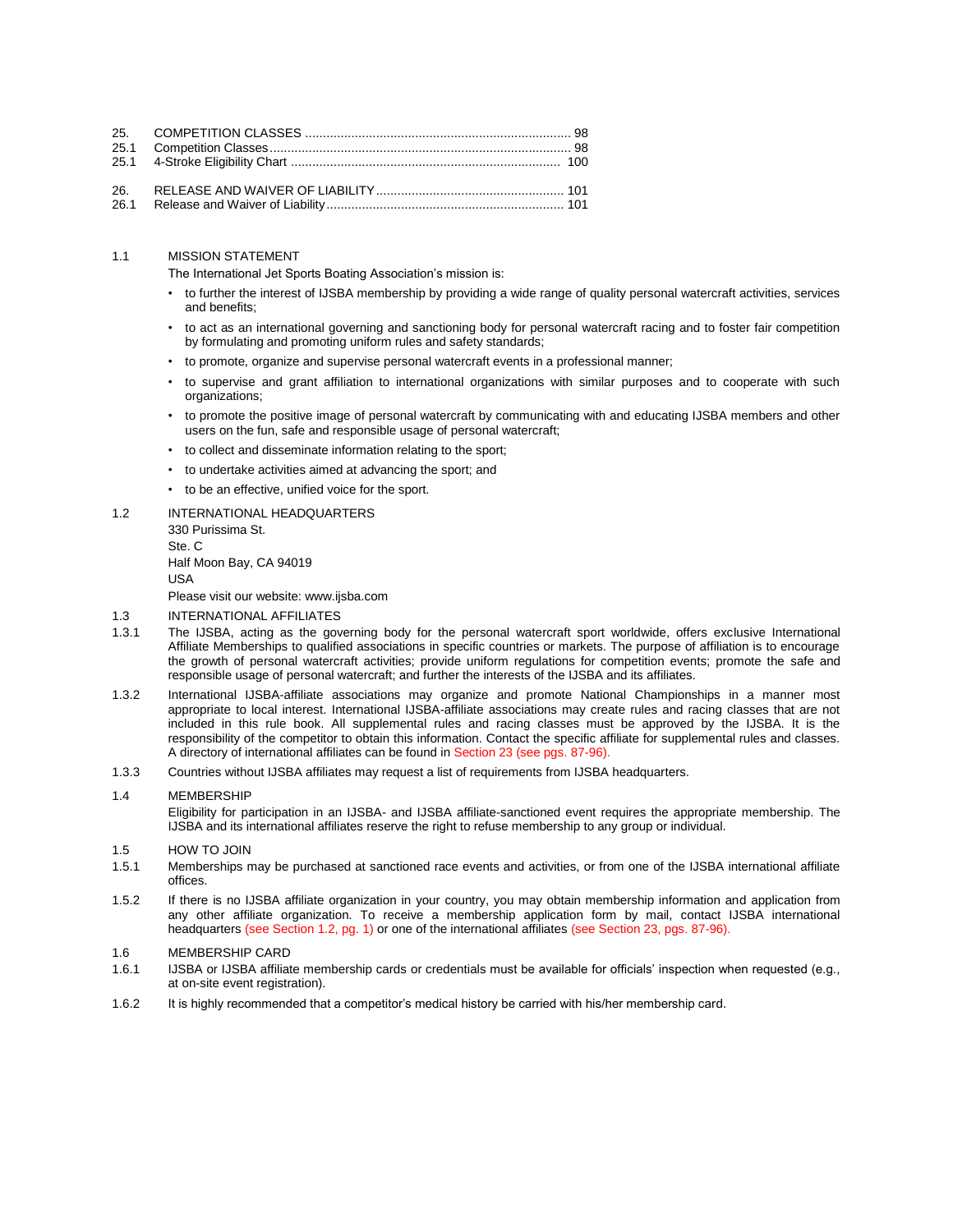### 2.1 IJSBA CONTROL

- 2.1.1 The IJSBA has established rules which govern the sanction, organization and conduct of sanctioned events; the standard for eligibility and conduct of competition and officials; the regulations for eligibility and preparation of watercraft; and the rules for annual series of events.
- 2.1.2 For rules specific to IJSBA international affiliate countries, contact the specific affiliate (see Sections 23, pgs. 87-96).
- 2.2 SPIRIT OF THE RULES
- 2.2.1 The official rules of the IJSBA included in this book are intended to provide fair and uniform regulations governing competition. These rules create competitive opportunities for riders in all classes.
- 2.2.2 It is not possible to write individual rules governing every possible circumstance. Therefore, the spirit of the rule shall grant the authority and responsibility for interpretation of the written rules to the Race Director whose duty it is to supervise and judge fair competition. It shall be the responsibility of the Race Director to interpret the unwritten rule in the interest of fair competition, and the Race Director's interpretation of the rule shall be binding on the individual and competition under the Race Director's jurisdiction.
- 2.2.3 From time to time, the IJSBA may, at its discretion, publish rule interpretations of written or unwritten rules which shall be binding upon all members of the association. Great care has been taken to publish rules addressing all possible issues of legal adjustment, changes, alteration, modifications and/or replacement for racing.
- 2.2.4 Additional adjustments, changes, alterations, modifications and/or replacements not covered by written rules should not be assumed to be legal under the spirit of the rule.
- 2.2.5 Any member who is unable to locate a rule or has questions about a rule pertaining to a specific area of competition is advised to contact the IJSBA or local IJSBA international affiliate office for consultation and/or interpretation.

#### 2.3 RULES COMPLIANCE

2.3.1 The rules and regulations set forth herein are designed to provide for the orderly conduct of racing events and to establish minimum acceptable requirements for such events. These rules shall govern the condition of all IJSBA- and IJSBA affiliate-sanctioned events and activities. By participating in these events, all IJSBA or IJSBA affiliate members are deemed to have complied with the rules.

### 2.4 SAFETY

- 2.4.1 The rules for competition are intended only as a guide for the conduct of the sport pursuant to uniform rules. Rules directed or related to safety are promulgated to make all persons concerned with safety, but the IJSBA neither warrants safety if the rules are followed nor compliance with and enforcement of rules. Moreover, each participant in competition has the responsibility to assess the safety aspects of facilities and conditions and must assume the risk of competition.
- 2.4.2 Participants are solely responsible for the condition of their vehicles and their competence to operate them.

#### 2.5 APPLICATION OF THE RULES

These general rules will apply to all classes and competitors in all countries unless otherwise noted. All members and racing personnel—including owners, mechanics, pit crew, sponsors and promoters—are deemed to be fully aware of all rules and will be expected to adhere to and abide by them.

3.1 RACE SANCTIONS The International Jet Sports Boating Association (IJSBA) name, service mark and emblem may be associated only with activities and events which have been sanctioned or approved by the IJSBA or one of its international affiliates.

### 3.1 RACE SANCTIONS

The International Jet Sports Boating Association (IJSBA) name, service mark and emblem may be associated only with activities and events which have been sanctioned or approved by the IJSBA or one of its international affiliates.

#### 3.2 SPECIAL EVENT SANCTIONS

―Special events‖ are events which do not conform to those described in this rule book (see Sections 11-16, pgs. 48-60), but which otherwise meet established IJSBA standards. Prior approval from the IJSBA or an IJSBA international affiliate is required.

### 3.3 APPLICATION FOR SANCTION

- 3.3.1 An official race sanction can only be issued by the IJSBA or IJSBA affiliate office after proper applications are filed.
- 3.3.2 Application forms for sanction may be obtained from the local IJSBA affiliate office. (See Section 23, pgs. 87-96.)
- 3.3.3 Sanctions are non-transferable and non-assignable without permission of the IJSBA or IJSBA affiliate and must be used on the specified date or pre-approved rescheduled date.
- 3.3.4 All sanctions must meet the proper legal requirements for compliance with any national, state, local, or province laws. This includes all necessary permits.
- 3.3.5 A sanction may be refused or withdrawn for any reason which the IJSBA and/or IJSBA affiliate deems to be in the best interests of the sport or for the safety of the racers, including the violation of any of the rules and regulations listed herein.
- 3.3.6 Written approval from the IJSBA must be obtained for any race to be co-sanctioned.

### 3.4 SANCTION PROCEDURES

- 3.4.1 If you are planning an event or are requesting an IJSBA event date, you must advise the IJSBA or IJSBA affiliate office *in writing* at least 45 days in advance of the event.
- 3.5 GENERAL SANCTION REGULATIONS
- 3.5.1 All promoters applying for IJSBA sanction must comply with all IJSBA rules and regulations. The IJSBA may grant certain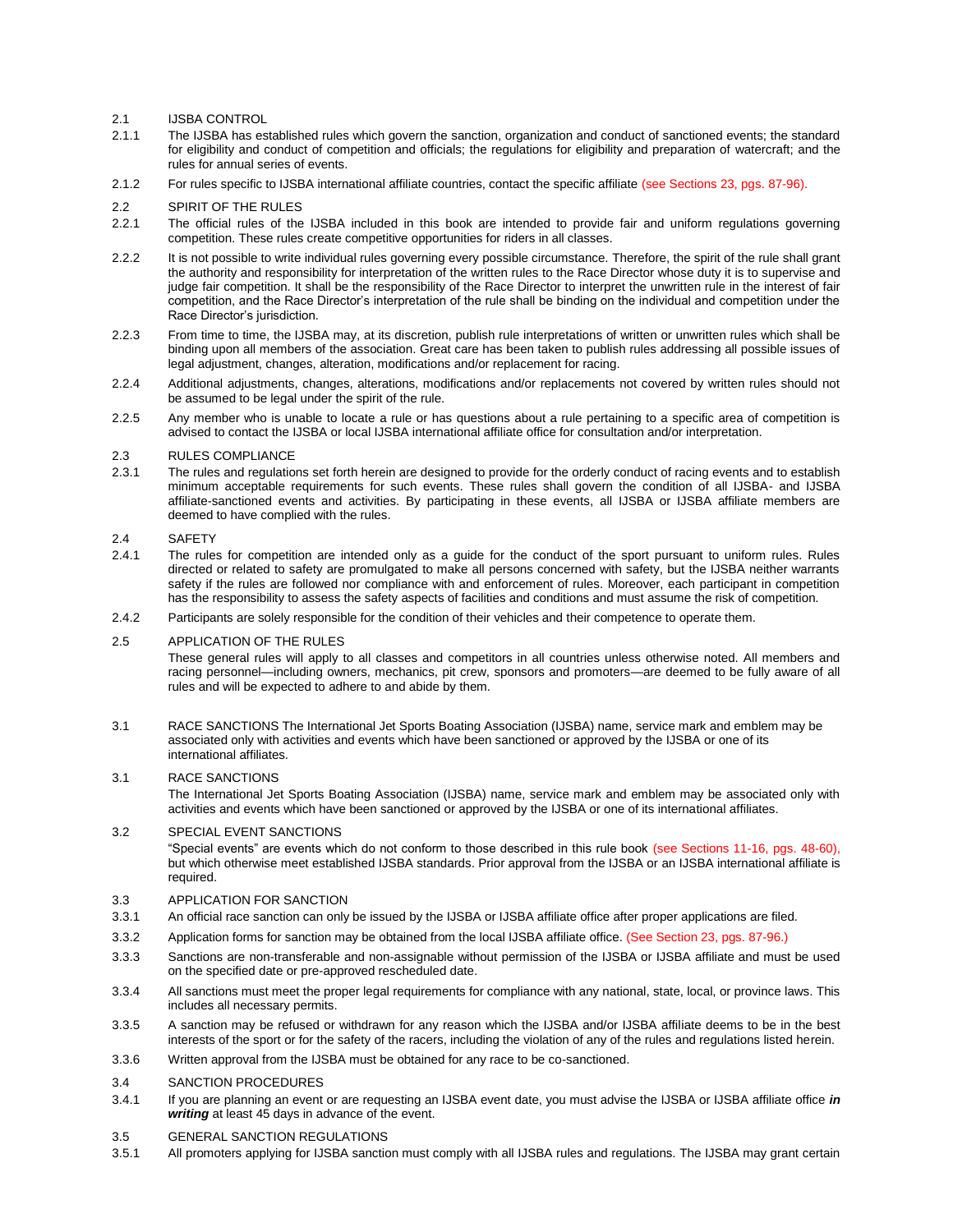waivers to these general regulations, in the case of Continental and National Championships, Trophies or Cups.

- 3.5.2 The IJSBA shall be the sole international sporting authority entitled to make and enforce regulations for the encouragement and control of personal watercraft competitions and records, to organize and/or sanction IJSBA events and will be the final international court of appeal for the settlement of disputes.
- 3.5.3 In the event of doubt or ambiguity as to the meaning of rules and regulations for IJSBA-sanctioned events, the decisions of the IJSBA will prevail and be binding.
- 3.5.4 Each promoter, national club, association or affiliate belonging to the IJSBA will be presumed to understand and be bound by these rules and regulations.
- 3.5.5 Generally, only one single affiliate per country will be recognized by the IJSBA as the sole international sporting power for the enforcement of the rules and control of personal watercraft sport (exceptions may be granted where warranted by circumstances). Every person, or group of persons, organizing a competition or taking part in a competition will:
	- 1) Be acquainted with the rules and regulations of the IJSBA, official competition rulebook and the national regulations.
	- 2) Submit themselves without reserve to the above and to decisions of the sporting authority and to the consequences resulting therefrom. In case of non-compliance with these requirements and/or rules, any person or group which organizes a competition or takes part therein, may have the license/sanction which has been issued to them withdrawn and/or fined, and any manufacturer/rider/person may be excluded from the events on a temporary or permanent basis.
- 3.5.6 Any proposed event/competition (e.g., demonstrations, wakeboard events, skateboard event, Go-Ped event, etc.) not organized in conformity with the regulations or rules of the IJSBA will not obtain sanction. If such a competition is included in an event, without approval from the IJSBA, for which a sanction has been granted, the sanction will be null and void. The provisions of section 3.3.5 are applicable to any license-holder taking part in such competition.
- 3.5.7 The sanction of an event will be granted by the IJSBA based on the information supplied by the promoter and the quality of events previously promoted. The IJSBA must ensure that the promoter has the skill and experience to conduct events in a safe and professional manner. To be considered for sanctioning, a promoter must:
	- 1) Meet IJSBA equipment requirements such as buoys, starting gate, etc.
	- 2) Adhere to the IJSBA Competition Rulebook.
	- 3) Meet IJSBA race operation practices as defined in the IJSBA Event Guide.
	- 4) Meet all the requirements for promoting an IJSBA sanctioned event.
	- 5) Be in good standing with the IJSBA.
- 3.5.8 Championship and invitational events will be assigned by the IJSBA. Championship classes will be decided by the IJSBA.
- 3.5.9 A promoter may not hold or advertise any event as a Championship or with any other title which may be deemed by the IJSBA to either World, National, International, or Invitational in character without written permission of the IJSBA. Titled ―Charity Race‖ events must be approved by the IJSBA.
- 3.5.10 The "IJSBA-Sanctioned" logo must appear in all printed matter, including advertising of the event or series. Radio and television advertising must include the words "IJSBA-Sanctioned" or "Sanctioned by the IJSBA".
- 3.5.11 All event schedules must reach the IJSBA office before a specific date, which the IJSBA will state to the international affiliates and promoters each year, in order to be entered on the official IJSBA event calendar. The IJSBA may have additional requirements that must be met by a specified date. This does not imply that sanction is granted, but will give the promoter in good standing priority in case of a conflict in dates. Published event dates do not necessarily reflect the status of event sanction.

Sanction from the IJSBA provides the promoter in good standing exclusivity of location within a radius of 480 Kilometers (300 miles). The IJSBA may, for reasons of geographical and/or travel time nature, sanction an event within a shorter radius. The IJSBA may chose to substitute the radius with an exclusivity by state or by region (i.e. "Midwest").

Should a conflict arise between two events, the event with the longer history would have priority. However, the IJSBA reserves the right to reserve dates for national and world championship events.

The IJSBA may also refuse to grant sanction, and may withdraw or cancel a sanction that has already been granted for any reason which the IJSBA deems to be in the best interest of the sport, or the participating riders, including the violation of any of the IJSBA regulations or rules.

#### 4.1 HOMOLOGATION

- 4.1.1 For a manufacturer to be eligible to submit a watercraft for IJSBA homologation, the manufacturer must be a current IJSBA Manufacturer Member in good standing. Manufacturers should contact the IJSBA international headquarters (see Section 1.2, pg. 1) for membership requirements.
- 4.1.2 For a watercraft to be eligible for current-year IJSBA- and IJSBA affiliate-sanctioned competition events:
	- 1) The manufacturer must produce a minimum of 500 identically manufactured units of a model and make those available for sale through the manufacturer's normal means of distribution.
	- 2) For a watercraft to be eligible for competition in Regional and National events in the United States, the manufacturer must produce a minimum of 500 identically manufactured units of a model and make those available for sale through the manufacturer's normal means of distribution in the United States of America.
	- 3) To be eligible for the World Championships competition, new models must be homologated a minimum of 90 days prior to the first day of competition.
	- 4) Only upon formal approval from the IJSBA can a model be considered eligible for IJSBA-sanctioned competition.
	- 5) Each listing under "Eligible Watercraft" will be considered a separate model for purposes of this Rule Book.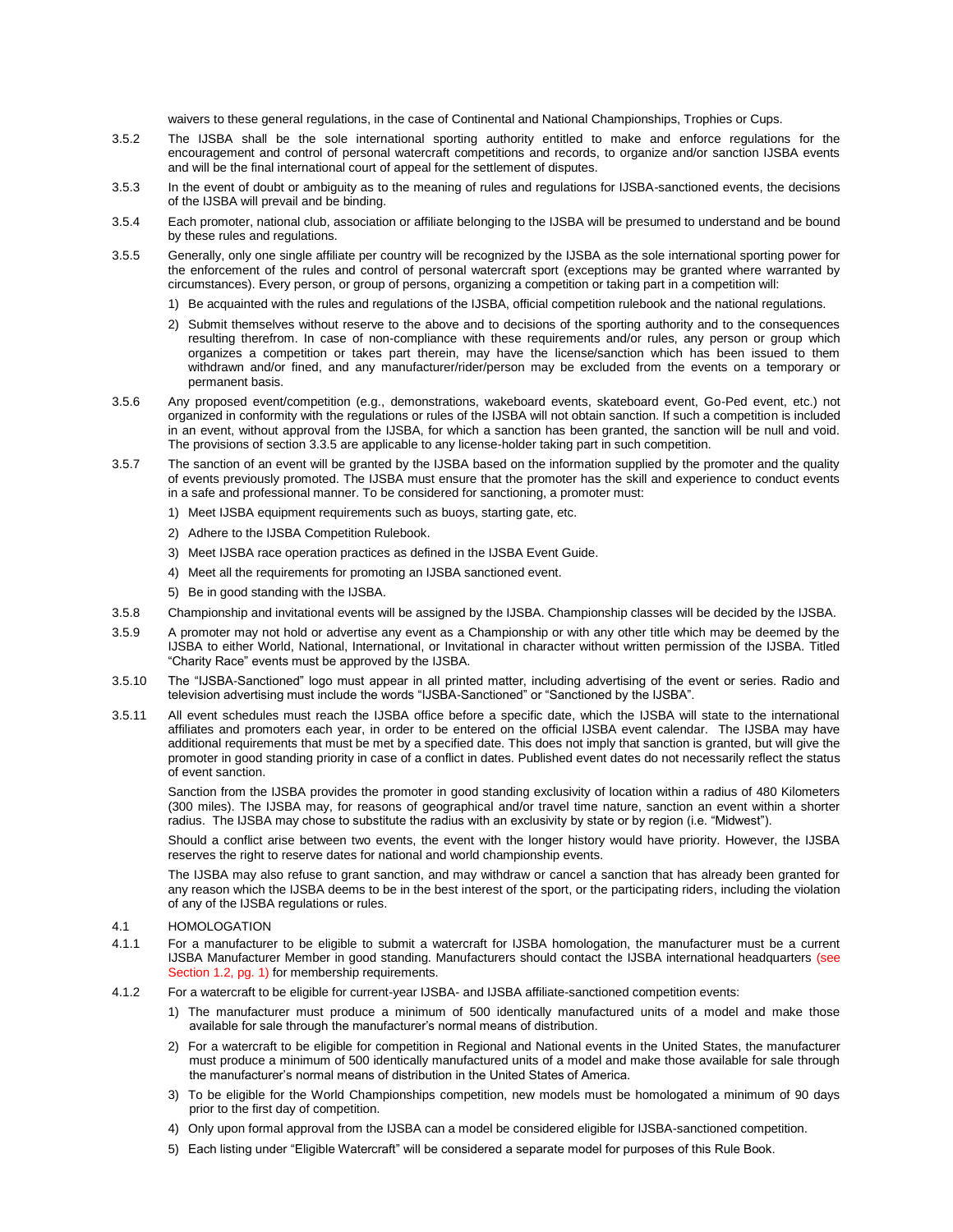- 6) Only those models which have met the criteria for homologation at the date of publication are listed as "Eligible Watercraft." Watercraft that meet homologation after the Rule Book is published will be announced via official bulletins faxed or mailed to IJSBA affiliate offices; announced at an IJSBA- or IJSBA affiliate-sanctioned event; or any combination of the above. It is the responsibility of the competitor to obtain this information.
- 4.1.2.a For a Manufacturer to produce less than 500 identically manufactured units of a model and qualify for current-year IJSBA and- IJSBA affiliate sanctioned competition the manufacturer must adhere to the following criteria for all models produced in quantities below 500:
	- 1) The manufacturer must produce a minimum of 100 identically manufactured units of a model. Should the manufacturer sell, or dispose of all 100 units before July  $1<sub>st</sub>$  then the manufacturer must produce and additional 50 units, identical to the initial 100, and have those units available by September 2nd.
	- 2) The manufacturer shall declare, in the initial application for homologation, that the model will have production numbers less than 500.
	- 3) The manufacturer shall inform and update the IJSBA as to the status, location, and/or purchaser of each unit produced.
	- 4) The manufacturer must allow the IJSBA, upon request, to broker the sale of up to 25% of the total model units produced in order to ensure distribution to IJSBA competition members.
	- 5) The IJSBA may place restrictions on the model in stock class competitions.
	- 6) In order to compete in Regional and National events in the United States, a total of 100 model units must be present and available in the United States, to customers, through the manufacturer's normal means of distribution.
	- 7) The manufacturer shall transport an IJSBA official to inspect the assembly line of the unit according to the terms listed in the homologation application.
	- 8) Failure to comply with all requirements in this section shall result in the immediate suspension of the unit in sanctioned competition.
- 4.1.3 The manufacturer must provide the IJSBA with a current service manual, parts catalog, owners manual and additional technical information for each model considered for homologation.
- 4.1.4 The manufacturer must provide the IJSBA, upon request, a production model watercraft and separate components for examination and testing for each model being considered for homologation. Items will be returned after completion of examination and testing.
- 4.1.5 Mid-year production changes to a homologated model must be approved by the IJSBA. Samples of new components, copies of related service bulletins and customer notification letters must be submitted before approval will be granted. Changes and updates on all affected units must be made available at no cost to the customer, parts and labor included.
- 4.1.6 IJSBA affiliates will generally accept IJSBA homologation of models. In cases where a specific model is not officially available through the manufacturer's normal means of distribution in a country or continent, exceptions may be granted.
- 4.1.7 The IJSBA reserves the right to refuse, withhold or withdraw the homologation of any component or watercraft for reasons deemed to be in the best interest of the sport.
- 4.1.8 The watercraft listed below have met U.S. homologation requirements and are eligible for competition. Each craft listed is eligible for competition within the specified division in classes of equal or greater engine displacement. No craft may be entered into a class of lesser designated engine displacement.

*Example:* A 580cc Sea-Doo may race in 800cc classes whereas a 701cc SuperJet may not race in 650cc classes.

*Note:* Updating and backdating parts may only be done within the same model (or IJSBA recognized replacement model). Below, each model listed is considered as a separate model. Unless otherwise allowed, parts may not be updated or backdated to parts for other models. For example, a Superstock Kawasaki JS750SXi Pro may not back date to a 1995 JS750SXi cylinder, since the JS750SXi is listed as different model than a JS750SXi Pro.

4.1.2.b For Homologation Methods not listed above, see Appendix.

#### **Kawasaki Ski**

JS300/300SX\* JS440\* JS550/550SX\* JS650SX JS750SX JS750SXi JS750SXi Pro 800 SX-R

### **Polaris Ski**

Octane (776cc)

#### **Yamaha Ski**

SuperJet (633cc) SuperJet (701cc) SuperJet (701cc) (1996 and newer) FX1 (701cc)

**Hydrospace Ski**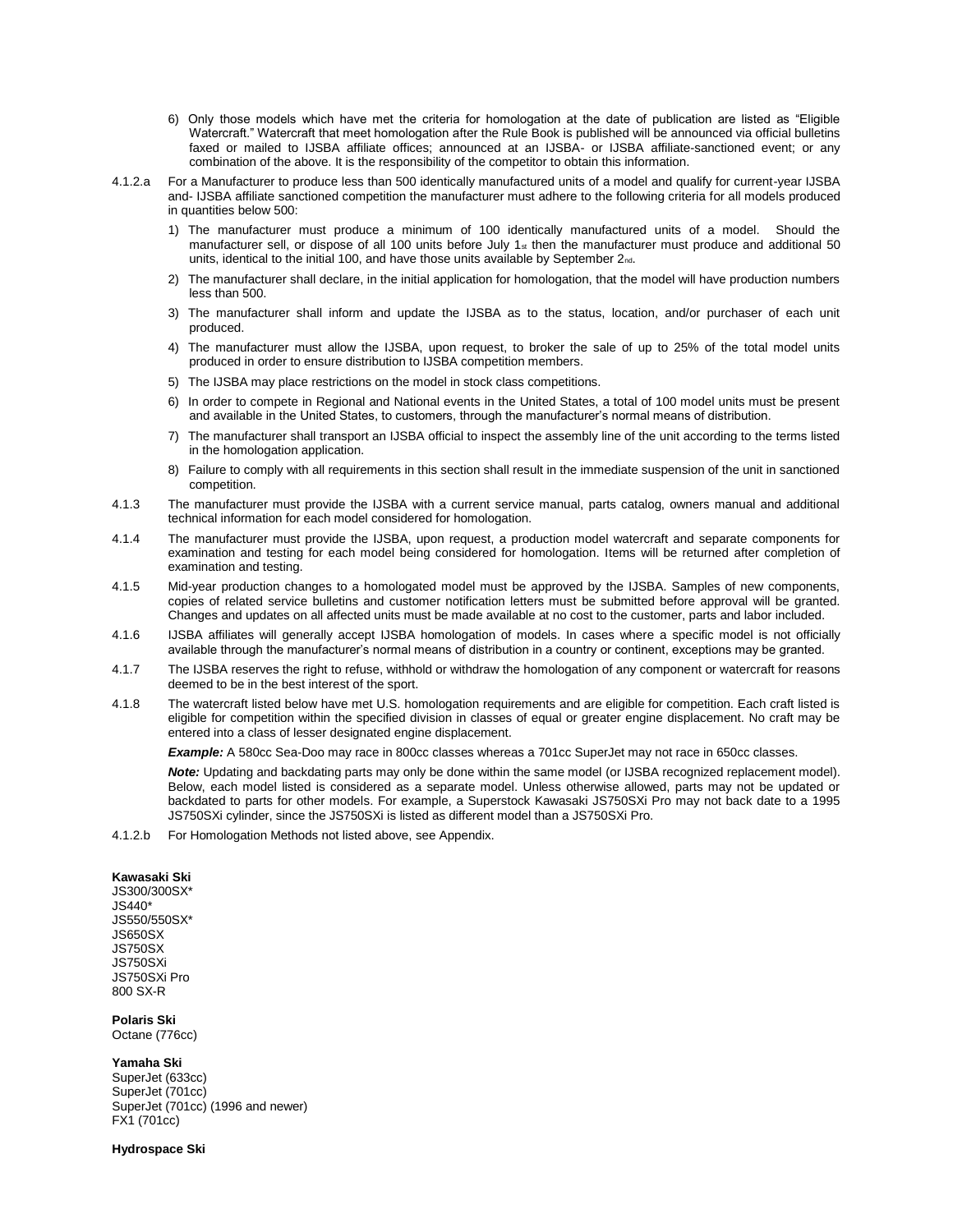S4 (749cc) S8 (1130cc- See Restrictions) \*Contact IJSBA for preparation rules.

### **Kawasaki Sport**

X2 (633cc) X2 (800cc)

# **Polaris Sport**

Hurricane (701cc)

**Sea-Doo Sport** HX (720cc)

#### **Yamaha Sport** WaveBlaster (701cc) WaveBlaster 800 (784cc) WaveJammer (500cc)

\*\* All Sport Division PWC manufactured through 2009 are homologated for world wide use.

### **Honda Runabout**

Aquatrax F-12 (1235cc) Aquatrax F-12X (1235cc) Aquatrax R-12X (1235cc) Aquatrax F-15 (1470cc) Aquatrax F-15X (1470cc)

### **Kawasaki Runabout**

Tandem Sport (633cc) 750 SS (743cc) 750 SS Xi (743cc) 750 SS Xi (743cc) 750 ST (743cc) 750 STS (743cc) 750 XiR (743cc) 750 ZXi (743cc) 900 STX (891cc) 900 STX (891cc, 1999 and newer) 900 ZXi (891cc) 1100 STX (1070cc) 1100 STX (1070cc) (2000 and newer) 1200 STX-R (1176cc) 1100 ZXi (1070cc) Ultra 130 DI (1070cc) Ultra 150 (1176cc) STX-12F (1199cc) STX-15F (1498cc) Ultra 260 X (1498cc) Ultra LX (1498cc) Ultra 300 X (1498cc) Ultra 360 LX (1498cc)

### **Polaris**

Genesis (1164cc) Genesis I (1164cc) Pro 1200 (1164cc) SL 650/650 STD (647cc) SL 700 (701cc) SLT 700 (701cc) SL 750 (744cc) SLT 750 (744cc) SL 780 (779cc) SLT 780 (779cc) SLX 780 (779cc) SLX 785 Pro (779cc) SLXH (1050cc) SLX (1050cc/1165cc)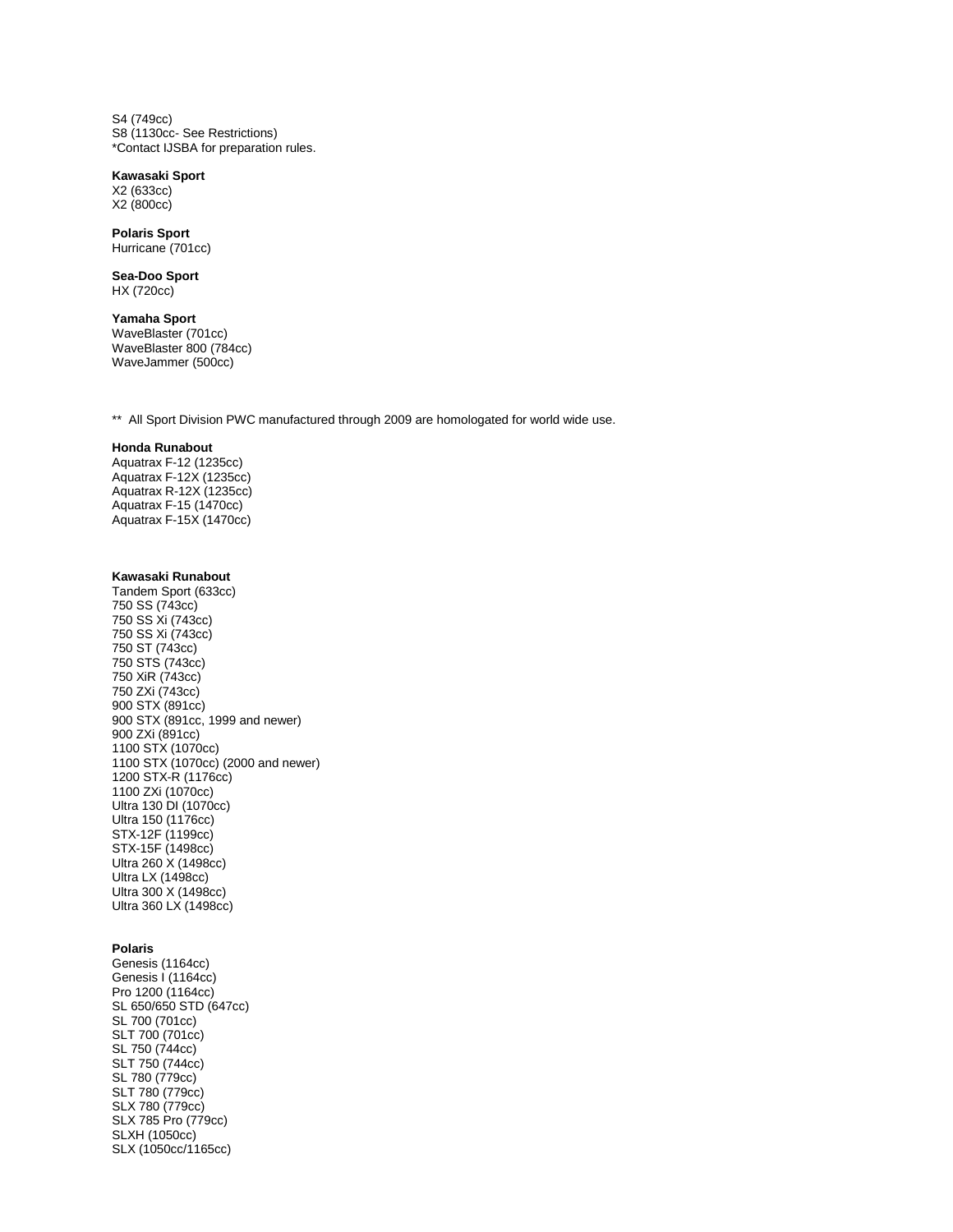SL 900 (900cc) SL 1050 (1051cc) SLTH (701cc) SLTX 1050/X-45 (1051cc/1165cc) Virage (701cc) Virage Freedom (701cc) Virage TX (1164cc) Virage TXi (1164cc) Polaris MSX 140\*\*\*\* (1192cc)

#### **Sea-Doo**

3-D *(Only in "Vert" or "Moto" configuration*) GS/GSi (720cc) GT/GTS (580cc) GTi (720cc) GTi (720cc) (1997 and newer) GTX (580cc) GTX (650cc) GTX (782cc) GTX RFI (782cc) GTX Limited (951cc) GTX DI (951cc) GSX (782cc) GSX (786cc) GSX RFI (782cc) GSX Limited (951cc) LRV (951cc)\* LRV DI (951cc)\* RX (951cc) RX DI (951cc) RXP RXP-X RXX (951cc) RXT RXT-X (All Versions) SP/SPi (580cc) SP (720cc) SPX (580cc) SPX (650cc) SPX (720cc) XP (580cc) XP (650cc) XP (720cc) XP800/XP/SPX (782cc) XP800/XP (786cc) XP/XP Limited (951cc) XP DI (951cc) GTX 4-TEC (1494cc) GTX 4-TEC (Four Stroke All Versions) GTI (Four Stroke All Versions) GTS (Four Stroke All Versions)

#### **Yamaha Runabout**

VXR (633cc) Pro VXR (701cc) FX Cruiser High Output FX High Output WaveBlaster II (754cc) WaveRaider Deluxe (760cc) WaveRaider 700 (701cc) WaveRaider 760 (754cc) WaveRaider 1100 (1051cc) WaveRunner 500 (500cc) WaveRunner III (633cc) WaveRunner III GP (701cc) WaveRunner FZR (1812cc)\*\*\* WaveRunner FZS (1812cc)\*\*\* WaveRunner GP760 (754cc) WaveRunner GP800 (784cc) WaveRunner GP800R (784cc) WaveRunner GP1200 (1131cc) WaveRunner GP1200R (1176cc)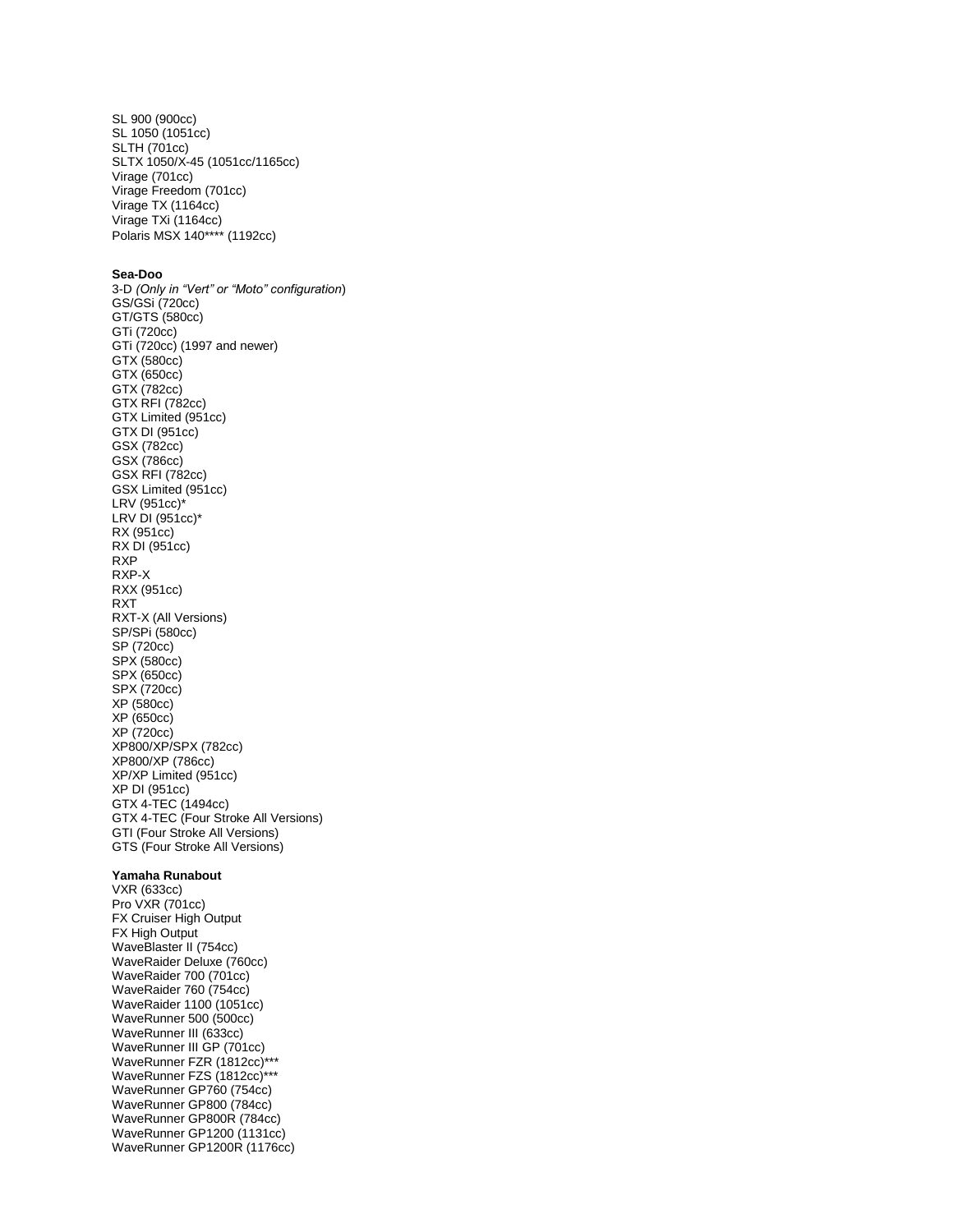WaveRunner GP1300R\*\*\* (1296cc) WaveRunner SUV (1131cc)\* WaveRunner VXS (1812cc)\*\*\* WaveRunner VXR (1812cc)\*\*\* WaveRunner XL800 (784cc) WaveRunner XLT800 (784cc) WaveRunner XL1200 (1131cc) WaveRunner XL1200 Ltd. (1176cc) WaveRunner XLT1200 (1176cc) WaveRunner FX140 (998cc Four-Stroke) WaveVenture 700 (701cc) WaveVenture 1100 (1051cc)

\*Eligible for Endurance competition only.

#### \*\*\**Engine displacement is limited to OEM displacement plus 1mm overbore.*

\*\*\*\*Sponsons must be modified or replaced with race-legal sponsons. Bow loop must be removed.

#### 5.1 PERSONAL WATERCRAFT

- 5.1.1 ―Personal Watercraft (PWC) shall mean a vessel which uses an inboard engine powering a water-jet pump as its primary source of motive power. It is designed to be operated by a person sitting, standing or kneeling on the vessel rather than inside it. They are steered from the front directing a rear jet or fully enclosed prop drive system. They are defined as Class A inboard boats by the United States Coast Guard.
- 5.1.2 The four IJSBA racing divisions for PWC are Ski, Sport and Runabout
- 5.1.3 For two-stroke watercraft to be homologated for competition in the Ski divisions the watercraft must not exceed 785cc in stock configuration when furnished by the manufacturer. Unless stated by the class designation (ie Novice Ski 750 Limited), the maximum displacement of a two-stroke shall be 850cc in all Stock or Limited Classes. Normally aspirated four-stroke Ski PWC are limited to 1100cc as furnished by the manufacturer and the maximum displacement shall be the OEM displacement plus 1mm overbore on all cylinders. The maximum displacement that may be achieved by any two stroke Supercharged or Turbocharged Ski PWC is limited to 800cc maximum.
- 5.1.4 For two-stroke watercraft to be homologated for competition in the Runabout division, the watercraft must not exceed 1300cc in stock configuration when furnished by the manufacturer. Unless stated by the class designation (ie Novice Runabout 800 Limited), the maximum displacement of a two-stroke shall be 1200cc or OEM plus 1mm overbore on all cylinders (whichever is greater). Four-stroke Ski PWC are limited to 1600cc as furnished by the manufacturer in order to make full use of modification provisions. If a Runabout, as furnished by the manufacturer, exceeds 1600cc then the maximum displacement shall be the OEM displacement plus 1mm overbore on all cylinders. The maximum displacement that may be achieved by any Runabout PWC is 2000cc.
- 5.2 SKI DIVISION
- 5.2.1 The Ski Division includes PWC which are designed for one person to stand on and are controlled from a pivoting handlepole.
- 5.2.2 Watercraft competing in the Ski Division must conform to the following criteria:
	- 1) Dry weight must be greater than 102kg (225 lb.) for 550cc classes;
	- 2) Dry weight must be greater than 114kg (260 lb.) in all other classes;
	- 3) Hull length cannot exceed 304.8cm (120 in.);
	- 4) Hull width must be between 50.8cm (20 in.) and 76.2cm (30 in.).
- 5.3 SPORT DIVISION
- 5.3.1 The Sport Division includes PWC which are designed for one or more people and have a seat.
- 5.3.2 Watercraft competing in the Sport Division must conform to the following criteria:
	- 1) Dry weight must be greater than 113kg (250 lb.) for 650cc classes;
	- 2) Dry weight must be greater than 136kg (300 lb.) for 800cc classes;
	- 3) Hull length cannot exceed 304.8cm (120 in.);
	- 4) Hull width must be between 66.0cm (26 in.) and 96.5cm (38 in.).
- 5.4 RUNABOUT DIVISION
- 5.4.1 The Runabout Division includes PWC which are designed for one or more people and have a seat.
- 5.4.2 Watercraft competing in the Runabout Division must conform to the following criteria:
	- 1) Dry weight must be greater than 155kg (340 lb.) for 660cc classes;
	- 2) Dry weight must be greater than 182kg (400 lb.) for 800cc classes;
	- 3) Dry weight must be greater than 216kg (475 lb.) for 1300cc classes;
	- 4) Hull length cannot exceed 354cm (139 in.);
	- 5) Hull width must be between 96.5cm (38 in.) and 127.0cm (50 in.).

**For Endurance and Offshore-type events only:**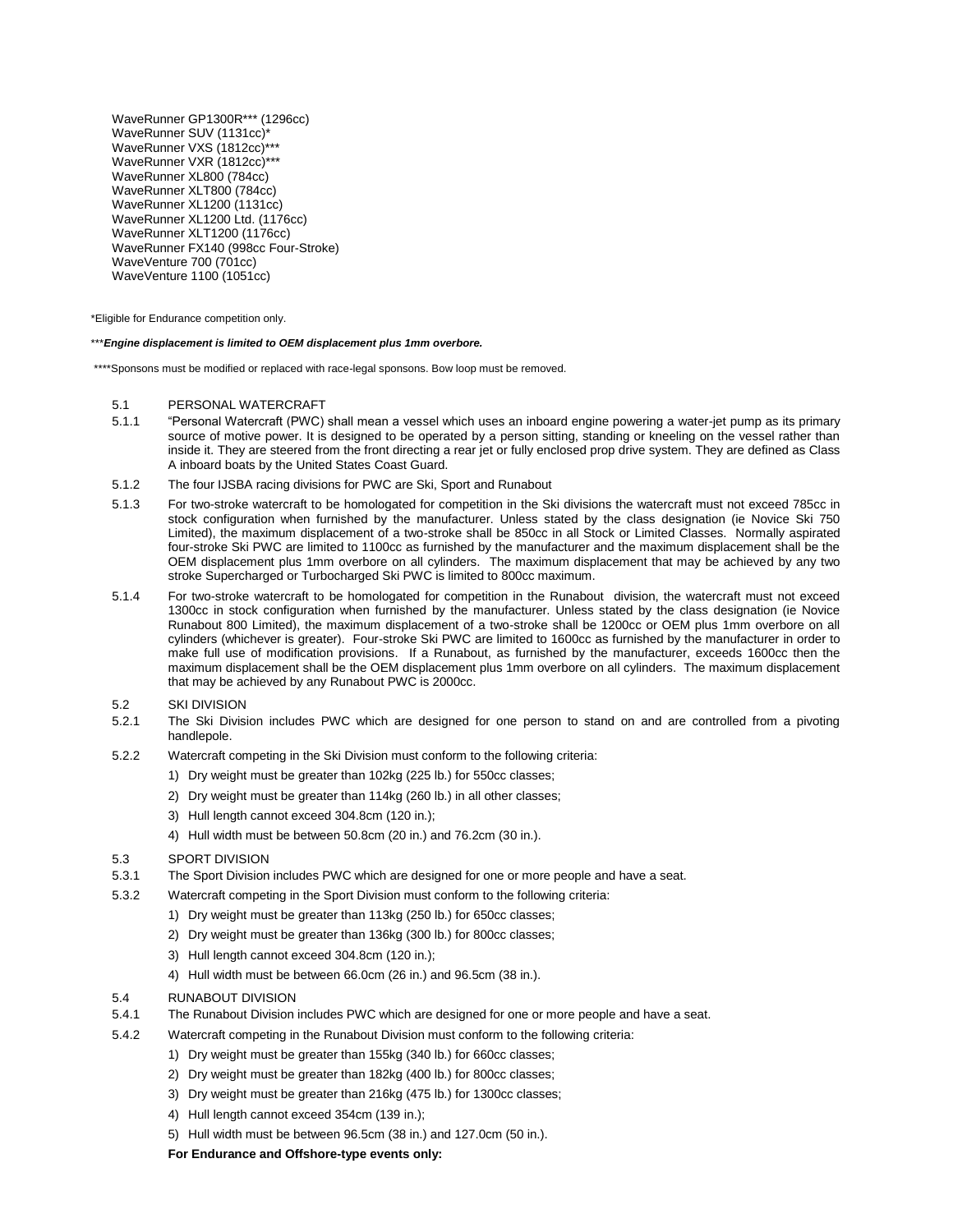- 6) Hull length cannot exceed 394.0cm (156 in.);
- 7) Hull width must be greater than 96.5cm (38 in.

*Note:* The following minimum weight criteria applies to 800 & 1200cc watercraft homologated prior to September 1, 1998:

- 1) Dry weight must be greater than 168kg (370 lb.) for 800 cc classes;
- 2) Dry weight must be greater than 191kg (420 lb.) for 1300cc classes.
- 5.5 FOUR-STROKE RUNABOUT
- 5.5.1 The Four-Stroke Runabout includes PWC, which are designed for one or more people and have a seat. Four-stroke Runabout modification levels are broken down into three levels: Stock, Limited and Open.
- 5.5.2 For the purposes of this rule book, normally aspirated four-stroke watercraft only utilize atmospheric pressure for induction. Turbocharged and super-charged four-stroke engines utilize boosted induction systems that increase pressure in the intake tract for combustion.
- 5.5.3 In addition to four-stroke-specific class, four-stroke watercraft may be classified as compatible in two-stroke classes, provided the following:
	- 1) Normally aspirated and turbocharged/supercharged Stock-class four-stroke watercraft may compete in Stock, Limited, Open and Modified two-stroke classes.
	- 2) Normally aspirated Open-class four-stroke watercraft may compete in Limited, Open and Modified two-stroke classes.
	- 3) Four-strokes up to 1100cc may compete in 850cc two-stroke classes;
	- 4) Four-strokes up to 2000cc may compete in 1300cc two-stroke classes.
	- 5) Ski division four-stroke watercraft up to 1100cc, which are normally aspirated, may compete in 800cc two- stroke classes. Ski division four-stoke watercraft which are supercharged or turbocharged may not exceed 800cc.

*Note:* See 25.1.4 on page 100 for Runabout Four-Stroke Eligibility Chart

- 5.5.4 Watercraft competing in Four-Stroke Runabout must conform to the following criteria:
	- 1) Dry weight must be greater than 250kg (550 lb.) for 1100cc classes;
	- 2) Dry weight must be greater than 272kg (600 lb.) for classes exceeding 1100cc;
	- 3) Hull length cannot exceed 354cm (139 in.);
	- 4) Hull width must be between 96.5cm (38 in.) and 127.0cm (50 in.).

### *For Endurance/Offshore-type events only:*

- 5) Hull length cannot exceed 394.0cm (156 in.);
- 6) Hull width must be greater than 96.5cm (38 in.).

#### 6.1 STOCK CLASS COMPETITION

Intended to promote interest in stock personal watercraft competition and to enable individuals to become active competitors with relatively modest investment and maintenance costs. Watercraft competing in these classes must conform to the specifications which follow. Note: classes may be offered that have greater restrictions than these Stock Class Provisions. Such class offerings must be named to differentiate the applicable rules (ie Novice Ski Showroom Stock, etc.)

**LITES ADDENDUM: LITES is a special designation applied to Stock Classes to implement a horsepower limit. Ski Lites are Stock Class Ski PWC with a maximum of 85 Horsepower as furnished by the manufacturer. Runabout Lites are Stock Class Runabout PWC with a maximum of 220 Horsepower as furnished by the manufacturer. The IJSBA will publish an official list of OEM Horsepower for all homologated models.**

**CLASS NAMING ADDENDUM: Different competition markets make have drastically different demographics of Personal Watercraft. Based on the needs of the market, the promoter may choose to rename classes to best describe the bulk of participation. For example, where Lites type Ski are more prevalent, a promoter may name the Lites Class as "Stock" while giving the non-Lites Stock class a name such as "Performance Stock," or "Four Stroke Stock."**

6.1.1 *All watercraft must remain strictly stock, except where rules allow or require substitutions or modifications. Changes or modifications not listed here are not permitted. The IJSBA may allow additional modifications to Stock Classified PWC which provide for replacement/reinforcements to parts and components (i.e. intercooler end caps, brackets, fittings, etc.) that have known failure risks in race conditions. Such changes will only be allowed if the allow for no volume or performance gains. Such allowances are only legal if published by the IJSBA.* Some original equipment components may not comply with IJSBA rules. Hull Identification Numbers must be displayed as furnished by the manufacturer.

*NOTE: When rules permit or require equipment to be installed, replaced, altered or fabricated, it is the sole*  responsibility of the rider to select components, materials and/or fabricate the same so that the watercraft *operates safely in competition.*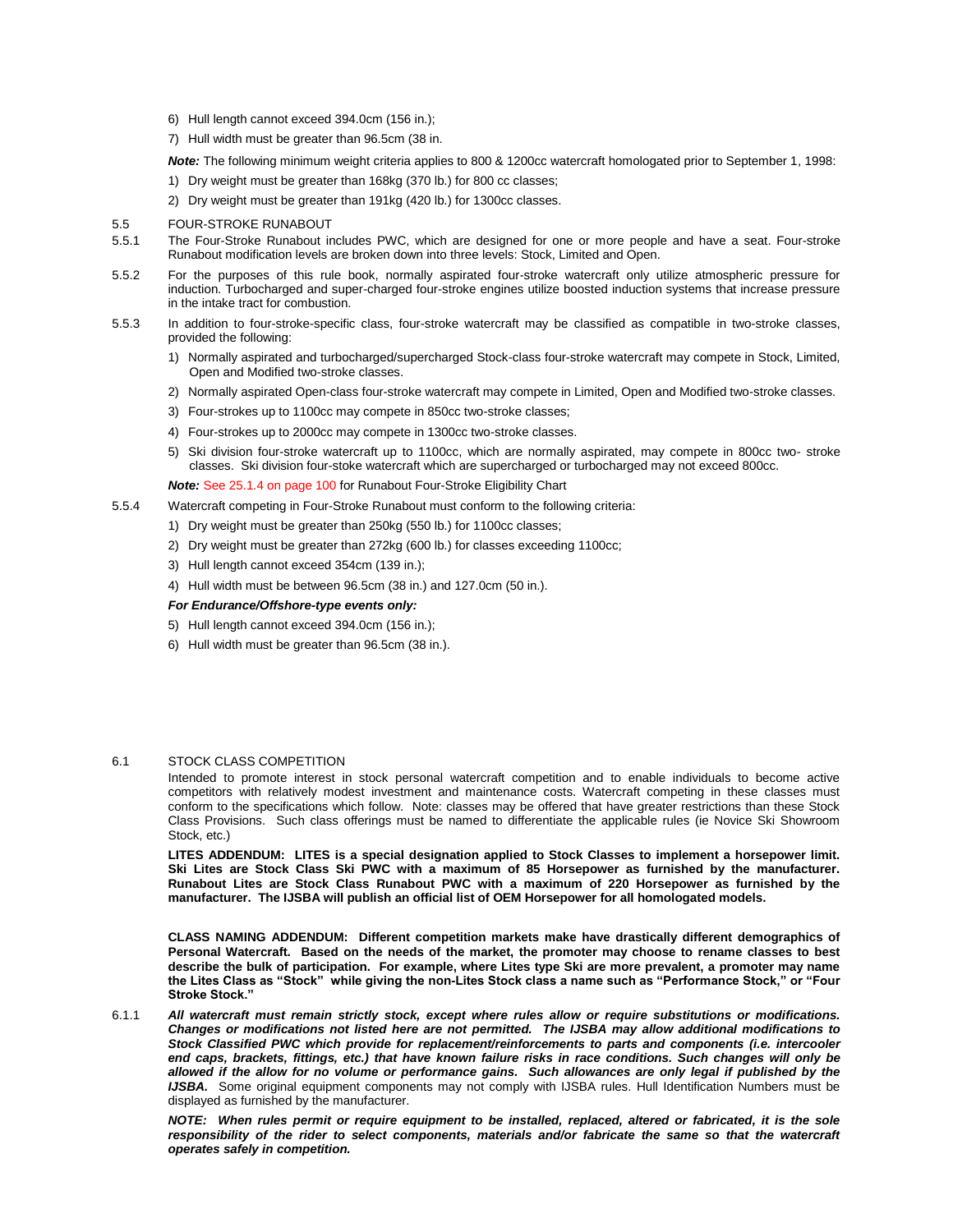- 6.1.2 Original equipment parts may be updated or backdated to newer original equipment parts of the same model. The part must be a bolt-on requiring no modifications to that part or any other parts except where rules allow substitutions or modifications. (Refer to Model Homologation listing on page 10.)
- 6.1.3 Sound level shall not exceed 86 dB(a) at 22.86m (75 ft.). See Section 19.5 (pg. 73).
- 6.1.4 Engine fuel must consist of gasoline meeting the criteria defined in Section 19.4.3 (pg. 73).
- 6.2 HULL
- 6.2.1 All watercraft must have a flexible tow loop attached to the bow. The tow loop should be made of a flexible material (e.g., nylon strap, rope, etc.) so as not to create a hazard. Tow hooks which protrude beyond the plane of the hull must be removed.
- 6.2.2 6.2.2 Hull and deck repairs may be made. However, these repairs must not alter the original configuration by more than 2.00mm (0.08 in.). Handles, drop-in type storage buckets, bolt-on type mirrors and gauges may be modified, aftermarket or removed provided a hazard is not created. Other than for the use of fasteners and the placement of allowable relocated parts (i.e., ECU), the bulkhead may not be modified.
- 6.2.3 All watercraft may be equipped with a maximum of two sponsons. Original equipment sponsons may be modified, aftermarket, repositioned or removed. Overall length of each sponson shall not exceed 91.45cm (36.00 in.). Sponsons shall not protrude from the side of the hull by more than 100.00mm (3.94 in.) when measured in a level horizontal plane. The vertical channel created by the underside of the sponson shall not exceed 63.5mm (2.50in). No part of the sponson shall extend downward below the point at which the side of the hull intersects the bottom surface of the hull by more than 38.00mm (1.50 in.). Aftermarket or modified sponsons must exceed 6mm (0.24 in.) in thickness. All leading edges must be radiused so as not to create a hazard. Sponsons may not be attached to the planing surfaces of the hull. Fins, rudders, skegs and other appendages that may create a hazard will not be allowed. (See diagrams in Appendix.)

**Ski Division Only:** Sponsons may be attached to the inside of the bond flange, but no part of the sponson may extend more than 38.00mm (1.500 in.) below the lower part of the bond flange (bumper removed). Sponsons attached to the inside of the bond flange shall not protrude outside the bond flange (bumper removed) when measured in a level horizontal plane. *Ski PWC Homologated under 4.1.2 Only (500 Units):* If a model has not had the hull updated for greater than five years then all updated year models shall be allowed an additional set of sponsons for a total of four sponsons. All other provisions of 7.2.3 remain in tact.

The decision of the Technical Director and/or Race Director regarding modifications will be final. Any question regarding the legality of modifications should be directed to the IJSBA or IJSBA affiliate prior to use in competition.

- 6.2.4 Intake grate may be modified or aftermarket. Intake grate is required and must be the full-length type with at least one bar running parallel to the drive shaft. Grates may not extend more than 12.00mm (0.47 in.) below the flat plane of the pump intake area. All leading edges must be radiused so as not to create a hazard.
- 6.2.5 Pump cover plate may be modified or aftermarket. An extension may be added to the rear of the pump cover plate but shall not exceed the width of the original equipment plate. Modified and aftermarket plates must not extend more than 100.00mm (3.94 in.) beyond the end of the original equipment plate for *Ski* and *Sport Division* or 177.80mm (7.00 in.) for *Runabout Divisions. The* sides of the extension must be connected to the radiused portion of the pump plate so as not to create a hazard. Fins, rudders, skegs and other appendages that may create a hazard will not be allowed. (See diagram in Appendix.)
- 6.2.6 Replacement trim plates may be used. Only replica parts that offer handling characteristics the same as stock are allowed. Material shall not be restricted to original equipment provided a hazard is not created (i.e., aluminum in place of plastic). See Glossary of Terms for definition of Replacement and Replica.
- 6.2.7 Replacement bumpers may be used provided a hazard is not created.
- 6.2.8 A soft, flexible water-spray deflector may be attached to the hull sides or to the bond flange provided a hazard is not created. No part of the deflector may extend beyond the perimeter of the original equipment bumper or side moldings as measured by a plumb line.
- 6.2.9 Handlebar, throttle, throttle cable, and grips may be modified or aftermarket. Handlebar cover may be modified or removed. Aftermarket switches and switch housings may be used. Steering shaft, steering shaft holder and handlebar holder may be aftermarket. The handlebar must be padded at the mounting bracket or, if it has a crossbar, the crossbar must be padded. Quick-turn steering modifications to alter steering ratio are allowed. Aftermarket steering cables will be allowed.
- 6.2.10 *Ski Division Only:* Handlepole (and mounting bracket) may be modified or aftermarket provided it functions as originally designed. Handlepole attaching point may be reinforced.
- 6.2.11 *Sport and Runabout Division Only:* Original equipment seat base must be used. Seat cover may be changed. Seat foam may be modified or aftermarket. The OEM seat height cannot be changed by more than +/- 12.7mm (0.5 in).
- 6.2.12 Padding and/or mat kits may be added and custom painting is allowed. The surface finish of any metal component outside the hull area above the bond flange may be polished, shot peened or painted.
- 6.2.13 Original bilge pump may be modified or disconnected. Aftermarket bilge draining systems that do not create a hazard are allowed.
- 6.2.14 Engine compartment ventilation tubes may be modified, aftermarket, or removed. Inlet and outlet openings may not be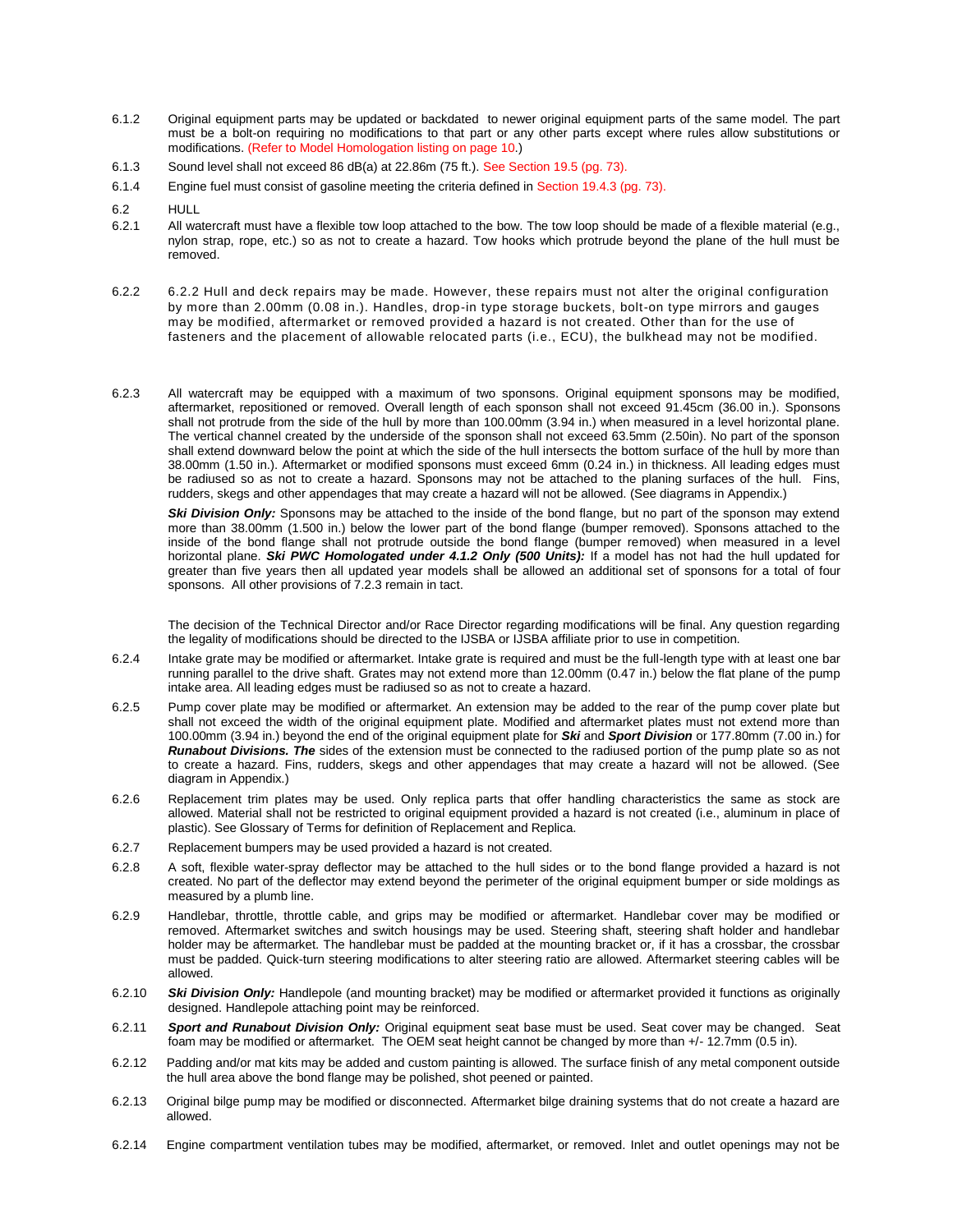enlarged (i.e., when the tube is removed, the opening may not be larger than stock). Vents may be shielded or plugged. No other modifications to the hood will be allowed.

- 6.2.15 Ballast weight may be added within the normally exposed areas of the hull to alter the handling of the watercraft provided a hazard is not created. Only weight consisting of constant mass (i.e., water or other fluid is not allowed) that does not require the modification or relocation of any parts will be allowed unless such modification or relocation is specified by other rules.
- 6.2.16 Original equipment braking devices may be disabled for safety purposes.
- 6.3 ENGINE TWO-STROKE
- 6.3.1 Engines may be bored. Replacement piston assemblies may be used provided the original port timing, compression ratio, dome profile, skirt length and shape and type of material are not changed. Non-conforming pistons (ie skirt shape that is not an exact replica of the OEM piston) may be approved by the IJSBA but such approval must be obtained in writing. Replacement piston assemblies must weigh within ±25.00% of original equipment. Engine displacement must not exceed class designation (e.g., 550cc in 550 Stock, 850cc in 850 Stock, etc.) unless otherwise noted. Chamfering of cylinder ports must not exceed 1.00mm (0.04 in.) at a 30 degree maximum angle. (See diagram in Appendix.).
- 6.3.2 Crankshaft may be rebuilt using replacement counterweights, crank pins, bearings and connecting rods. Counterweights, crank pins and connecting rods made of non-ferrous metals are not allowed. Stroke and rod length may not be changed. Counterweights on non-rebuildable style crankshafts may be machined to accept a press-through crank pin. Replacement bearings must maintain their original type and dimensions. Replacement counterweights must resemble the original part (i.e., holes and/or pockets not existing on the original part may not be on the replacement part). Total weight of the crankshaft assembly must be within ±5.00% of original equipment. Crankpins may be welded and/or keyed to the counterweights.
- 6.3.3 Repairs to cracked or punctured crankcases may be made provided only one damaged area affecting one cylinder bank has been repaired. No other modifications or repairs are allowed.
- 6.3.4 External modifications to the engine finish (e.g., plating, polishing and/or painting) are allowed for cosmetic purposes only.
- 6.3.5 No internal modifications of any kind, including grinding, surfacing, polishing, machining, shot peening, etc., will be allowed on any engine components.
- 6.3.6 Exhaust system must remain stock as supplied by the manufacturer. An insert may be added to reduce the inside diameter of the stinger portion of the exhaust system.
- 6.3.7 Engine, Intercooler, and Oil Cooler water cooling systems may be modified or aftermarket. Additional water cooling lines and after market water bypass fittings may be added. OEM water bypass fittings may be modified or relocated. All bypass fittings must be directed downward and/or rearward so as not to create a hazard for other riders. Additional cooling supply lines and fittings may be added to the pump. Pump water inlet covers and water strainers (filters) may be modified or aftermarket. Intercooler assembly/housing must remain OEM in stock class, additional cooling supply lines and bypass fittings may be added to the OEM Intercooler Housing. Additional cooling supply lines may be added to water inlet covers that are removable from the engine block. Volume changes to OEM water supply fittings are not allowed. Existing fittings may be aftermarket or modified so long as the OEM thread diameter is maintained. Fittings may not be added to the cylinder head, cylinder, or crankcase. Intercooler pressure relief valves (mechanical) are allowed for the purposes of regulating water pressure. Any valves used within the entire cooling system must be of the fixed type or automatic (e.g., thermostats, pressure regulators, etc.). Electronically controlled valves or water injections systems are not allowed unless originally equipped. Manually controlled devices (by any means of actuation) that alter the flow of cooling water during operation are not allowed. Cooling system flush kits are allowed."
- 6.3.8 Replacement starter motor and bendix may be used.
- 6.3.9 Replacement engine mounts may be used.
- 6.3.10 Oil-injection system may be disconnected or removed.
- 6.3.11 Replacement of general maintenance parts (e.g., gaskets, seals, spark plugs, spark plug wires, spark plug caps, wiring, water hoses, fuel lines, clamps and fasteners) shall not be restricted to original equipment providing the following:
	- 1) Replacement gaskets may be used but must be of the same type (e.g., sheet, o-ring, etc.) as their OEM counterparts. With the exception of head gaskets and base gaskets, all replacement gaskets must maintain a thickness of plus or minus 20% of the OEM gasket thickness as furnished by the manufacturer. Base gasket cannot be thicker than 0.8mm (0.032in). Head gaskets must be no thinner than .005mm (0.002in) than the OEM thickness as supplied by the manufacturer. Head gaskets must be no thicker than 1.55mm (0.06in) than the OEM thickness as supplied by the manufacturer.
	- Ski Division Only: Two Stroke engines that have a displacement of less 780cc shall be allowed a minimum head gasket thickness of .75mm (0.03 in) with a tolerance of -10% and a base gasket thickness of .5mm (0.02 in) with a tolerance of +/- 10%.
	- 2) Stripped threads must be repaired to the original size.
	- 3) Fasteners (e.g., bolts, nuts and washers) may not be substituted with titanium pieces unless originally equipped. Fasteners may integrate locking mechanisms.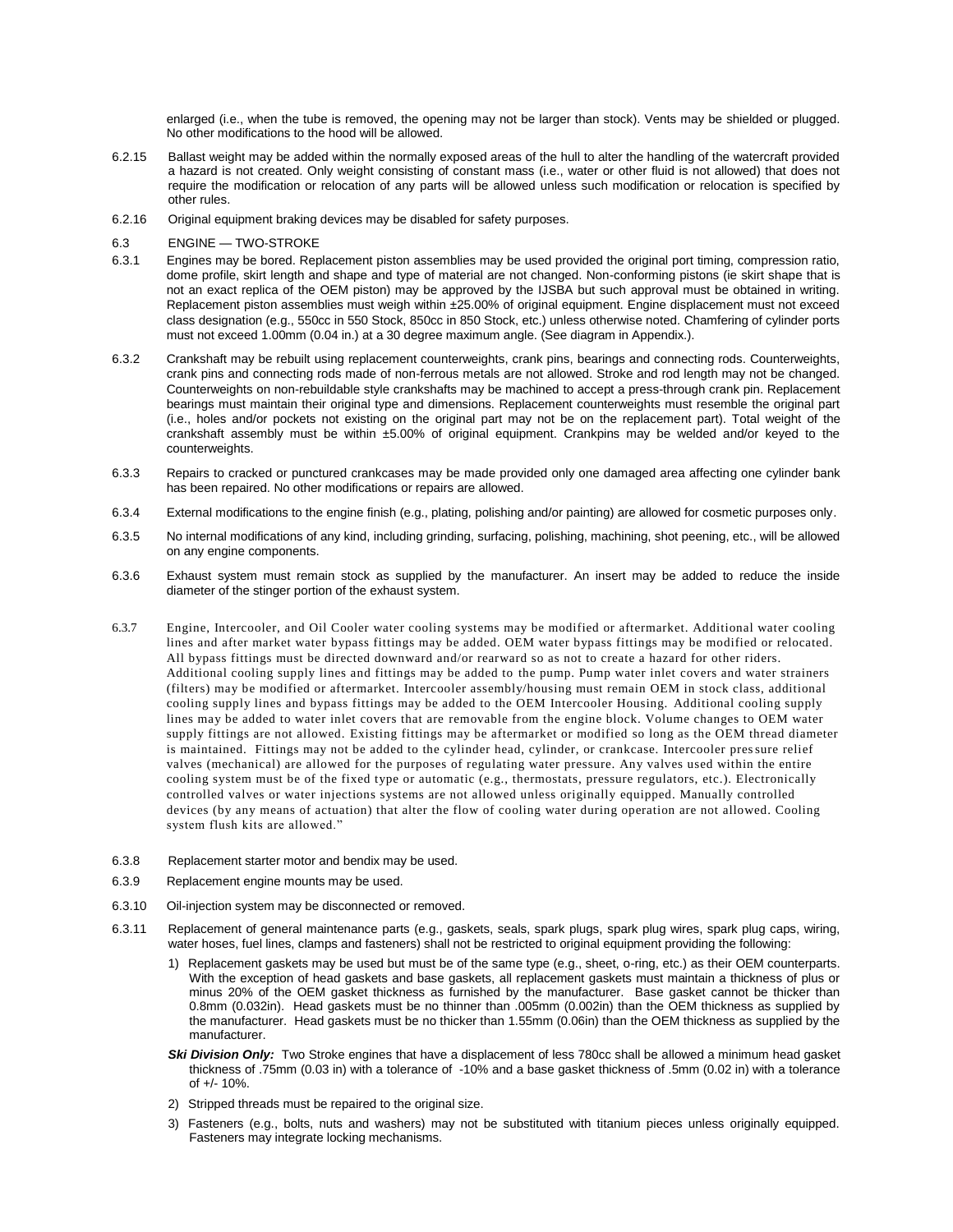- 6.3.12 Cylinders may be interchanged between homologated watercraft of the same manufacturer subject to restrictions announced by the IJSBA. Any modifications to the cylinder or crankcase must be approved, in writing, by the IJSBA. This provision is only applicable to Two Stroke Ski PWC Homologated under provision 4.1.2.
- 6.3.13 (Two Stroke Ski PWC Homologated under 4.1.2 only) If the OEM cylinders or the cylinders allowed under 6.3.12 do not provide for a displacement within 10% of the maximum allowable displacement then an aftermarket cylinder sleeve may be utilized. The aftermarket sleeve must maintain the same port sizes and specifications as the original OEM cylinder sleeve.

### 6.4 ENGINE — FOUR-STROKE

6.4.1 Engines may be bored. Replacement piston assemblies may be used provided the original port timing, compression ratio, dome profile, skirt length and shape and type of material are not changed. Non-conforming pistons (ie skirt shape that is not an exact replica of the OEM piston) may be approved by the IJSBA but such approval must be obtained in writing. Replacement piston assemblies must weigh within ±25.00% of original equipment. Engine displacement must not exceed class designation unless otherwise noted. Chamfering of cylinder ports must not exceed 1.00mm (0.04 in.) at a 30 degree maximum angle. (See diagram in Appendix.).

*Ski Division Only: Ski PWC equipped with a turbocharger or supercharger must maintain the original displacement as furnished by the manufacturer. This provision shall not be enforced at the IJSBA World Finals until 2012. Enforcement of this provision at the local or national levels is the prerogative of each organizing body until January 1, 2012.*

Cylinder head combustion chambers may be cleaned by bead blasting with valves seated in place. Intake and exhaust ports may not be bead blasted or cleaned with abrasive material such as steel wool or Scotch-Brite®. Repairs to the cylinder head affecting one cylinder bank are allowed.

- 6.4.2 Crankshaft must remain stock. Replacement bearings or bearing shells are allowed, providing they maintain their original type and dimensions.
- 6.4.3 Camshaft(s) must remain stock. Replacement bearings or bearing shells are allowed, providing they maintain their original type and dimensions. Camshaft timing may be changed.
- 6.4.4 Intake and exhaust valves may be shimmed with OEM or aftermarket shims.
- 6.4.5 Engine, Intercooler, and Oil Cooler water cooling systems may be modified or aftermarket. Additional water cooling lines and after market water bypass fittings may be added. OEM water bypass fittings may be modified or relocated. All bypass fittings must be directed downward and/or rearward so as not to create a hazard for other riders. Additional cooling supply lines and fittings may be added to the pump. Pump water inlet covers and water strainers (filters) may be modified or aftermarket. Intercooler assembly/housing must remain OEM in stock class, additional cooling supply lines and bypass fittings may be added to the OEM Intercooler Housing. Additional cooling supply lines may be added to water inlet covers that are removable from the engine block. Volume changes to OEM water supply fittings are not allowed. Existing fittings may be aftermarket or modified so long as the OEM thread diameter is maintained. Fittings may not be added to the cylinder head, cylinder, or crankcase. Intercooler pressure relief valves (mechanical) are allowed for the purposes of regulating water pressure. Any valves used within the entire cooling system must be of the fixed type or automatic (e.g., thermostats, pressure regulators, etc.). Electronically controlled valves or water injections systems are not allowed unless originally equipped. Manually controlled devices (by any means of actuation) that alter the flow of cooling water during operation are not allowed. Cooling system flush kits are allowed."
- 6.4.6 Valve cover may be modified or replaced for cosmetic purposes and/or weight reduction only.
- 6.4.7 Replacement of general maintenance parts (e.g., gaskets, seals, spark plugs, spark plug wires, spark plug caps, wiring, water hoses, fuel lines, clamps and fasteners) shall not be restricted to original equipment providing the following:
	- 1) Replacement gaskets may be used but must be of the same type (e.g., sheet, o-ring, etc.) as their OEM counterparts. With the exception of head gaskets and base gaskets, all replacement gaskets must maintain a thickness of plus or minus 20% of the OEM gasket thickness as furnished by the manufacturer. Base gasket cannot be thicker than 0.8mm (0.032in). Head gaskets must be no thinner than .005mm (0.002in) than the OEM thickness as supplied by the manufacturer. Head gaskets must be no thicker than 1.55mm (0.06in) than the OEM thickness as supplied by the manufacturer.
	- 2) Stripped threads must be repaired to the original size.
	- 3) Fasteners (e.g., bolts, nuts and washers) may not be substituted with titanium pieces unless originally equipped. Fasteners may integrate locking mechanisms.
- 6.4.8 When Four-Stroke and Two-Stroke Ski PWC are combined in the same Stock Class then the IJSBA may require that those Four-Stroke Ski PWC which are not normally aspirated (Turbocharged or Supercharged) shall be affixed with an IJSBA approved boost regulator. The boost regulator shall be set to release any boost pressure above 110% of the stock specifications. The IJSBA shall publish the official interpretation of the stock specifications. **The HSR-Benelli S4 boost pressure is limited to 7.7psi in Stock Class Competition.**
- 6.4.9 (Runabout Only) A stop valve may be affixed to the intercooler supply line in order to prevent surges which might cause damage to the intercooler. Blow off valves may be added to protect engine life.
- 6.5 AIR/FUEL DELIVERY TWO-STROKE
- 6.5.1 Aftermarket flame arresters that meet USCG, UL-1111 or SAE J-1928 Marine standards may be used. Carburetor jets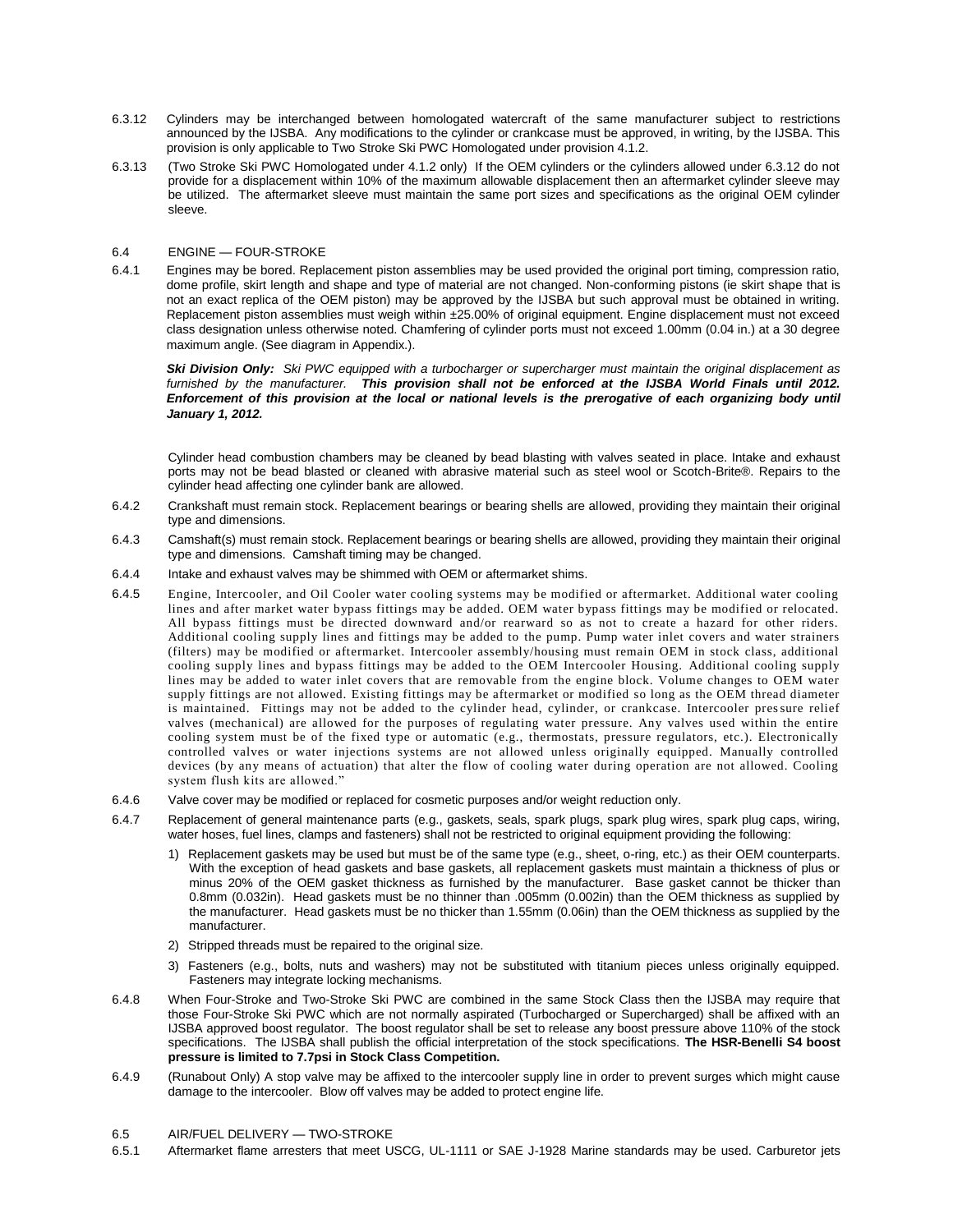(replaceable type), needle valves and needle valve springs may be changed. Choke may be removed provided additional air intake for the engine is not created. Aftermarket primer system may be installed. No other carburetor modifications will be allowed.

- 6.5.2 The entire fuel system is a closed system. The watercraft must not vent or spill fuel at any attitude with or without the engine running. Original equipment fuel tank, fuel pickup, fuel filler, fuel filter, fuel tap assembly and relief valve must be used and cannot be modified. Fuel petcock may be bypassed. Additional fuel filters may be used. Fuel tank filler cap may be modified or aftermarket provided a hazard is not created.
- 6.6 AIR/FUEL DELIVERY FOUR-STROKE
- 6.6.1 Electronic fuel-injection systems: Flame arresters that meet USCG, UL-1111 or SAE J-1928 Marine backfire flame arrester test standards must be installed. If not equipped with an airflow sensor, the ducting between the flame arrestor and throttle body may be modified or aftermarket. If originally equipped with an airflow sensor, the ducting may be modified or aftermarket between the flame arrestor and airflow sensor. Modifications to the airflow downstream of the airflow sensor are not allowed. No modifications to the turbocharger and supercharger system, if applicable, are allowed.
- 6.6.2 Carbureted induction systems: Flame arrestors that meet USCG, UL-1111 or SAE J-1928 Marine backfire flame arrester test standards must be installed. Carburetor jets (replaceable type), needle valves and needle valve springs may be changed. Choke may be removed provided additional air intake for the engine is not created. Aftermarket primer system may be installed. No other carburetor modifications will be allowed.
- 6.6.3 Fuel injectors and fuel pump must remain stock. Fuel pressure regulator may be aftermarket or modified to change fuel pressure.
- 6.6.4 Aftermarket Valve Spring Retainers may be used so long as OEM valve springs are used.
- 6.7 IGNITION AND ELECTRONICS TWO-STROKE
- 6.7.1 Replacement batteries are allowed but must fit into the original equipment battery box and be securely fastened.
- 6.7.2 The original electronic control unit may be modified or aftermarket so long as it does not offer any additional inputs or outputs than the original unit, and it must connect with the original connections. No additional sensors may be added (e.g., exhaust gas temperature, detonation sensors, etc.). Engine temperature sensors may be disabled.
- 6.7.3 Ignition timing may be altered by slotting ignition trigger mounting plate. An adapter plate may be used for the sole purpose of relocating the ignition trigger.
- 6.7.4 Aftermarket spark plugs with a different heat rating may be used.
- 6.8 IGNITION AND ELECTRONICS FOUR-STROKE
- 6.8.1 Replacement batteries are allowed but must fit into the original equipment battery box and be securely fastened.
- 6.8.2 The original electronic control unit may be modified or aftermarket so long as it does not offer any additional inputs or outputs than the original unit, and it must connect with the original connections. No additional sensors may be added (e.g., exhaust gas temperature, detonation sensors, etc.). Engine temperature sensors may be disabled.
- 6.8.3 Ignition timing may be altered by slotting ignition trigger mounting plate. An adapter plate may be used for the sole purpose of relocating the ignition trigger.
- 6.8.4 Aftermarket spark plugs with a different heat rating may be used.
- 6.9 TURBOCHARGER/SUPERCHARGER
- 6.9.1 Modifications to any part of the turbocharger or supercharger system (i.e., housing, turbines, rotors, sensors, ducting, etc.) are not allowed.
- 6.10 DRIVELINE
- 6.10.1 Impeller may be modified or aftermarket, providing that the original diameter is maintained. Replacement wear rings that are within OEM internal diameter specifications may be used. Silicone adhesive sealant may be used in addition to original equipment seal to seal pump inlet. Visibility spout must be removed or plugged.
- 6.10.2 No internal modifications of any kind, including grinding, surfacing, polishing, machining, shot peening, etc., will be allowed on any driveline components (e.g., pump stator, reduction nozzle, etc.).

### 7.1 LIMITED CLASS COMPETITION

Intended to promote interest in personal watercraft competition with a limited number of modifications, and to enable individuals to become active competitors with a relatively modest investment. Watercraft competing in this class must conform to the specifications which follow.

7.1.1 *All watercraft must remain strictly stock (all Stock Class provisions are allowed in Limited Class unless otherwise noted), except where rules allow or require substitutions or modifications. Changes or modifications not listed here are not permitted. The IJSBA may allow additional modifications to Stock Classified PWC which provide for replacement/reinforcements to parts and components (i.e. intercooler end caps, brackets, fittings,*  etc.) that have known failure risks in race conditions. Such changes will only be allowed if the allow for no volume or performance gains. Such allowances are only legal if published by the IJSBA. Some original equipment components may not comply with IJSBA rules. Hull Identification Numbers must be displayed as furnished by the manufacturer.

#### *NOTE: When rules permit or require equipment to be installed, replaced, altered or fabricated, it is the sole*  responsibility of the rider to select components, materials and/or fabricate the same so that the watercraft *operates safely in competition.*

7.1.2 Original equipment parts may be updated or backdated with original equipment parts of the same model. The part must be a bolt-on requiring no modifications to that part or any other parts except where rules allow substitutions or modifications. (Refer to Model Homologation listing on page 10-11.)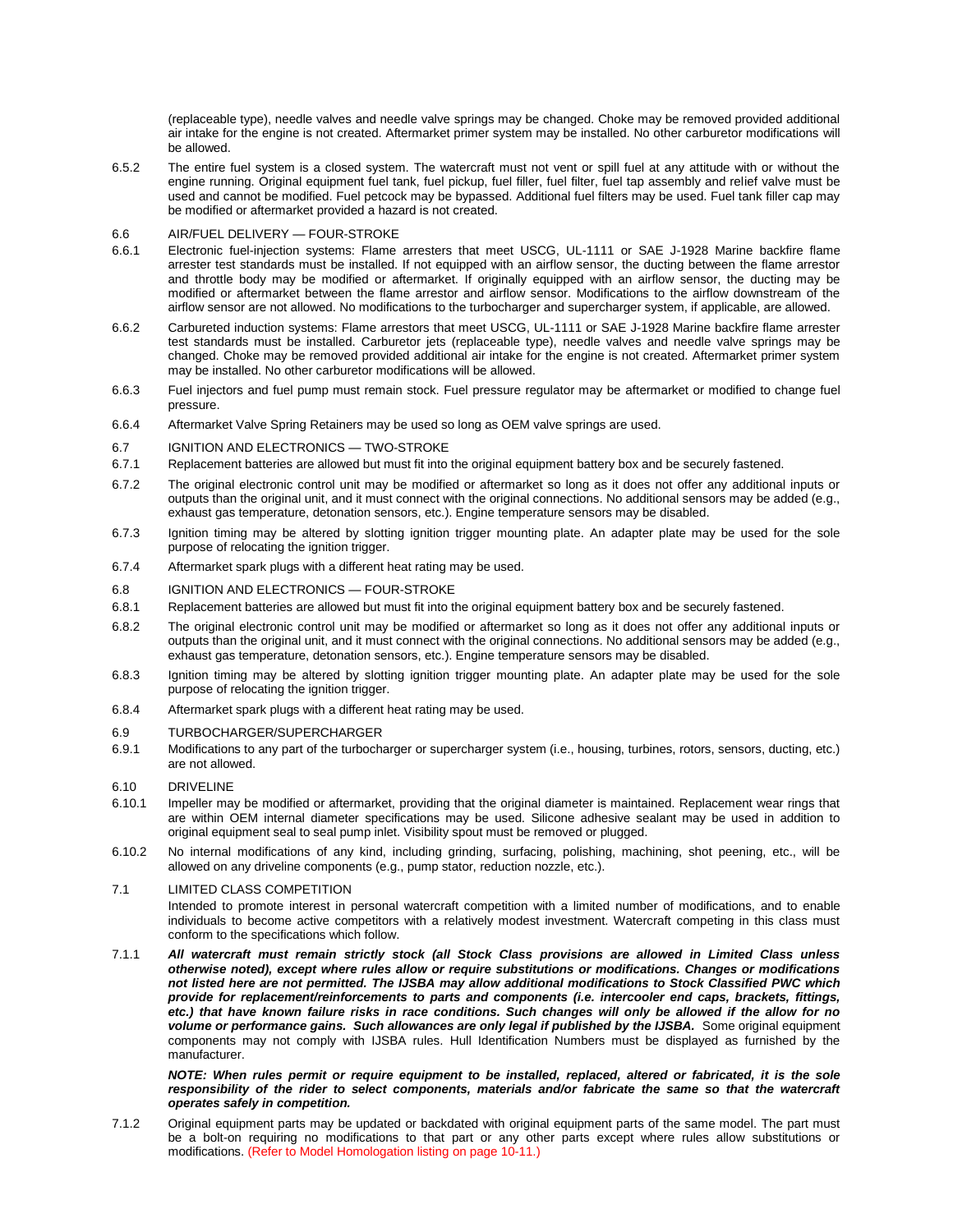*Note:* Pre-1996 Yamaha SuperJet may update to 1996 and newer engine components and waterbox. Kawasaki JS750SX and SXi may update to SXi Pro engine components and waterbox.

- 7.1.3 Sound level shall not exceed 86 dB(a) at 22.86m (75 ft.). See Section 19.5 (pg. 73).
- 7.1.4 Engine fuel must consist of gasoline meeting the criteria defined in Section 19.4.3 (pg. 73).
- 7.2 HULL
- 7.2.1 All watercraft must have a flexible tow loop attached to the bow. The tow loop should be made of a flexible material (e.g., nylon strap, rope, etc.) so as not to create a hazard. Tow hooks which protrude beyond the plane of the hull must be removed.
- 7.2.2 Hull and deck repairs may be made. However, these repairs must not alter the standard configuration by more than 2.00mm (0.08 in.). Hull, bulkhead and deck may be internally reinforced. Fasteners may be installed through the hull, bulkhead and deck for the purposes of securing components to interior surfaces, provided a hazard is not created. Other than for the use of fasteners and the placement of allowable relocated parts (i.e., ECU), the bulkhead may not be modified.
- 7.2.3 All watercraft may be equipped with a maximum of two sponsons. Original equipment sponsons may be modified, aftermarket, repositioned or removed. Overall length of each sponson shall not exceed 91.45cm (36.00 in.). Sponsons shall not protrude from the side of the hull by more than 100.00mm (3.94 in.) when measured in a level horizontal plane. The vertical channel created by the underside of the sponson shall not exceed 63.5mm (2.50 in.). No part of the sponson shall extend downward below the point at which

the side of the hull intersects the bottom surface of the hull by more than 63.5mm (2.50 in.). Aftermarket or modified sponsons must exceed 6mm (0.24 in.) in thickness. All leading edges must be radiused so as not to create a hazard. Sponsons may not be attached to the planing surfaces of the hull. Fins, rudders, skegs and other appendages that may create a hazard will not be allowed. (See diagrams in Appendix.)

Ski Division Only: Sponsons may be attached to the inside of the bond flange, but no part of the sponson may extend more than 38.00mm (1.50 in.) below the lower part of the bond flange (bumper removed). Sponsons attached to the inside of the bond flange shall not protrude outside the bond flange (bumper removed) when measured in a level horizontal plane. *Ski PWC Homologated under 4.1.2 Only (500 Units):* If a model has not had the hull updated for greater than five years then all updated year models shall be allowed an additional set of sponsons for a total of four sponsons. All other provisions of 7.2.3 remain in tact.

The decision of the Technical Director and/or Race Director regarding modifications will be final. Any question regarding the legality of modifications should be directed to the IJSBA or IJSBA affiliate prior to use in competition.

- 7.2.4 Intake grate may be modified or aftermarket. Intake grate is required and must be the full-length type with at least one bar running parallel to the drive shaft. Grates may not extend more than 12.00mm (0.47 in.) below the flat plane of the pump intake area of the hull. All leading edges must be radiused so as not to create a hazard.
- 7.2.5 Pump cover plate may be modified or aftermarket. An extension may be added to the rear of the plate but shall not exceed the width of the original equipment plate. Modified and aftermarket plates must not extend more than 100.0mm (3.94 in.) beyond the end of the original equipment plate for *Ski* and *Sport Division* or 177.80mm (7.00 in.) for *Runabout Divisions*. The extension must be connected to the radiused portion of the pump plate so as not to create a hazard. (See diagram in Appendix.) Fins, rudders, skegs and other appendages that may create a hazard will not be allowed.
- 7.2.6 Aftermarket fixed-position trim tabs may be used. Original equipment trim plates that are detachable from the hull may be removed or replaced when installing aftermarket trim tabs. Trim tabs cannot exceed the width of the planing surface or extend rearward more than 100.00mm (3.94 in.) beyond the end of the original planing surface. Manual or automatic trim tabs attached to the hull or ride plate are not allowed. All hull extensions mounted on the hull's transom will be considered as a trim tab. All edges must be radiused so as not to create a hazard. Fins, skegs, rudders and other appendages that may create a hazard are not allowed.
- 7.2.7 Replacement bumpers may be used provided a hazard is not created.
- 7.2.8 A soft, flexible water-spray deflector may be attached to the hull sides or to the bond flange provided a hazard is not created. No part of the deflector may extend beyond the perimeter of the original equipment bumper or side moldings as measured by a plumb line.
- 7.2.9 Handlebar, throttle, throttle cable, and grips may be modified or aftermarket. Handlebar cover may be modified or removed. Aftermarket switches and switch housings may be used. Steering shaft, steering shaft holder and handlebar holder may be aftermarket. The handlebar must be padded at the mounting bracket or, if it has a crossbar, the crossbar must be padded. Aftermarket steering cables will be allowed.
- 7.2.10 *Ski Division Only:* Handlepole (and mounting bracket) may be modified or aftermarket provided it functions as originally designed. Handlepole attaching point may be reinforced.
- 7.2.11 *Sport and Runabout Division Only:* Seat assembly may be aftermarket. Seat height may be changed.
- 7.2.12 Padding and/or mat kits may be added and custom painting is allowed. The surface finish of any metal component outside the area above the hull bond flange may be polished, shot peened or painted.
- 7.2.13 Original bilge pump may be modified or disconnected. Aftermarket bilge draining systems that do not create a hazard are allowed.
- 7.2.14 Engine compartment foam may be removed, modified or aftermarket. Only floatation foam within the engine compartment may be removed. Only foam that can be removed without modification to any other part or parts, except where rules allow the parts to be modified, is allowed. Parts may not be relocated based on the removal of the foam. The hull's inner liner or deck may not be cut or modified to remove foam. Removal of foam between layers of the hull and/or deck is not allowed.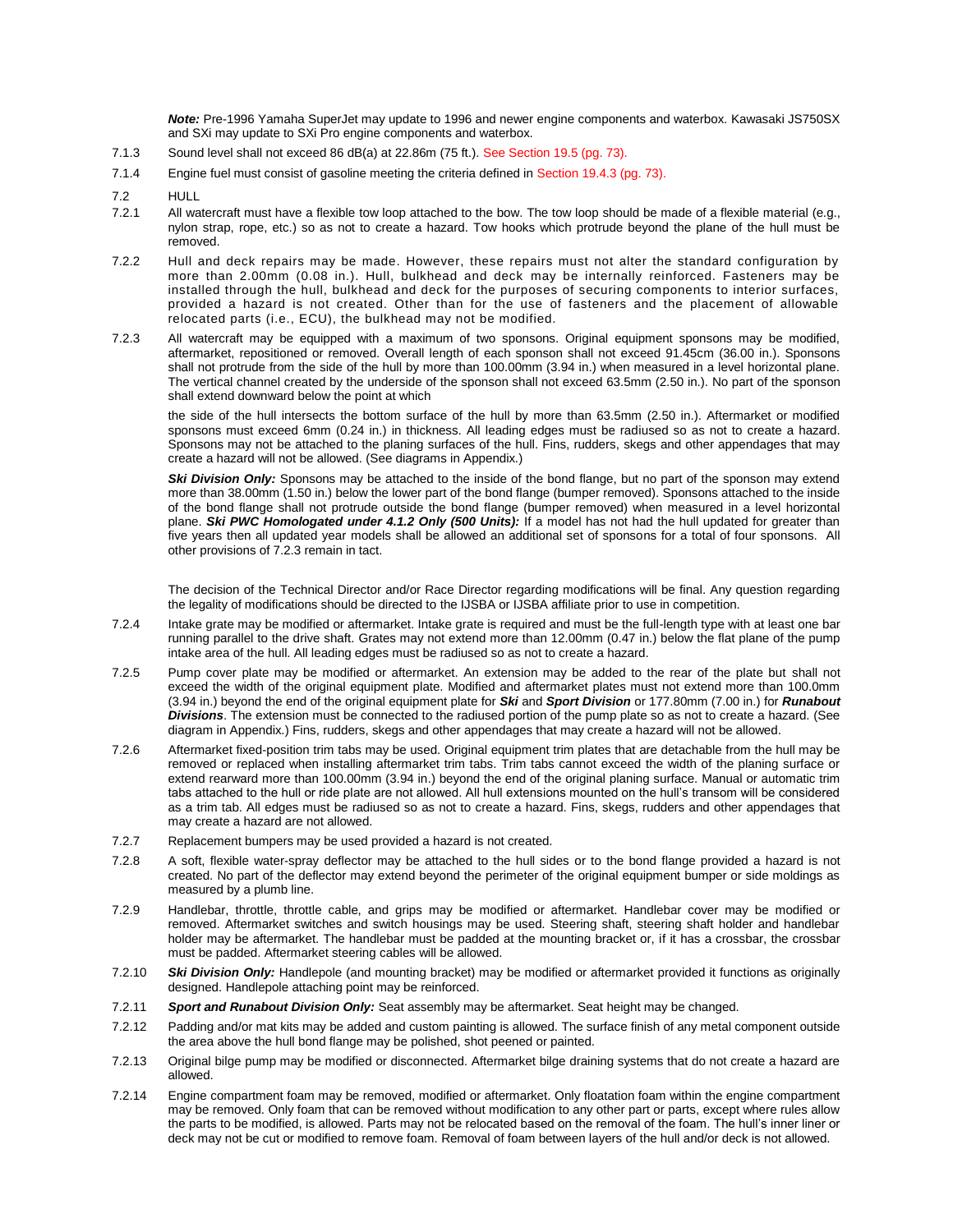7.2.15 Engine compartment ventilation tubes may be modified, aftermarket, relocated on the original equipment ducting, or removed. Inlet and outlet openings may not be enlarged (i.e., when the tube is removed, the opening may not be larger than stock). Vents may be shielded or plugged. No other modifications to the hood will be allowed.

*Ski Division Only:* Minor internal modifications to the hood, in order to fit an aftermarket exhaust pipe, will be allowed. No other modification will be allowed (i.e., no additional ventilation, etc.). Modifications will be subject to Race/Tech Directors' approval.

- 7.2.16 Handles, drop-in type storage buckets, bolt-on type mirrors and gauges may be modified, aftermarket or removed provided a hazard is not created.
- 7.2.17 Ballast weight may be added within the normally exposed areas of the hull to alter the handling of the watercraft provided a hazard is not created. Only weight consisting of constant mass (i.e., water or other fluid is not allowed) that does not require the modification or relocation of any parts will be allowed unless such modification or relocation is specified by other rules.

### 7.3 ENGINE — TWO-STROKE

- 7.3.1 Engines may be bored. Replacement piston assemblies may be used provided the original port timing, compression ratio, dome profile, skirt length and shape and type of material are not changed. Replacement piston assemblies must weigh within ±25.00% of original equipment. Engine displacement must not exceed class designation (e.g., 550cc in 550 Limited, 800cc in 800 Limited, etc.). Chamfering of cylinder ports must not exceed 1.00mm (0.04 in.) at a 30 degree maximum angle. (See diagram in Appendix.) Cylinders may be machined to accept girdle system cylinder heads.
- 7.3.2 Crankshaft may be rebuilt using replacement counterweights, crank pins, bearings and connecting rods. Counterweights, crank pins and connecting rods made of non-ferrous metals are not allowed. Stroke and rod length may not be changed. Counterweights on non-rebuildable style crankshafts may be machined to accept a press-through crank pin. Replacement bearings must maintain their original type and dimensions. Replacement counterweights must resemble the original part (i.e., holes and/or pockets not existing on the original part may not be on the replacement part). Total weight of the crankshaft assembly must be within ±5.00% of original equipment. Crankpins may be welded and/or keyed to the counterweights.
- 7.3.3 Repairs to cracked or punctured crankcases may be made provided only one damaged area affecting one cylinder bank has been repaired. Crankcase drain and cable may be removed and plugged. No other modifications or repairs are allowed.
- 7.3.4 External modifications to the engine finish (e.g., plating, polishing and/or painting) are allowed for cosmetic purposes only.
- 7.3.5 No internal modifications of any kind, including grinding, surfacing, polishing, machining, shot peening, etc., will be allowed on any engine components.
- 7.3.6 Cylinder head and gasket may be modified or aftermarket.
- 7.3.7 Exhaust manifold, head pipe, expansion chamber, gaskets and hose between expansion chamber and OEM waterbox may be modified/altered or aftermarket. Exhaust location of the exhaust gases may not be relocated. Original size opening must be maintained for exhaust exit. Original equipment waterbox must be used and may not be modified. No tuned portion of the exhaust shall protrude outside the hull. Through-hull exhaust outlet flap may be removed.

*Two Stroke and Four Stroke Runabout Limited classes:* Removal of the plastic resonator is allowed.

- 7.3.8 Cooling system may be modified or aftermarket. Aftermarket cooling lines and water bypass systems may be used. Additional cooling supply lines and fittings may be added to the pump. Bypass fittings may be modified, aftermarket and/or relocated but must be directed downward and/or rearward so as not to create a hazard for other riders. Any valves used within the entire cooling system must be of the fixed type or automatic (e.g., thermostats, pressure regulators, solenoids, etc.). Manually controlled devices (by any means of actuation) that alter the flow of cooling water during operation are not allowed. Cooling system flush kits are allowed.
- 7.3.9 Replacement starter motor and bendix may be used.
- 7.3.10 Replacement engine mounts may be used.
- 7.3.11 Oil-injection system may be disconnected or removed.
- 7.3.12 Replacement of general maintenance parts (e.g., gaskets, seals, spark plugs, spark plug wires, spark plug caps, wiring, water hoses, fuel lines, clamps and fasteners) shall not be restricted to original equipment providing the following:
	- 1) Replacement gaskets may be used but must be of the same type (e.g., sheet, o-ring, etc.) as their OEM counterparts. Base gasket cannot be thicker than 1.52mm (0.060in).
	- 2) Stripped threads must be repaired to the original size.
	- 3) Fasteners (e.g., bolts, nuts and washers) may not be substituted with titanium pieces unless originally equipped. Fasteners may integrate locking mechanisms.
- 7.3.13 Cylinders may be interchanged between homologated watercraft of the same manufacturer subject to restrictions announced by the IJSBA. Any modifications to the cylinder or crankcase must be approved, in writing, by the IJSBA.
- 7.3.14 (Two Stroke Ski PWC Homologated under 4.1.2 only) If the OEM cylinders or the cylinders allowed under 6.3.12 do not provide for a displacement within 10% of the maximum allowable displacement then an aftermarket cylinder sleeve may be utilized. The aftermarket sleeve must maintain the same port sizes and specifications as the original OEM cylinder sleeve.

### 7.4 AIR/FUEL DELIVERY — TWO-STROKE

7.4.1 Carburetor(s) may be modified or aftermarket provided they do not vent or spill fuel at any attitude with or without the engine running. The number of venturis cannot exceed the number of cylinders. No slide-type carburetors. Aftermarket primer may be used. Intake manifold assembly may be modified or aftermarket. Aftermarket crankcase-pressure-operated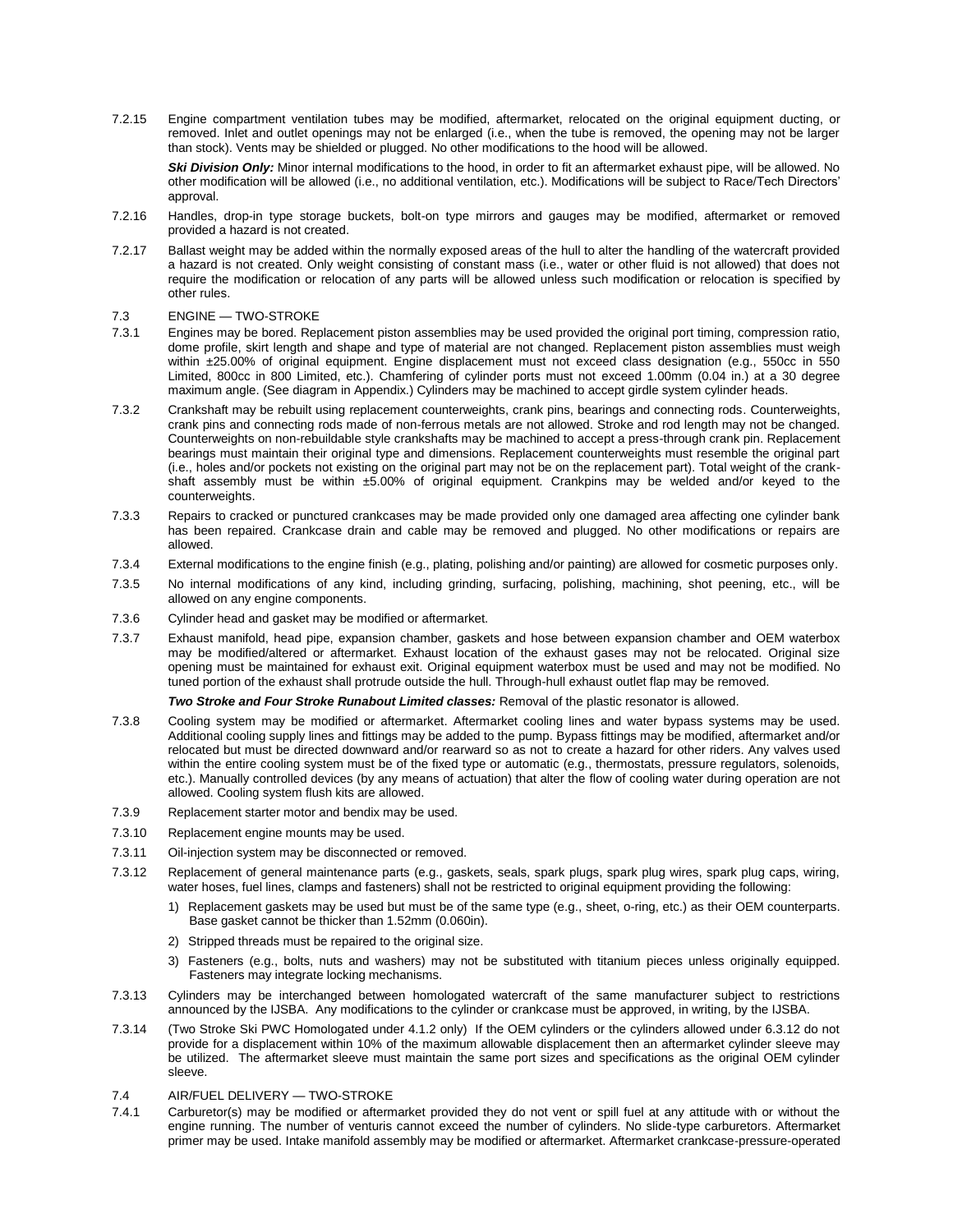fuel pumps may be used. Additional carburetor pulse line fittings may be installed on the crankcase.

- 7.4.2 Modified or aftermarket vapor/air separators must not exceed 2 in. x 6 in., and must have a return line to the fuel tank open at all times. Additional fuel reservoirs may not be used. Aftermarket or modified electric fuel pumps, not exceeding 4 psi, may be used. When the engine is shut off or stops, the fuel pump must automatically stop. No manually operated on/off-type fuel pumps are allowed.
- 7.4.3 Aftermarket fuel-injection systems and components are allowed provided the following regulations are adhered to: Highpressure fuel hose meeting SAE J30R9 must be used; A.N. threaded-type fittings or equivalent and non-removable, crimped- type clamps must be used on the high-pressure portion of the system (i.e., hose clamps, tie wraps, etc. are not allowed); only metal-type fuel filters may be used on the high-pressure portion of the system; all other in-line filters must be installed on the low-pressure portion of the system. When the engine is shut off or stops, the fuel pump must automatically stop. No manually operated on/off-type fuel pumps are allowed.
- 7.4.4 The entire fuel system is a closed system. The watercraft must not vent or spill fuel at any attitude with or without the engine running. Original equipment fuel tank, fuel filler and relief valve must be used and cannot be modified. The fuel pickup, fuel filter and fuel petcock assembly may be removed and/or after-market parts may be used. Additional fuel filters may be used and fuel cell foam may be added to the original equipment fuel tank. Fuel tank filler cap may be modified or aftermarket provided a hazard is not created.
- 7.4.5 Flame arrester(s) which satisfy United States Coast Guard, SAE-J1928 Marine or UL-1111 Marine backfire flame arrester test standards must be installed. Aftermarket flame arresters satisfying one of these test standards will be allowed. Intake silencer may be removed.
- 7.4.6 Reed valve assemblies may be modified or aftermarket. Rotary valve may be modified or aftermarket.
- 7.5 AIR/FUEL DELIVERY FOUR-STROKE
- 7.5.1 A fuel pressure regulator may me added or modified for safety purposes.
- 7.6 IGNITION AND ELECTRONICS TWO-STROKE
- 7.6.1 RPM limiter function may be bypassed or eliminated. CDI unit may be modified or aftermarket. Ignition timing may be changed. Modifications to the original equipment ignition pickup mount will be allowed. Original equipment charging system must be used. No other ignition system modifications will be allowed.
- 7.6.2 Flywheel cover may be modified to accept a crankshaft-end bearing support.
- 7.6.3 Replacement batteries are allowed but must fit into the original equipment battery box and be securely fastened.
- 7.6.4 Engine temperature sensor may be disconnected and/or removed.
- 7.6.5 Relocation of electrical components (e.g., battery, box or housing) is allowed in order to fit an aftermarket exhaust system (only the strict minimum needed). Modification will be subject to Race/Tech Directors' approval.
- 7.7 DRIVELINE
- 7.7.1 Impeller housing, stator vane assembly, pump mounting plate and/or pump shoe may be modified or aftermarket. No titanium driveshaft, impeller housing or stator vane assemblies. Impeller may be modified or aftermarket. Pump nozzle and directional nozzle may be modified or aftermarket. Overall length of the complete pump and nozzle assembly may be no more than 50.00mm (1.97 in.) longer than original equipment. Aftermarket nozzle-trim systems may be used. Additional cooling fittings may be installed. Visibility spout must be removed or plugged. Silicone adhesive sealant may be used in addition to original equipment seal to seal pump inlet. Couplers, bearing housing and driveshaft may be modified or aftermarket provided they maintain a 1:1 drive ratio between the engine and the pump.
- 7.8 FOUR-STROKE LIMITED SPECIFIC:
- 7.8.1 Supercharged and Turbocharged Ski Division PWC must adhere to Stock Class Rules in all Limited Classes where Two Stroke and Four Stroke PWC are combined (except for the single provision of 7.8.4.1). The regulated boost pressure (see Rule 6.4.8) shall be set to release any boost pressure above 200% of the stock specifications. The IJSBA shall publish the official interpretation of the stock specifications. **The HSR-Benelli S4 boost pressure is limited to a scale of 10-14 psi in Limited Class Competition. Unless specifically posted, the default boost pressure for HSR-Benelli S4 units shall be 14 psi.**

#### 7.8.2 ENGINE — FOUR-STROKE (RUNABOUTS ONLY)

- 7.8.2.1 Engines may be bored. Replacement piston assemblies may be used provided the original port timing, compression ratio, dome profile, skirt length and shape and type of material are not changed. Non-conforming pistons (ie skirt shape that is not an exact replica of the OEM piston) may be approved by the IJSBA but such approval must be obtained in writing. Replacement piston assemblies must weigh within ±25.00% of original equipment. Engine displacement must not exceed class designation unless otherwise noted. Chamfering of cylinder ports must not exceed 1.00mm (0.04 in.) at a 30 degree maximum angle. (See diagram in Appendix.).
- 7.8.2.2 Crankshaft may be rebuilt/replaced provided by the following: Counterweights and material type must maintain the shape and dimensions as provided by the manufacturer. Stroke and rod lengths may not be changed. Counterweights may be deburred to remove only casting flaws, no other machining or knife edging of counterweights are allowed. Rod journals must maintain their OEM diameters/dimensions, Main journals must maintain their OEM diameters/dimensions. Cross drilling of crankshaft to improve oil flow or redirection is allowed. Replacement bearing shells are allowed provided the following: ( max. allowable undersized bearing is .060 or 1.5mm). Total weight of the crankshaft assembly must be within +/- 5.00% of original equipment. Damaged rod or main journals may be welded and machined to their OEM dimensions or within the allowable bearing sizes.
- 7.8.2.3 Repairs to cracked or punctured crankcases may be made provided only one damaged area affecting one cylinder bank has been repaired. Crankcase drain and cable may be removed and plugged. No other modifications or repairs are allowed.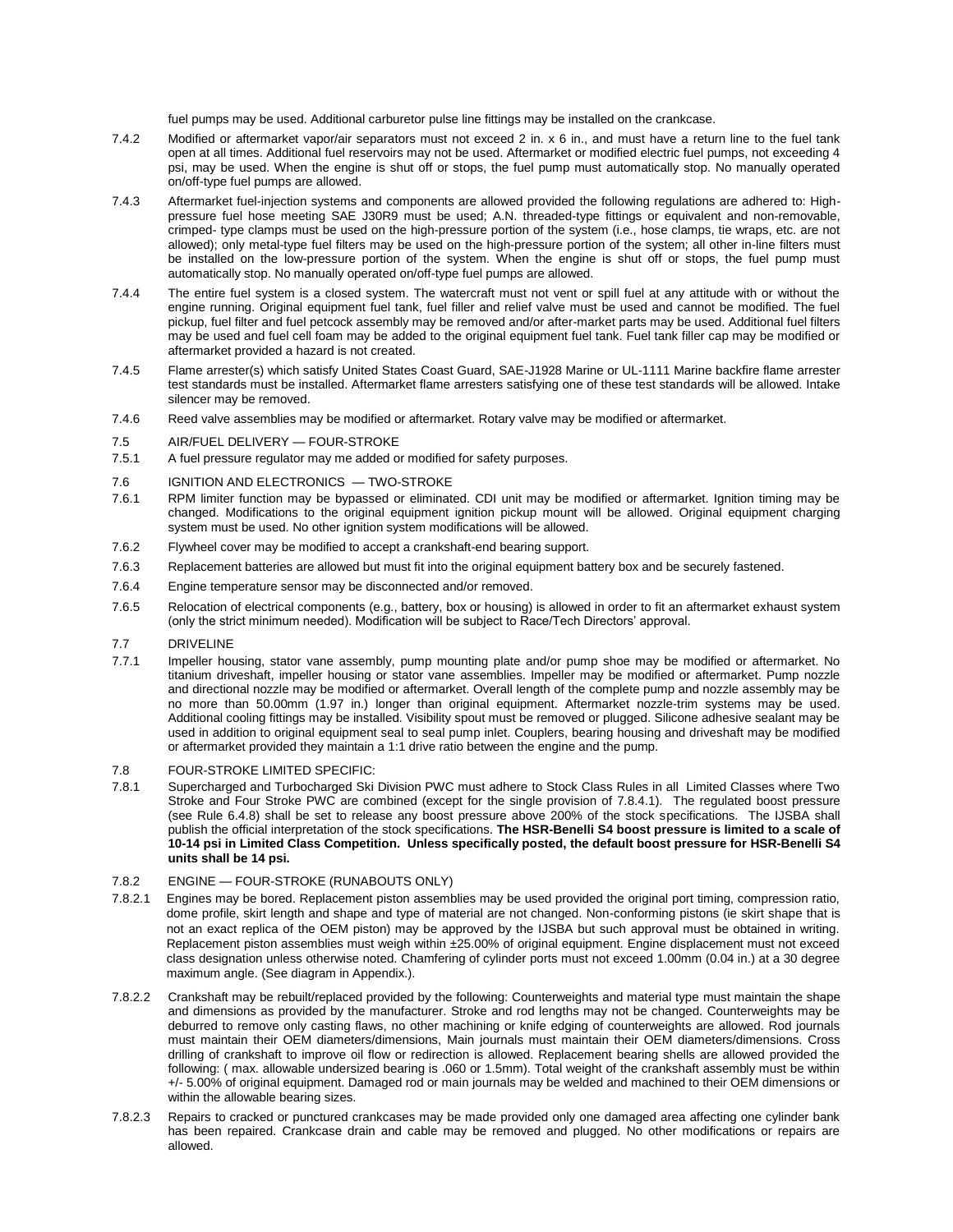- 7.8.2.4 External modifications to the engine finish (e.g., plating, polishing and/or painting) are allowed for cosmetic purposes only.
- 7.8.2.5 No internal modifications of any kind, including grinding, surfacing, polishing, machining, shot peening, etc., will be allowed on any engine components.
- 7.8.2.6 Engine, Intercooler, and Oil Cooler water cooling systems may be modified or aftermarket. Additional water cooling lines and after market water bypass fittings may be added. OEM water bypass fittings may be modified or relocated. All bypass fittings must be directed downward and/or rearward so as not to create a hazard for other riders. Additional cooling supply lines and fittings may be added to the pump. Pump water inlet covers and water strainers (filters) may be modified or aftermarket. Intercooler assembly/housing must remain OEM in stock class, additional cooling supply lines and bypass fittings may be added to the OEM Intercooler Housing. Additional cooling supply lines may be added to water inlet covers that are removable from the engine block. Volume changes to OEM water supply fittings are not allowed. Existing fittings may be aftermarket or modified so long as the OEM thread diameter is maintained. Fittings may not be added to the cylinder head, cylinder, or crankcase. Intercooler pressure relief valves (mechanical) are allowed for the purposes of regulating water pressure. Any valves used within the entire cooling system must be of the fixed type or automatic (e.g., thermostats, pressure regulators, etc.). Electronically controlled valves or water injections systems are not allowed unless originally equipped. Manually controlled devices (by any means of actuation) that alter the flow of cooling water during operation are not allowed. Cooling system flush kits are allowed."
- 7.8.2.7 Replacement starter motor and bendix may be used.

#### 7.8.2.8 Replacement engine mounts may be used.

- 7.8.2.9 Replacement of general maintenance parts (e.g., gaskets, seals, spark plugs, spark plug wires, spark plug caps, wiring, water hoses, fuel lines, clamps and fasteners) shall not be restricted to original equipment providing the following:
	- 1) Replacement gaskets may be used but must be of the same type (e.g., sheet, o-ring, etc.) and thickness as their OEM counterparts
	- 2) Fasteners (e.g., bolts, nuts and washers) may not be substituted with titanium pieces unless originally equipped. Fasteners may integrate locking mechanisms.
- 7.8.2.10 Camshafts may be modified or aftermarket.
- 7.8.2.11 Valves may be modified or aftermarket. Valve seats may be modified. Springs may be modified or aftermarket. Pushrods may be modified or aftermarket. Replacement valves, pushrods, and seats may not be titanium unless originally equipped.
- 7.8.2.12 Blow off valves may be added to extend engine life.
- 7.8.2.12 Aftermarket valve spring retainers may be used.
- 7.8.3 AIR/FUEL DELIVERY FOUR-STROKE (RUNABOUTS ONLY)
- 7.8.3.1 Turbocharger impeller or supercharger impeller may be modified or aftermarket. The impeller housing must remain stock as supplied by the manufacturer. Intercoolers may be modified or aftermarket.
- 7.8.3.2 The entire fuel system is a closed system. The watercraft must not vent or spill fuel at any attitude with or without the engine running. Original equipment fuel tank, fuel filler and relief valve must be used and cannot be modified. The fuel pickup, fuel filter and fuel petcock assembly may be removed and/or aftermarket parts may be used. Additional fuel filters may be used and fuel cell foam may be added to the original equipment fuel tank. Fuel tank filler cap may be modified or aftermarket provided a hazard is not created.
- 7.8.3.4 A fuel pressure regulator may be added if not originally equipped. OEM fuel pressure regulators may be modified or aftermarket for safety purposes.
- 7.8.3.5 Throttle bodies must remain stock as supplied by the manufacturer. No changing of throttle plate angles and/or modifications to the throttle body housing. No phenolic or aluminum spacers are allowed behind the throttle body.

#### 7.8.4 AIR/FUEL DELIVERY — FOUR-STROKE (SKI ONLY)

7.8.4.1 Intercoolers may be modified or aftermarket. Intercooler heat exchange surface area may not be increased by more than 25%. However, if any Limited Class Ski is equipped with a modified or aftermarket intercooler then that PWC shall have the boost regulator set to release any boost pressure above 110% of the stock specifications. The IJSBA shall publish the official interpretation of the stock specifications. **The HSR-Benelli S4 boost pressure is limited to a scale of 10-14 psi in Limited Class Competition. Unless specifically posted, the default boost pressure for HSR-Benelli S4 units shall be 14 psi.**

#### 7.8.5 DRIVELINE — FOUR-STROKE (RUNABOUT ONLY)

7.8.5.1 Impeller housing, stator vane assembly, pump mounting plate and/or pump shoe may be modified or aftermarket. No titanium driveshaft, impeller housing or stator vane assemblies. Impeller may be modified or aftermarket. Pump nozzle and directional nozzle may be modified or aftermarket. Overall length of the complete pump and nozzle assembly may be no more than 50.00mm (1.97 in.) longer than original equipment. Aftermarket nozzle-trim systems may be used. Additional cooling fittings may be installed. Visibility spout must be removed or plugged. Silicone adhesive sealant may be used in addition to original equipment seal to seal pump inlet. Couplers, bearing housing and driveshaft may be modified or aftermarket provided they maintain a 1:1 drive ratio between the engine and the pump.

### **8.**1 OPEN CLASS COMPETITION

Intended to promote interest in personal watercraft competition with a higher degree of modification. Watercraft competing in this class must conform to the specifications which follow.

**NOTE: Where Open Classes allow Supercharged or Turbocharged PWC: All competitors must possess an Expert or Pro license prior to participating.**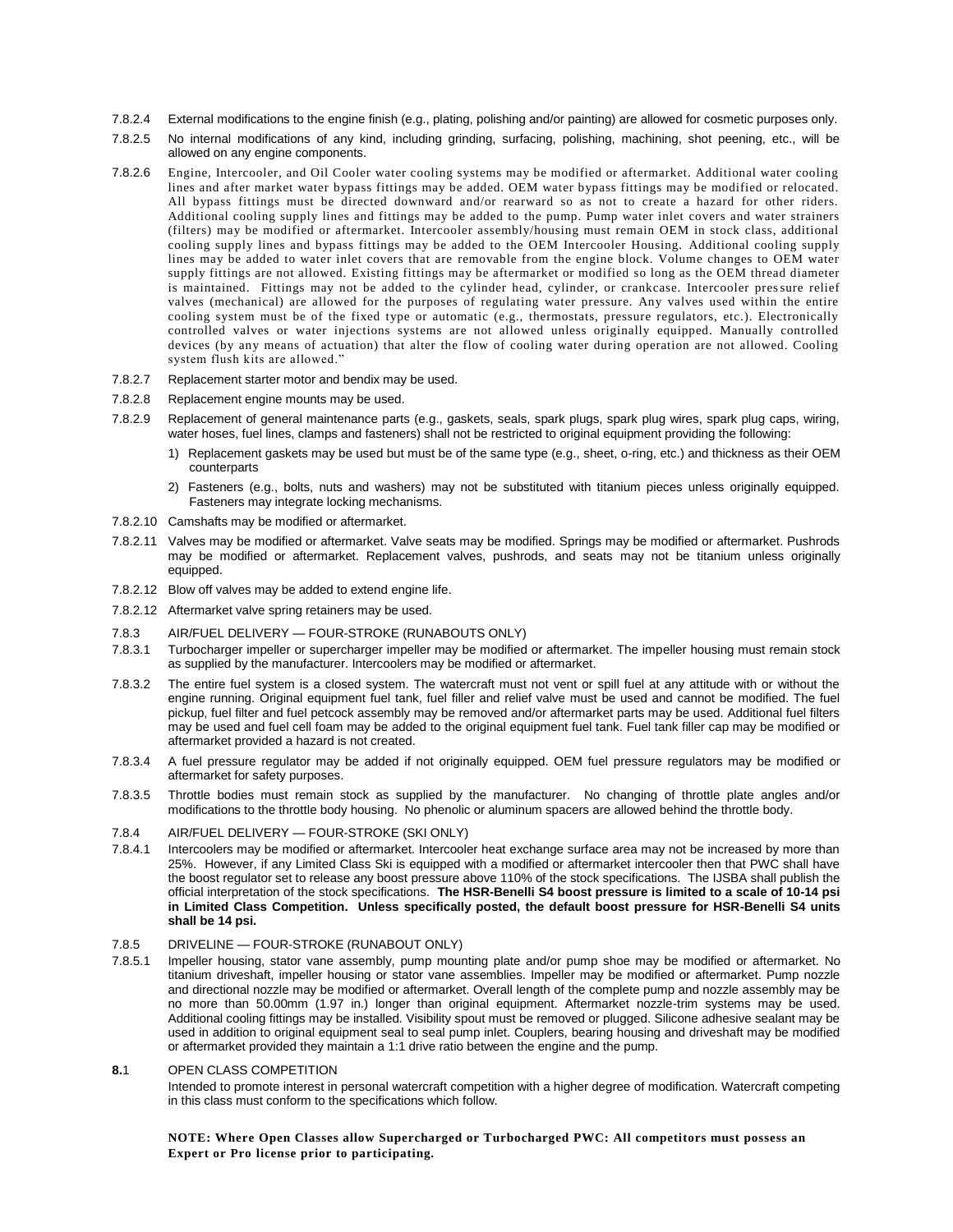SUPERSTOCK ADDENDUM: **If a class is designated as Superstock then Open Class rules shall apply with the exception of 8.2.2 (aftermarket hulls) and 8.3.5.a (aftermarket cylinders).**

DISPLACEMENT ADDENDUM: **All Normally Aspirated Four Stroke Ski PWC shall be allowed a maximum displacement of 1100cc or OEM displacement plus 1mm overbore on all cylinders (whichever is greater). All Normally Aspirated Two Stroke Ski PWC shall be allowed a maximum displacement of 1200cc. Any Ski PWC which is supercharged or turbocharged shall be limited to a maximum displacement of 800cc or OEM displacement plus 1mm overbore on all cylinders (whichever is greater).** 

8.1.1 *All watercraft must remain strictly stock, except where rules allow or require substitutions or modifications. Changes or modifications not listed here are not permitted.* Some original equipment components may not comply with IJSBA rules. Hull Identification Numbers must be displayed as furnished by the manufacturer.

*NOTE: When rules permit or require equipment to be installed, replaced, altered or fabricated, it is the sole*  responsibility of the rider to select components, materials and/or fabricate the same so that the watercraft *operates safely in competition.* 

8.1.2 Original equipment parts may be updated or backdated to original equipment parts of the same model. The part must be a bolt-on requiring no modifications to that part or any other parts except where rules allow substitutions or modifications. (Refer to Model Homologation listing on page 10-11.)

*Note:* Pre-1996 Yamaha SuperJet may update to 1996 and newer engine components. Kawasaki JS750SX and SXi may update to SXi Pro engine components.

- 8.1.3 Sound level shall not exceed 100 dB (a) at 22.86m (75 ft.). See Section 19.5 (pg. 73). A sound level of 86 dB may be enforced so long as the promoter notifies participants at least 14 days prior to the event.
- 8.1.4 Engine fuel must consist of gasoline meeting the criteria defined in Section 19.4.3 (pg. 73).
- 8.1.5 At all times, the watercraft must weigh no less than 10 percent under the watercraft's original dry weight as determined by the IJSBA, providing the following:
	- Includes fuel and oil.
	- Includes the water in the waterbox, so long as the waterbox is not deemed to be out of ordinary in volume.
	- Includes the battery.
	- All reasonable amount of water must be removed from all compartments.

Ballast weight may be added prior to competition to meet the required weight limit (see 8.2.16).

- 8.2 HULL
- 8.2.1 All watercraft must have a flexible tow loop attached to the bow. The tow loop should be made of a flexible material (e.g., nylon strap, rope, etc.) so as not to create a hazard. Tow hooks, which protrude beyond the plane of the hull, must be removed.
- 8.2.2 Aftermarket hulls may be used, on watercraft homologated in numbers of 500 or higher, in classes which carry Expert and Pro designations. The upper deck will not be restricted to OEM to the extent that the upper deck is an exact replica of the Original equipment deck with no change in dimensions or scale. Alterations of dimensions may be allowed where a legal aftermarket part has been integrated into the deck (i.e., rail caps and foot holds). Bulk heads may be aftermarket Deck repairs may be made, provided they do not alter the standard configuration by more than 2.00mm (0.08 in.). The deck's bond flange may not be modified. Deck may be internally reinforced. Fasteners may be installed through the hull and deck for the purpose of securing components to interior surfaces, provided a hazard is not created. If upper and lower components of the original equipment bond flange are separated and rejoined, they must be rejoined by the same method as original equipment (i.e., bonded together with a high -strength adhesive). (See bond flange diagram in Appendix.)
- 8.2.3 All watercraft may be equipped with a maximum of two sponsons. Original equipment sponsons may be modified, aftermarket, repositioned or removed. Overall length of each sponson shall not exceed 91.45cm (36.00 in.). Sponsons shall not protrude from the side of the hull by more than 100.00mm (3.94 in.) when measured in a level horizontal plane. The vertical channel created by the underside of the sponson shall not exceed 63.5mm (2.50 in.). No part of the sponson shall extend downward below the point at which the side of the hull intersects the bottom surface of the hull by more than 63.5mm (2.50 in.). Aftermarket or modified sponsons must exceed 6mm (0.24 in.) in thickness. All leading edges must be radiused so as not to create a hazard. Sponsons may not be attached to the planing surfaces of the hull. Fins, rudders, skegs and other appendages that may create a hazard will not be allowed. (See diagrams in Appendix.)

**Ski Division Only:** Sponsons may be attached to the inside of the bond flange, but no part of the sponson may extend more than 38.00mm (1.50 in.) below the lower part of the bond flange (bumper removed). Sponsons attached to the inside of the bond flange shall not protrude outside the bond flange (bumper removed) when measured in a level horizontal plane.

The decision of the Technical Director and/or Race Director regarding modifications will be final. Any question regarding the legality of modifications should be directed to the IJSBA or IJSBA affiliate prior to use in competition.

- 8.2.4 Intake grate may be modified or aftermarket. Intake grate is required and must be the full-length type with at least one bar running parallel to the drive shaft. Grates may not extend more than 12.00mm (0.47 in.) below the flat plane of the pump intake area. All leading edges must be radiused so as not to create a hazard.
- 8.2.5 Pump cover plate may be modified or aftermarket. An extension may be added to the rear of the pump cover plate but shall not exceed the width of the original equipment plate. Modified and aftermarket plates must not extend more than 100.00mm (3.94 in.) beyond the end of the original equipment plate for *Ski* and *Sport Division* or 177.80mm (7.00 in.) for *Runabout Divisions.* The sides of the extension must be connected to the radiused portion of the pump plate so as not to create a hazard. (See diagram in Appendix.) Fins, rudders, skegs and other appendages that may create a hazard will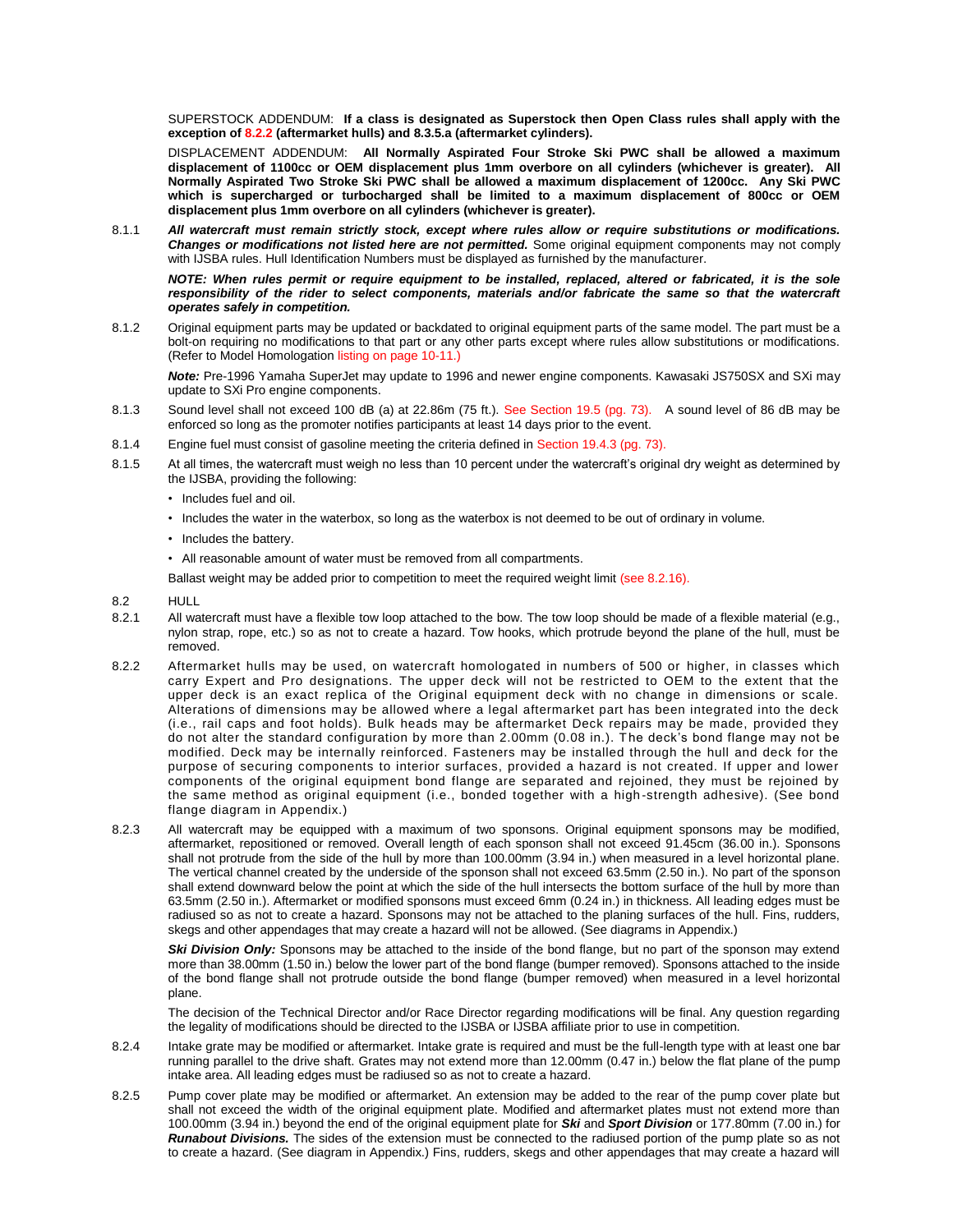not be allowed.

- 8.2.6 Aftermarket trim tabs, either fixed, automatic and/or rider controlled, may be used. Original equipment trim plates that are detachable from the hull may be removed or replaced when installing aftermarket trim tabs. Trim tabs cannot exceed the width of the planing surface or extend rearward more than 100mm (3.94 in.) beyond the end of the original planing surface. All hull extensions mounted on the hull's transom will be considered as a trim tab. All edges must be radiused so as not to create a hazard. Fins, skegs, rudders and other appendages that may create a hazard are not allowed.
- 8.2.7 Replacement bumpers may be used provided a hazard is not created.
- 8.2.8 A soft, flexible water-spray deflector may be attached to the hull sides or to the bond flange provided a hazard is not created. No part of the deflector may extend beyond the perimeter of the original equipment bumper or side moldings as measured by a plumb line.
- 8.2.9 Handlebar, throttle, throttle cable, and grips may be modified or aftermarket. Handlebar cover may be modified or removed. Aftermarket switches and switch housings may be used. Steering shaft, steering shaft holder and handlebar holder may be aftermarket. The handlebar must be padded at the mounting bracket or, if it has a crossbar, the crossbar must be padded.

Aftermarket steering cables are allowed.

- 8.2.10 *Ski Division Only:* Handlepole (and mounting bracket) may be modified or aftermarket provided it functions as originally designed. Handlepole attaching point may be reinforced.
- 8.2.11 *Sport and Runabout Division Only:* Seat assembly may be modified or aftermarket. Seat height may be changed.
- 8.2.12 Padding and/or mat kits may be added and custom painting is allowed. The surface finish of any metal component outside the hull area above the bond flange may be polished, shot peened or painted.
- 8.2.13 Original bilge pump may be modified or disconnected. Aftermarket bilge draining systems that do not create a hazard are allowed.
- 8.2.14 Engine compartment foam may be removed, modified or aftermarket. Only floatation foam within the engine compartment may be removed. Only foam that can be removed without modification to any other part or parts, except where rules allow the parts to be modified, is allowed. Parts may not be relocated based on the removal of the foam. The hull's inner liner or deck may not be cut or modified to remove foam. Removal of foam between layers of the hull and/or deck is not allowed.
- 8.2.15 Storage covers, hatches, instrument cowlings and engine covers may be modified or aftermarket provided a hazard is not created and the OEM appearance is maintained. Additional engine compartment ventilation is allowed. Original equipment vents may be shielded or plugged. Handles, drop-in type storage buckets and bolt-on type mirrors may be modified, aftermarket or removed provided a hazard is not created.
- 8.2.16 Ballast weight may be added within the normally exposed areas of the hull to alter the handling of the watercraft provided a hazard is not created. Only weight consisting of constant mass (i.e., water or other fluid is not allowed) that does not require the modification or relocation of any parts will be allowed unless such modification or relocation is specified by other rules.
- 8.3 ENGINE TWO-STROKE
- 8.3.1 Engines may be bored. Aftermarket piston assemblies are allowed. Engine displacement must not exceed class designation (e.g., 800cc in 800 Superstock, 1600 Open, etc.). The number, type, and placement of rings on piston may be changed.
- 8.3.2 Original equipment crankcase must be used. Internal modifications to the fuel, oil and/or water-exposed surfaces are allowed. Filler material may be added to hollow pockets in the base gasket areas. Base gasket and intake surfaces may be machined. Additional carburetor pulse line fittings may be installed. Bearing and seal surfaces may not be modified. Crankcase drain system may be removed and plugged. Repairs to cracked or punctured crankcases may be made provided only one damaged area affecting one cylinder bank has been repaired. No other external modifications or external repairs are allowed.

**Ski Division Only:** Crankcases of Two Stroke powered Ski may be interchanged between homologated watercraft of the same manufacturer. Crankcases must be of the same type (i.e., cylinder induction, crankcase induction or rotary valve induction) and number of cylinders as original equipment (cylinders may be increased/decreased to the corresponding number of the replacement OEM cylinder). Internal modifications to the fuel, oil and/or water exposed surfaces are allowed. Bearing and seal surfaces may not be modified. Filler material may be added to hollow pockets in the base gasket areas. Ignition/stator mounting area modifications are limited to spot facing, drilling and tapping threads for the purpose of mounting an aftermarket or modified ignition system. Additional carburetor pulse line fittings may be installed. Crankcase drain system may be removed or plugged. Additional mounting holes, not to exceed 10.00mm (0.40 in.) diameter, are allowed provided they do not penetrate the internal surface of the cases. Base gasket and intake surfaces may be machined. Repairs to cracked or punctured crankcases may be made provided only one damaged area affecting one cylinder bank has been repaired. External modifications to the crankcase finish (e.g., plating, polishing and/or painting) are allowed for cosmetic purposes only. No other external modifications or external repairs will be allowed.

- 8.3.3 Crankshaft assembly may be modified or aftermarket. Stroke and rod length may be changed.
- 8.3.4 Engine balancing assemblies may be modified, aftermarket, or removed.
- 8.3.5 Cylinders may be interchanged between homologated watercraft of the same manufacturer subject to restrictions announced by the IJSBA. Any modifications to the cylinder or crankcase must be approved, in writing, by the IJSBA. Base gasket, head gasket and exhaust manifold gasket surfaces may be machined. Port heights, widths and shapes may be changed. Ports may be added or deleted from cylinder. Cylinders may be machined to accept aftermarket cylinder liners. Epoxy-type filler material may be added to hollow pockets in the base gasket areas and in the port area. Repairs to cracked or damaged cylinders may be made provided only one damaged area affecting one cylinder bank has been repaired. Cylinders may be machined to accept girdle-system cylinder heads. Water-cooling fittings may be added to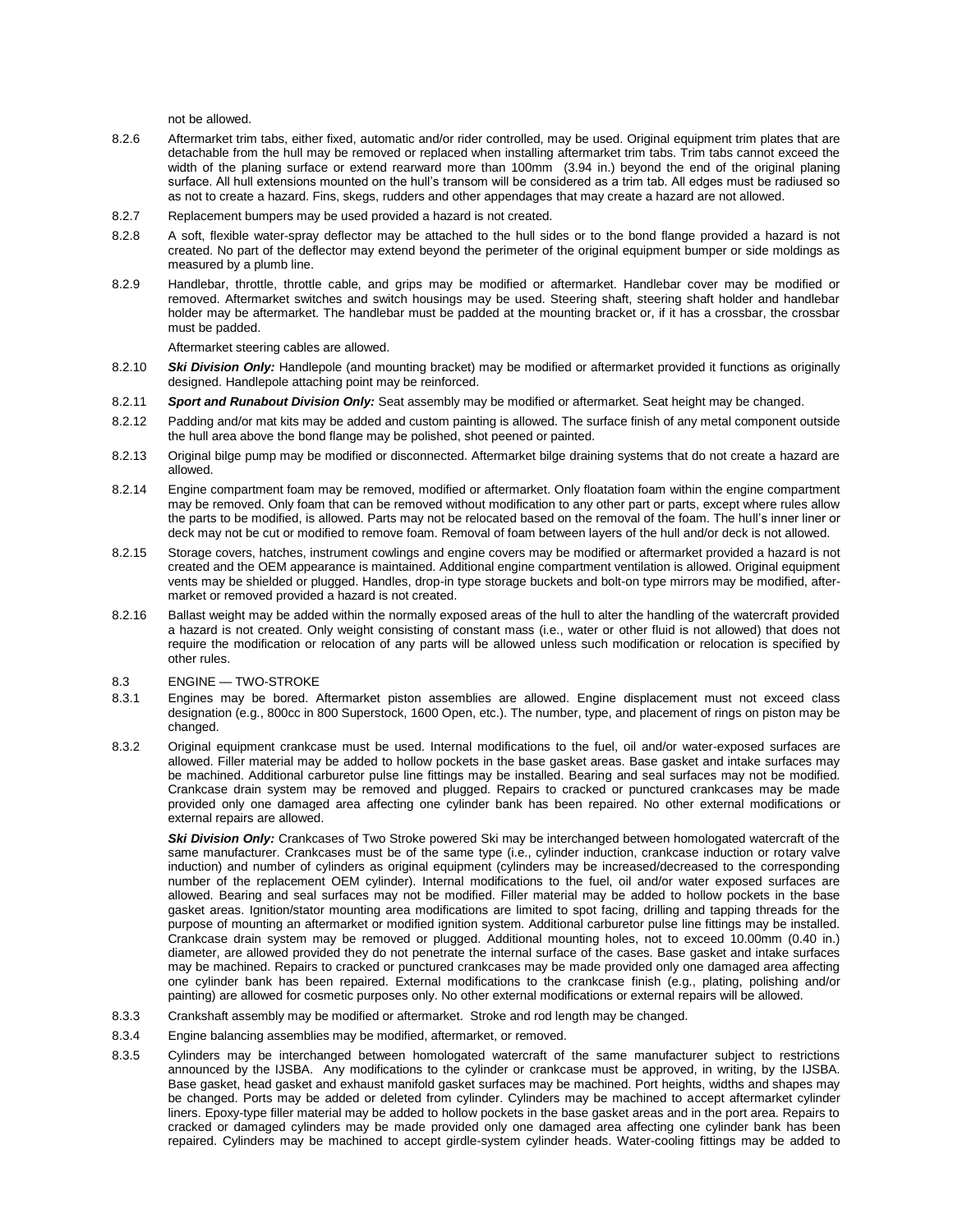cylinder. Exhaust power valve components and means of actuation may be modified or aftermarket.

#### 8.3.5.a **SKI DIVISION ONLY: Cylinder may be modified or aftermarket.**

- 8.3.6 External modifications to the engine finish (e.g., plating, polishing and/or painting) are allowed for cosmetic purposes only.
- 8.3.7 Cylinder head may be modified or aftermarket.
- 8.3.8 Engine gaskets may be modified or aftermarket.
- 8.3.9 Exhaust system (i.e., manifold, head pipe, expansion chamber, waterbox, muffler(s), etc.) may be modified or aftermarket. Through-hull exhaust may be modified or aftermarket, providing a hazard is not created. Exit location of the exhaust gases may be relocated to the transom below the bond flange. No tuned portion of the exhaust system shall protrude outside the hull.
- 8.3.10 Cooling system may be modified or aftermarket. Aftermarket cooling lines and water bypass systems may be used. Bypass fittings may be modified, aftermarket and/or relocated but must be directed downward and/or rearward so as not to create a hazard for other riders. Any valves used within the entire cooling system must be of the fixed type or automatic (e.g., thermostats, pressure regulators, solenoids, etc.). Manually controlled devices (by any means of actuation) that alter the flow of cooling water during operation are not allowed. Cooling system flush kits are allowed.
- 8.3.11 Replacement starter motor and bendix may be used.
- 8.3.12 Replacement engine mounts may be used.
- 8.3.13 Oil-injection system may be disconnected or removed.
- 8.3.14 Replacement of general maintenance parts (e.g., spark plugs, spark plug wires, spark plug caps, wiring, water hoses, fuel lines, clamps and fasteners) shall not be restricted to original equipment. Stripped threads can be repaired.
- 8.4 ENGINE FOUR-STROKE
- 8.4.1 Original engine block must be used. Internal modifications to the oil and/or water-exposed surfaces will be allowed. The head gasket surface of the cylinder block may be machined.
- 8.4.2 The original cylinder head casting must be used. Intake and exhaust runners may be modified. Material may be added to the runners. Intake and exhaust ports may be modified. Port diameters and shapes may be changed. Combustion chambers may be modified. Material may be added to the combustion chamber. The original number of intake and exhaust valves must be the same as original. Repairs to the cylinder head affecting one cylinder bank are allowed. The head gasket surface may be machined.
- 8.4.3 Aftermarket valvestrain components are allowed, providing the original method of activation is maintained (e.g., if originally activated by a camshaft, they may not converted to solenoid activation). Valves may be shimmed with OEM or aftermarket shims. Valve springs may be modified or aftermarket. Camshaft(s) may be aftermarket. The number of camshafts must be the same as original. Original bearing type and dimensions must be used. Cam timing may be changed. Cam gears, tensioners, chain or belt may be modified or aftermarket.
- 8.4.4 Engines may be bored. Aftermarket piston assemblies are allowed. Engine displacement must not exceed class designation (e.g., 1100cc in Runabout 1100 Superstock, 1600cc in Runabout Superstock Turbo, etc.).
- 8.4.5 Crankshaft may be modified or aftermarket. Total weight of the crankshaft must be within +/-5.00% of original equipment. Replacement bearings or bearing shells are allowed, providing they maintain their original type and dimensions. PWC homologated above 1600cc must maintain original stoke.
- 8.4.6 Engine balancing assemblies may be modified, aftermarket, or removed.
- 8.4.7 Aftermarket connecting rods made of ferrous materials are allowed. Rod length may be changed.
- 8.4.8 Exhaust system (i.e., manifold, connecting pipes, hoses, muffler(s), etc.) may be modified or aftermarket. Through-hull exhaust may be modified or aftermarket, providing a hazard is not created. No tuned portion of the exhaust system may protrude outside of the hull. Exit location of the exhaust gases may be relocated to the transom below the bond flange
- 8.4.9 Cooling system may be modified or aftermarket. Additional cooling lines may be added. Aftermarket water bypass systems may be used. Cooling system bypass fittings may be modified or aftermarket and/or relocated but must be directed downward and/or rearward so as not to create a hazard for other riders. Any valves used within the entire cooling system must be of the fixed type or automatic (e.g., thermostats, pressure regulators, solenoids, etc.). Manually controlled devices (by means of actuation) that alter the flow of cooling water during operation are not allowed. Original cooling system thermostat may be removed, modified or aftermarket. Cooling system flush kits are allowed.
- 8.4.10 Baffles in oil reservoir may be modified. The addition of baffles in oil reservoir is allowed. Oil pump may be modified or aftermarket.
- 8.4.11 Valve cover may be replaced for cosmetic purposes and/or weight reduction only.
- 8.4.12 Replacement starter motor and bendix may be used.
- 8.4.13 Replacement engine mounts may be used.
- 8.4.14 External modifications to the engine finish (e.g., plating, polishing and/or painting) are allowed for cosmetic purposes only.
- 8.4.15 Replacement of general maintenance parts (e.g., gaskets, seals, spark plug wires, spark plug caps, wiring, water hoses, fuel lines, fuel filters, oil filters, clamps and fasteners) shall not be restricted to original equipment. Stripped threads may be repaired. Fasteners may integrate locking mechanisms.
- 8.5 AIR/FUEL DELIVERY TWO-STROKE
- 8.5.1 Carburetor(s) may be modified or aftermarket provided they do not vent or spill fuel at any attitude with or without the engine running. The number of venturis cannot exceed the number of cylinders. No slide-type carburetors. Aftermarket primer may be used. Intake manifold assembly may be modified or aftermarket. Aftermarket crankcase pressure operated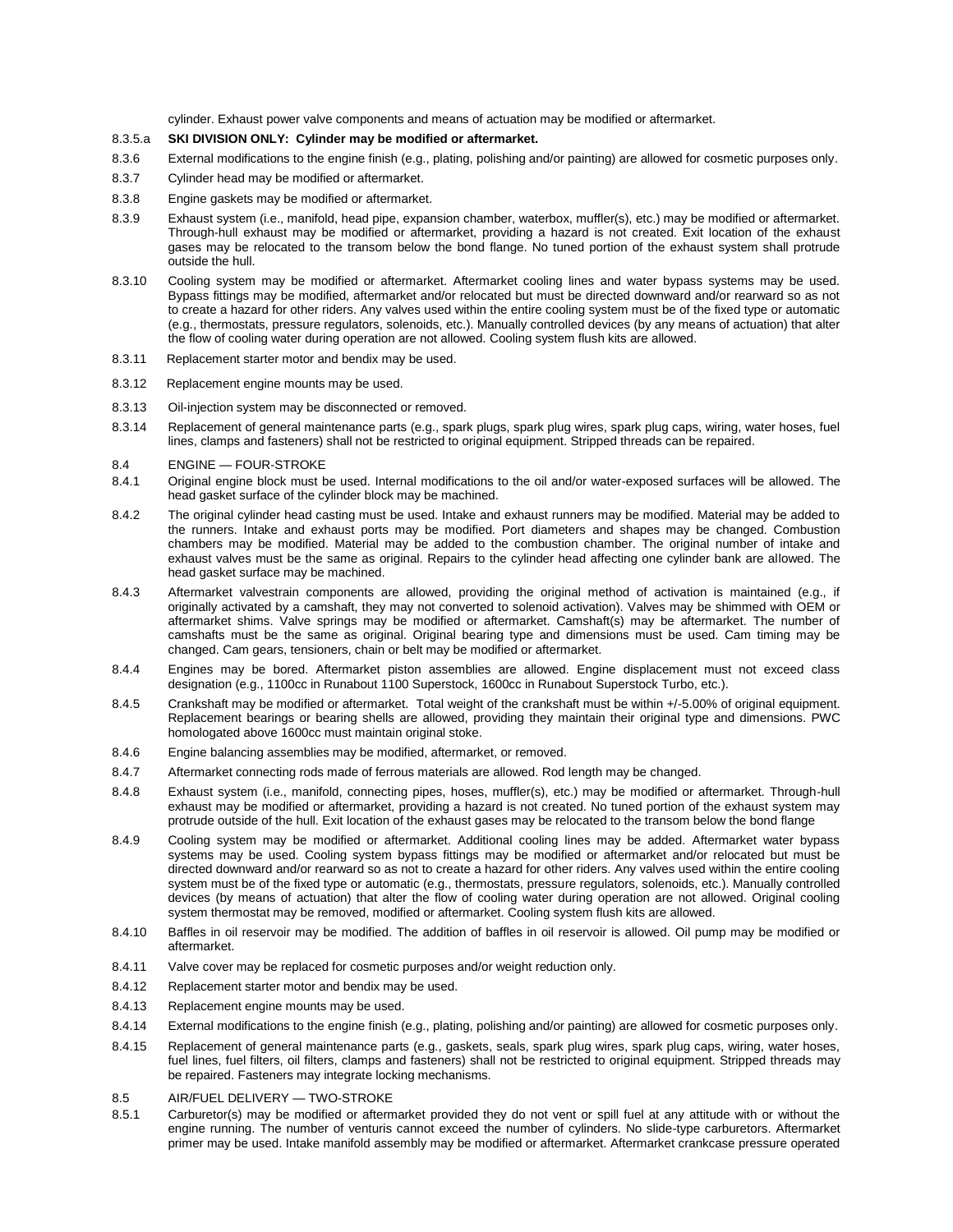fuel pumps may be used.

- 8.5.2 Modified or aftermarket vapor/air separators must not exceed 2 in. x 6 in., and must have a return line to the fuel tank open at all times. Additional fuel reservoirs may not be used. Aftermarket or modified electric fuel pumps, not exceeding 4 psi, may be used. When the engine is shut off or stops, the fuel pump must automatically stop. No manually operated on/off-type fuel pumps are allowed.
- 8.5.3 Aftermarket fuel-injection systems and components are allowed provided the following regulations are adhered to: Highpressure fuel hose meeting SAE J30R9 must be used; A.N. threaded-type fittings or equivalent and non-removable, crimped- type clamps must be used on the high-pressure portion of the system (i.e., hose clamps, tie wraps, etc. are not allowed); only metal-type fuel filters may be used on the high-pressure portion of the system; all other in-line filters must be installed on the low-pressure portion of the system. When the engine is shut off or stops, the fuel pump must automatically stop. No manually operated on/off-type fuel pumps are allowed.
- 8.5.4 The entire fuel system is a closed system. The watercraft must not vent or spill fuel at any attitude with or without the engine running. The fuel tank shall not be restricted to the original equipment, as supplied by the manufacturer, so long as the replacement is an unmodified tank from another homologated PWC and the tank fits securely in the watercraft without causing a hazard. Original equipment fuel filler and relief valve must be used and cannot be modified. The fuel pickup, fuel filter and fuel petcock may be removed and/or aftermarket parts may be used. Additional fuel filters may be used and fuel cell foam may be added to the original equipment fuel tank. Fuel tank filler cap may be modified or aftermarket provided a hazard is not created.
- 8.5.5 Flame arrester(s) which satisfy United States Coast Guard, SAE-J1928 Marine or UL-1111 Marine backfire flame arrester test standards must be installed. Aftermarket flame arresters satisfying one of these test standards are allowed. Intake silencer may be removed.
- 8.5.6 Reed valve assemblies may be modified or aftermarket. Rotary valve may be modified or aftermarket.
- 8.6 AIR/FUEL DELIVERY FOUR-STROKE
- 8.6.1 The original fuel injectors may be modified to increase fuel-flow rate. Aftermarket fuel injectors that increase fuel flow are allowed provided they must not increase airflow into the combustion chamber. Fuel rail and fuel regulator may be modified or aftermarket. Additional fuel injectors may be added. Aftermarket fuel pumps are allowed provided that when the engine is shut off or stops, the fuel pump must automatically stop. No manually operated on/off fuel pumps are allowed. Highpressure fuel hose meeting SAE J30R9 must be used; only metal-type fuel filters may be used on the high-pressure portion of the system; all other in-line filters must be installed on the low-pressure portion of the system
- 8.6.2 Flame arresters that meet USCG, UL-1111 or SAE J-1928 Marine standards must be used. Airflow sensor may be modified, aftermarket or removed. Ducting between the flame arrestor and throttle body may be modified or aftermarket.
- 8.6.3 Throttle body may be modified or aftermarket. The number of butterflies may be increased but may not exceed the number of cylinders. Intake manifold assembly may be modified or aftermarket.
- 8.6.4 Carburetor(s) may be modified or aftermarket provided they do not vent or spill fuel at any attitude with or without the engine running. Carburetors may be used in addition to or in place of the fuel-injection system. The number of venturis cannot exceed the number of cylinders. No slide-type carburetors. Aftermarket primer may be used. Intake manifold assembly may be modified or aftermarket. Aftermarket air-pulse-pressure operated fuel pumps may be used.
- 8.7 IGNITION AND ELECTRONICS TWO-STROKE/FOUR-STROKE
- 8.7.1 Ignition system, electrical box, flywheel and flywheel cover may be modified or aftermarket. Battery charging circuit may be disabled and/or removed.
- 8.7.2 An additional battery and battery box may be used. Batteries must fit into a proper battery box and be securely fastened. Batteries may be relocated.
- 8.7.3 Engine temperature sensor assembly may be disconnected and/or removed.

### 8.8 TURBOCHARGER/SUPERCHARGER

- 8.8.1 Turbocharger housing must be of the full circulating, water-jacket type at all times when the engine is running. Aftermarket turbochargers and superchargers may be used provided a hazard is not created. Original turbocharger or supercharger may be modified. Aftermarket turbochargers and superchargers may be added to originally normally aspirated watercraft. All hoses and pipes may be modified or aftermarket.
- 8.8.2 Intercooler may be modified or aftermarket.
- 8.8.3 Boost pressure-relief valve may be modified or aftermarket
- 8.8.4 Boost sensor may be modified or aftermarket.
- 8.9 DRIVELINE
- 8.9.1 Impeller, impeller housing, stator vane assembly, pump mounting plate and/or pump shoe may be modified or aftermarket. Pump nozzle and directional nozzle may be modified or aftermarket. Overall length of the complete pump and nozzle assembly may be no more than 50.00mm (1.97 in.) longer than original equipment. Aftermarket nozzle trim systems may be used. Additional cooling fittings may be installed. Visibility spout must be removed or plugged. Silicone adhesive sealant may be used in addition to original equipment seal to seal pump inlet.
- 8.9.2 Couplers, bearing housing and driveshaft may be modified or aftermarket provided they maintain a 1:1 drive ratio between the engine and the pump.
- 9.1 MODIFIED CLASS COMPETITION

Competitors in this class are allowed modifications to gain maximum machine and engine performance. Watercraft competing in this class must conform to the specifications which follow.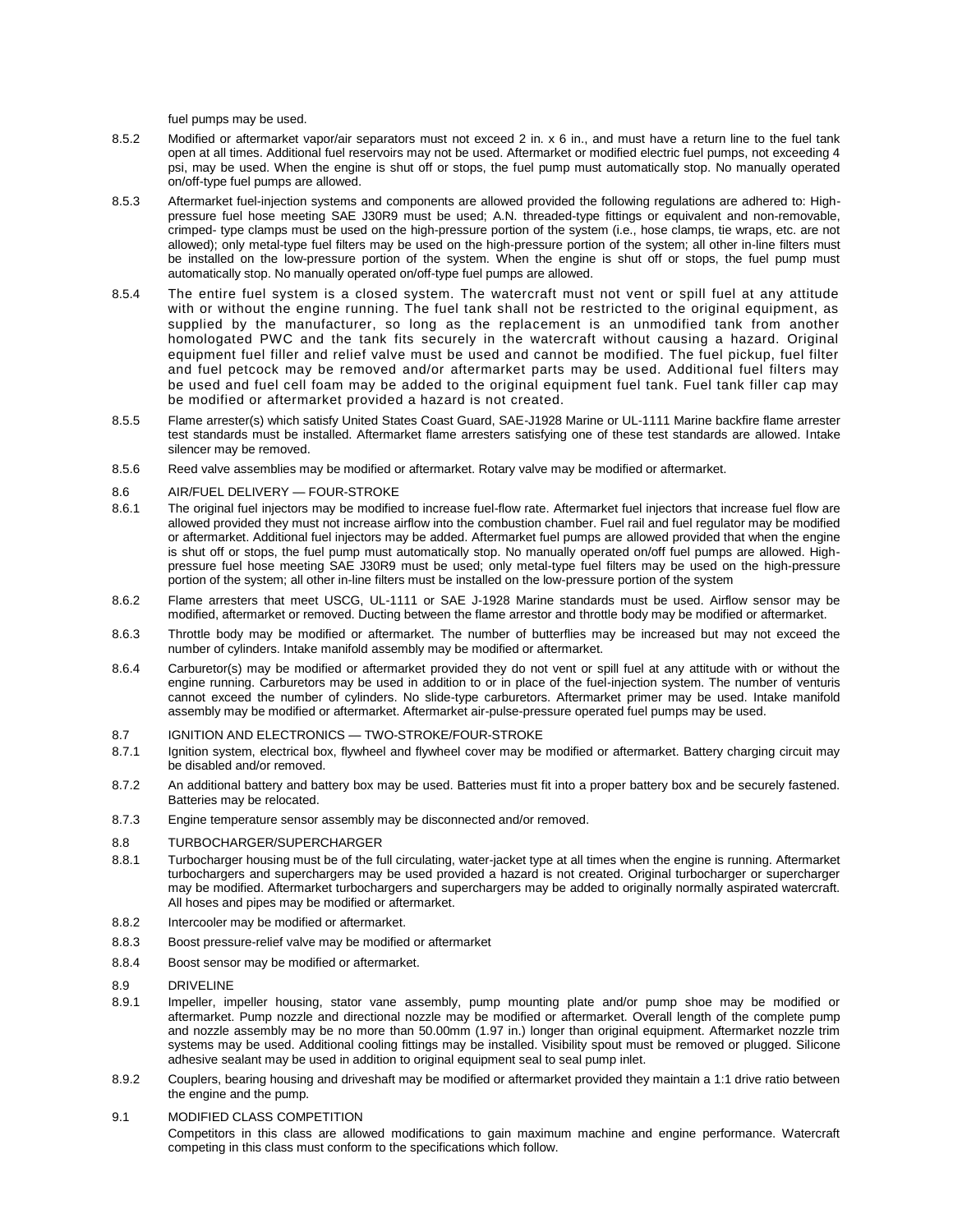**NOTE: Where Modified Classes allow Supercharged or Turbocharged PWC: All competitors must possess an Expert or Pro license prior to participating.**

**FREESTYLE ADDENDUM: Amateur and Pro Freestyle classes are allowed identical modifications with the exception that Amateur Freestyle Competitors may compete on PWC with a maximum displacement of 900cc while Pro Freestyle Competitors may compete on PWC with a maximum displacement of 1200cc.**

**GP ADDENDUM: When a class is designated a GP class then Modified Rules apply with the following additional providions: 1) OEM Crankcases from any homologated make/model PWC may be used; and 2) Top deck may be modified or aftermarket so long as it resembles an OEM homologated top deck.**

9.1.1 *All watercraft must remain strictly stock, except where rules allow or require substitutions or modifications. Changes or modifications not listed here are not permitted.* Some original equipment components may not comply with IJSBA rules.

*NOTE: When rules permit or require equipment to be installed, replaced, altered or fabricated, it is the sole*  responsibility of the rider to select components, materials and/or fabricate the same so that the watercraft *operates safely in competition.* 

- 9.1.2 Original equipment parts may be updated or backdated to original equipment parts of the same model. The part must be a bolt-on requiring no modifications to that part or any other parts except where rules allow substitutions or modifications. (Refer to Model Homologation listing on page 10-11.)
- 9.1.3 Sound level shall not exceed 86 dB(a) at 22.86m (75 ft.). See Section 19.5 (pg. 73).
- 9.1.4 Engine fuel must consist of gasoline meeting the criteria defined in Section 19.4.3 (pg. 73).

9.2 HULL

- 9.2.1 All watercraft must have a flexible tow loop attached to the bow. The tow loop should be made of a flexible material (e.g., nylon strap, rope, etc.) so as not to create a hazard. Tow hooks, which protrude beyond the plane of the hull, must be removed.
- 9.2.2 *Deck:* The upper deck will not be restricted to OEM to the extent that the upper deck is an exact replica of the Original equipment deck with no change in dimensions or scale. Alterations of dimensions may be allowed where a legal aftermarket part has been integrated into the deck (i.e., rail caps and foot holds). Bulk heads may be aftermarket Deck repairs may be made, provided they do not alter the standard configuration by more than 2.00mm (0.08 in.). The deck's bond flange may not be modified. Deck may be internally reinforced. Fasteners may be installed through the hull and deck for the purpose of securing components to interior surfaces, provided a hazard is not created. If upper and lower components of the original equipment bond flange are separated and rejoined, they must be rejoined by the same method as original equipment (i.e., bonded together with a high-strength adhesive). (See bond flange diagram in Appendix.)

If upper and lower components of the original equipment bond flange are separated and rejoined, they must be rejoined by the same method as original equipment (i.e., bonded together with a high-strength adhesive). (See bond flange diagram in Appendix.)

*Freestyle ONLY:* Footholds may be installed into the footwells. If the same watercraft is used for racing, the footwells must be blocked off, allowing no indentation into the footwell sides.

*Freestyle ONLY:* The top deck of freestyle craft may be modified or aftermarket, providing the following: The top deck must resemble the original top deck of the homologated watercraft; the length of the top deck must be no less than 165.1 mm (6.5 inches) shorter than the original OEM top deck and the width of top deck must be within 50.8 mm (2.0 in) of the original component; the craft must function as originally intended. The hull may be no smaller than the minimum measurements of the top deck. These restrictions also apply to the minimum length of the hull. The front bumper may add no more than 31.75 mm (1.25 in) to the overall length of the Top Deck for the purposes of meeting the minimum measurements. Fuel fillers may be relocated internally.

*Freestyle, Ski Type, ONLY:* The top deck of freestyle craft may be modified or aftermarket, providing the following: The top deck must resemble the generic look of existing homologated watercraft with the following dimensions: Minimum Length of 193 cm (76 in), Minimum Width of 68.5 cm (27 in), Minimum Height of 53.3 cm (21 in).

The decision of the Technical Director and/or Race Director regarding modifications will be final. Any question regarding the legality of modifications should be directed to the IJSBA or IJSBA affiliate prior to use in competition.

9.2.3 *Hull:* Hull may be modified or aftermarket but cannot exceed the length or width of the original equipment upper deck component of the bond flange as measured by a plumb bob (bumpers removed). Fins, rudders, skegs and other appendages that may create a hazard will not be allowed.

The decision of the Technical Director and/or Race Director regarding modifications will be final. Any question regarding the legality of modifications should be directed to the IJSBA or IJSBA affiliate prior to use in competition.

9.2.4 All watercraft may be equipped with a maximum of two sponsons. Original equipment sponsons may be modified, aftermarket, repositioned or removed. Overall length of each sponson shall not exceed 91.45cm (36.00 in.). Sponsons shall not protrude from the side of the hull by more than 100.00mm (3.94 in.) when measured in a level horizontal plane. The vertical channel created by the underside of the sponson shall not exceed 63.00mm (2.50 in.). No part of the sponson shall extend downward below the point at which the side of the hull intersects the bottom surface of the hull by more than 63.5mm (2.50 in.). Aftermarket or modified sponsons must exceed 6mm (0.24 in.) in thickness. All leading edges must be radiused so as not to create a hazard. Sponsons may not be attached to the planing surfaces of the hull. Fins, rudders, skegs and other appendages that may create a hazard will not be allowed. (See diagrams in Appendix.)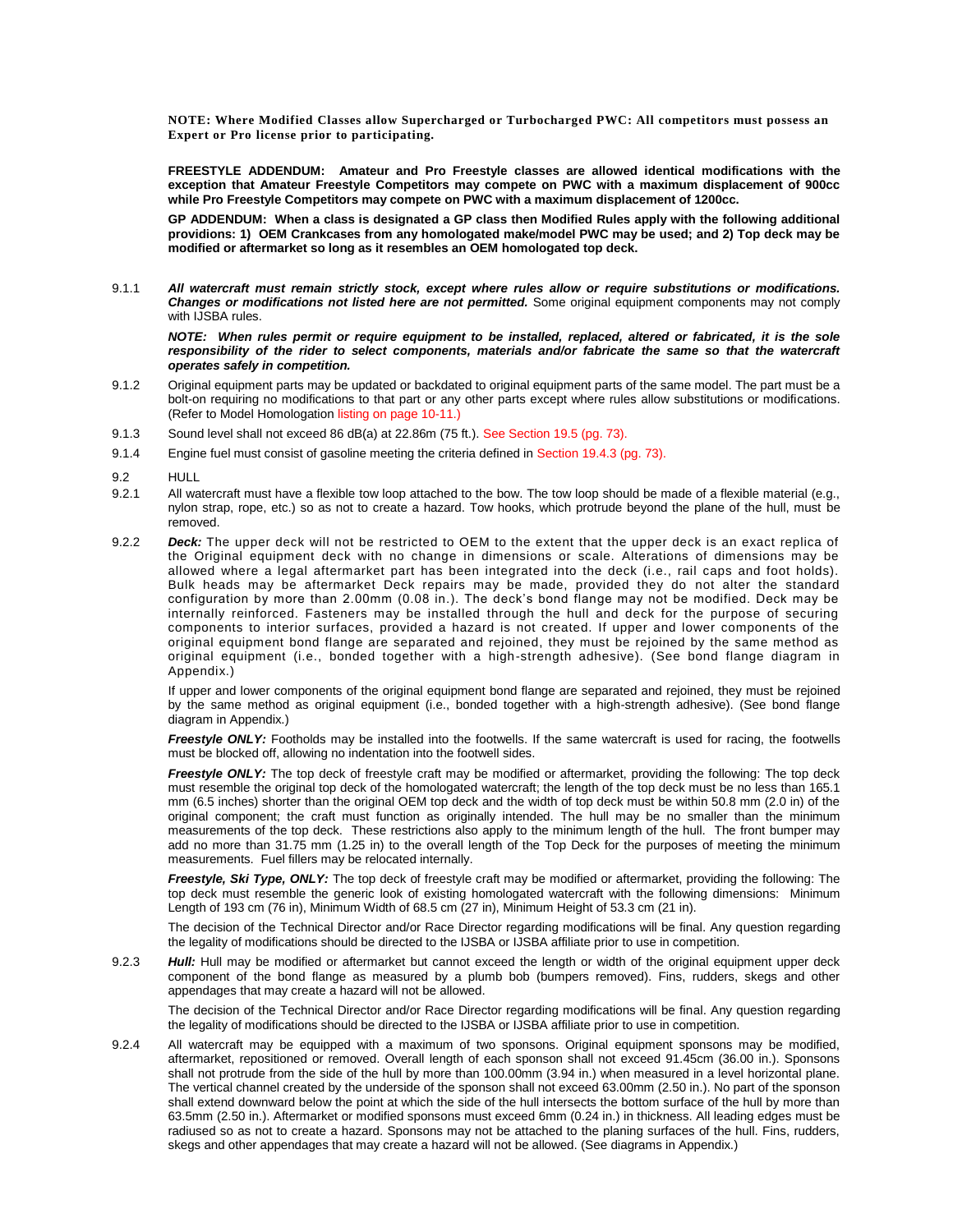**Ski Division Only:** Sponsons may be attached to the inside of the bond flange, but no part of the sponson may extend more than 38.00mm (1.50 in.) below the lower part of the bond flange (bumper removed). Sponsons attached to the inside of the bond flange shall not protrude outside the bond flange (bumper removed) when measured in a level horizontal plane.

The decision of the Technical Director and/or Race Director regarding modifications will be final. Any question regarding the legality of modifications should be directed to the IJSBA or IJSBA affiliate prior to use in competition.

- 9.2.5 Intake grate may be modified or aftermarket. Intake grate is required and must be the full-length type with at least one bar running parallel to the drive shaft. Grates may not extend more than 12.00mm (0.47 in.) below the flat plane of the pump intake area. All leading edges must be radiused so as not to create a hazard.
- 9.2.6 Pump cover plate may be modified or aftermarket. An extension may be added to the rear of the pump cover plate but shall not exceed the width of the original equipment plate. Modified and aftermarket plates must not extend more than 100.00mm (3.94 in.) beyond the end of the original equipment plate for *Ski* and *Sport Division* or 177.80mm (7.00 in.) for *Runabout Divisions.* The sides of the extension must be connected to the radiused portion of the pump plate so as not to create a hazard. (See diagram in 9.2.6 Appendix.) Fins, rudders, skegs and other appendages that may create a hazard will not be allowed.
- 9.2.7 Aftermarket trim tabs, either fixed, automatic and/or rider controlled, may be used. Original equipment trim plates that are detachable from the hull may be removed or replaced when installing aftermarket trim tabs. Trim tabs cannot exceed the width of the planing surface or extend rearward more than 100mm (3.94 in.) beyond the end of the original planing surface. All hull extensions mounted on the hull's transom will be considered as a trim tab. All edges must be radiused so as not to create a hazard. Fins, skegs, rudders and other appendages that may create a hazard are not allowed.
- 9.2.8 Replacement bumpers may be used provided a hazard is not created.
- 9.2.9 A soft, flexible water-spray deflector may be attached to the hull sides or to the bond flange provided a hazard is not created. No part of the deflector may extend beyond the perimeter of the original equipment bumper or side moldings as measured by a plumb line.
- 9.2.10 Handlebar, throttle, throttle cable, and grips may be modified or aftermarket. Handlebar cover may be modified or removed. Aftermarket switches and switch housings may be used. Steering shaft, steering shaft holder and handlebar holder may be aftermarket. The handlebar must be padded at the mounting bracket or, if it has a crossbar, the crossbar must be padded. Aftermarket steering cables are allowed.
- 9.2.11 *Ski Division Only:* Handlepole (and mounting bracket) may be modified or aftermarket provided it functions as originally designed. Handlepole attaching point may be reinforced.
- 9.2.12 *Sport and Runabout Division Only:* Seat assembly may be modified or aftermarket. Seat height may be changed.
- 9.2.13 Padding and/or mat kits may be added and custom painting is allowed. The surface finish of any metal component outside the hull area above the bond flange may be polished, shot peened or painted.
- 9.2.14 Original bilge pump may be modified or disconnected. Aftermarket bilge draining systems that do not create a hazard are allowed.
- 9.2.15 Engine compartment foam may be removed, modified or aftermarket.
- 9.2.16 Storage covers, hatches, instrument cowlings and engine covers may be modified or aftermarket provided a hazard is not created and the OEM appearance is maintained. Additional engine compartment ventilation is allowed. Original equipment vents may be shielded or plugged. Handles, drop-in type storage buckets and bolt-on type mirrors may be modified, aftermarket or removed provided a hazard is not created.
- 9.2.17 Ballast weight may be added within the normally exposed areas of the hull to alter the handling of the watercraft provided a hazard is not created. Only weight consisting of constant mass (i.e., water or other fluid is not allowed) that does not require the modification or relocation of any parts will be allowed unless such modification or relocation is specified by other rules.
- 9.3 ENGINE TWO-STROKE

Engines may be bored. Aftermarket piston assemblies are allowed. Engine displacement must not exceed class designation (e.g., 800cc in 800 Modified, 1200cc in 1200 Modified, etc.). The number, type, and placement of rings on piston may be changed.

*Freestyle ONLY:* The maximum displacement for Ski type PWC in Pro freestyle competition is 1200cc. The maximum displacement for Ski Type PWC in the Amateur Freestyle classes is 900cc. The maximum displacement for a supercharged or turbocharged Ski type PWC is 800cc in any Freestyle class.

9.3.2 Crankcases may be interchanged between homologated watercraft of the same manufacturer. Crankcases must be of the same type (i.e., cylinder induction, crankcase induction or rotary valve induction) and number of cylinders as original equipment (no adding or deleting cylinders). Internal modifications to the fuel, oil and/or water exposed surfaces are allowed. Bearing and seal surfaces may not be modified. Filler material may be added to hollow pockets in the base gasket areas. Ignition/stator mounting area modifications are limited to spot facing, drilling and tapping threads for the purpose of mounting an aftermarket or modified ignition system. Additional carburetor pulse line fittings may be installed. Crankcase drain system may be removed or plugged. Additional mounting holes, not to exceed 10.00mm (0.40 in.) diameter, are allowed provided they do not penetrate the internal surface of the cases. Base gasket and intake surfaces may be machined. Repairs to cracked or punctured crankcases may be made provided only one damaged area affecting one cylinder bank has been repaired. External modifications to the crankcase finish (e.g., plating, polishing and/or painting) are allowed for cosmetic purposes only. No other external modifications or external repairs will be allowed.

*Freestyle ONLY:* OEM crankcases may be substituted with eligible replicas of homologated Two Stroke crankcases. For a crankcase to be an eligible replica, it must reasonably resemble the look of the OEM crankcases and provide for some amount of OEM components (ie cylinders, starters, crankshaft, etc.) to still be utilized. IJSBA will publish a list of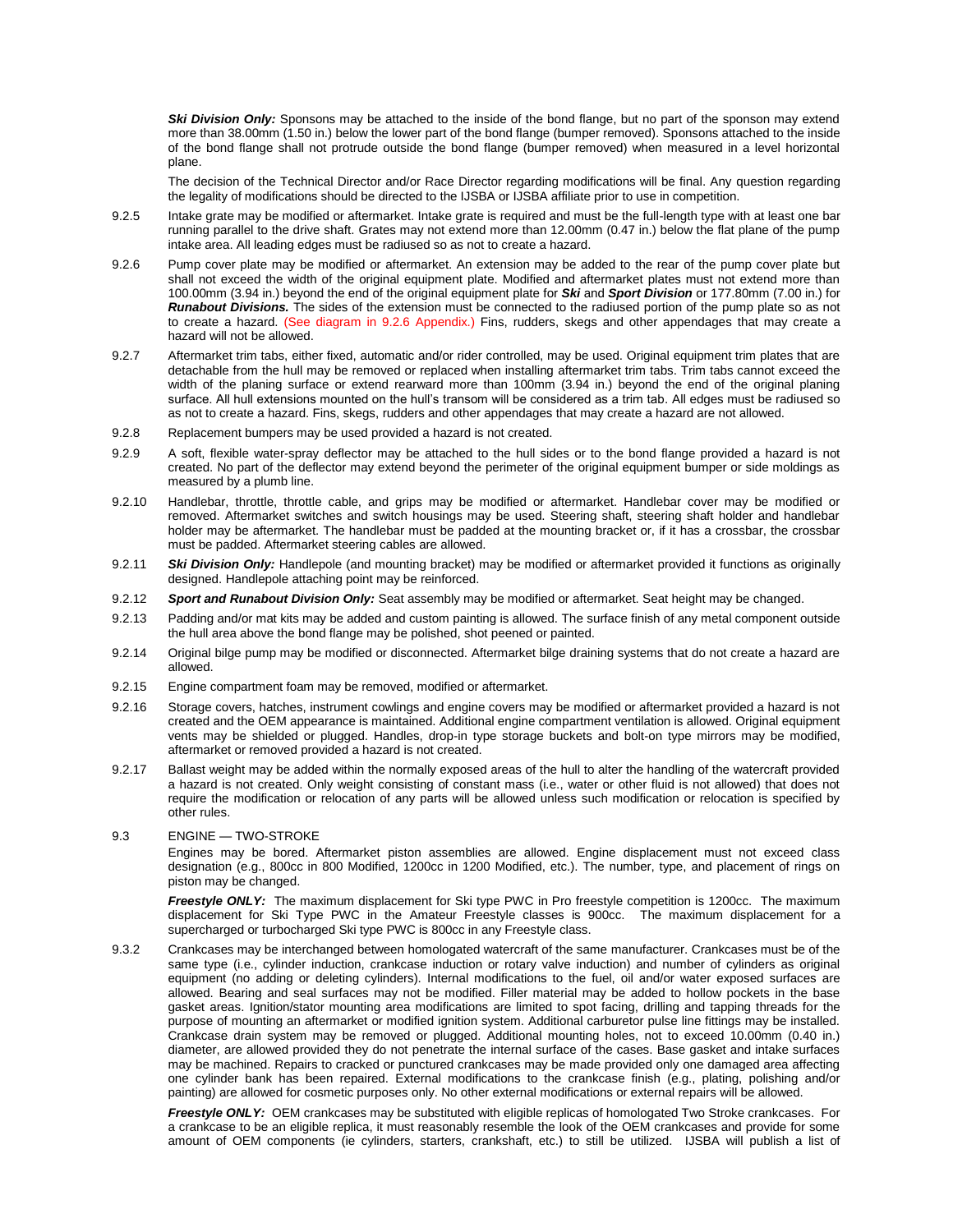approved replica crankcases.

- 9.3.3 Cylinder and cylinder head may be modified or aftermarket.
- 9.3.4 Crankshaft assembly may be modified or aftermarket. Stroke and rod length may be changed.
- 9.3.5 Engine bed and motor mounts may be modified or aftermarket. Engine may be repositioned in the hull.
- 9.3.6 Engine gaskets may be modified or aftermarket.
- 9.3.7 Exhaust system (i.e., manifold, head pipe, expansion chamber, waterbox, muffler(s), etc.) may be modified or aftermarket. Through-hull exhaust may be modified or aftermarket, providing a hazard is not created. Exit location of the exhaust gases may be relocated to the transom below the bond flange. No tuned portion of the exhaust system shall protrude outside the hull.
- 9.3.8 Cooling system may be modified or aftermarket. Aftermarket cooling lines and water bypass systems may be used. Bypass fittings may be modified, aftermarket and/or relocated but must be directed downward and/or rearward so as not to create a hazard for other riders. Any valves used within the entire cooling system must be of the fixed type or automatic (e.g., thermostats, pressure regulators, solenoids, etc.). Manually controlled devices (by any means of actuation) that alter the flow of cooling water during operation are not allowed. Cooling system flush kits are allowed.
- 9.3.9 Replacement starter motor and bendix may be used.
- 9.3.10 Oil-injection system may be disconnected or removed.
- 9.3.11 Replacement of general maintenance parts (e.g., spark plugs, spark plug wires, spark plug caps, wiring, water hoses, fuel lines, clamps and fasteners) shall not be restricted to original equipment. Stripped threads can be repaired.
- 9.4 AIR/FUEL DELIVERY TWO-STROKE
- 9.4.1 Carburetor(s) may be modified or aftermarket provided they do not vent or spill fuel at any attitude with or without the engine running. The number of venturis cannot exceed the number of cylinders. No slide-type carburetors. Aftermarket primer may be used. Intake manifold assembly may be modified or aftermarket. Aftermarket crankcase pressure operated fuel pumps may be used.
- 9.4.2 Modified or aftermarket vapor/air separators must not exceed 2 in. x 6 in., and must have a return line to the fuel tank open at all times. Additional fuel reservoirs may not be used. Aftermarket or modified electric fuel pumps, not exceeding 4 psi, may be used. When the engine is shut off or stops, the fuel pump must automatically stop. No manually operated on/off-type fuel pumps are allowed.
- 9.4.3 Aftermarket fuel-injection systems are allowed provided the following regulations are adhered to: High-pressure fuel hose meeting SAE J30R9 must be used; A.N. threaded-type fittings or equivalent and non-removable, crimped-type clamps must be used on the high-pressure portion of the system (i.e., hose clamps, tie wraps, etc. are not allowed); only metaltype fuel filters may be used on the high-pressure portion of the system; all other in-line filters must be installed on the low-pressure portion of the system. When the engine is shut off or stops, the fuel pump must automatically stop. No manually operated on/off-type fuel pumps are allowed.
- 9.4.4 The entire fuel system is a closed system. The watercraft must not vent or spill fuel at any attitude with or without the engine running. The fuel tank shall not be restricted to the original equipment, as supplied by the manufacturer, so long as the replacement is an unmodified tank from another homologated PWC and the tank fits securely in the watercraft without causing a hazard. Original equipment fuel filler and relief valve must be used and cannot be modified. The fuel pickup, fuel filter and fuel petcock may be removed and/or aftermarket parts may be used. Additional fuel filters may be used and fuel cell foam may be added to the original equipment fuel tank. Fuel tank filler cap may be modified or aftermarket provided a hazard is not created.

*Freestyle ONLY:* The fuel tank may be modified or aftermarket, providing the watercraft must not vent or spill fuel at any attitude with or without the engine running. The tank must be securely fastened to the hull. The fuel filler location may be relocated.

The decision of the Technical Director and/or Race Director regarding modifications will be final. Any question regarding the legality of modifications should be directed to the IJSBA or IJSBA affiliate prior to use in competition.

- 9.4.5 Flame arrester(s) which satisfy United States Coast Guard, SAE-J1928 Marine or UL-1111 Marine backfire flame arrester test standards must be installed. Aftermarket flame arresters satisfying one of these test standards are allowed. Intake silencer may be removed.
- 9.4.6 Reed valve assemblies may be modified or aftermarket. Rotary valve may be modified or aftermarket.
- 9.5 IGNITION AND ELECTRONICS TWO-STROKE
- 9.5.1 Ignition system, electrical box, flywheel and flywheel cover may be modified or aftermarket. Battery charging circuit may be disabled and/or removed.
- 9.5.2 An additional battery and battery box may be used. Batteries must fit into a proper battery box and be securely fastened. Batteries may be relocated.
- 9.5.3 Engine temperature sensor assembly may be disconnected and/or removed.

### 9.6 DRIVELINE

- 9.6.1 Impeller, impeller housing, stator vane assembly, pump mounting plate and/or pump shoe may be modified or aftermarket. Pump nozzle and directional nozzle may be modified or aftermarket. Overall length of the complete pump and nozzle assembly may be no more than 50.00mm (1.97 in.) longer than original equipment. Aftermarket nozzle trim systems may be used. Additional cooling fittings may be installed. Visibility spout must be removed or plugged. Silicone adhesive sealant may be used in addition to original equipment seal to seal pump inlet.
- 9.6.2 Couplers, bearing housing and driveshaft may be modified or aftermarket provided they maintain a 1:1 drive ratio between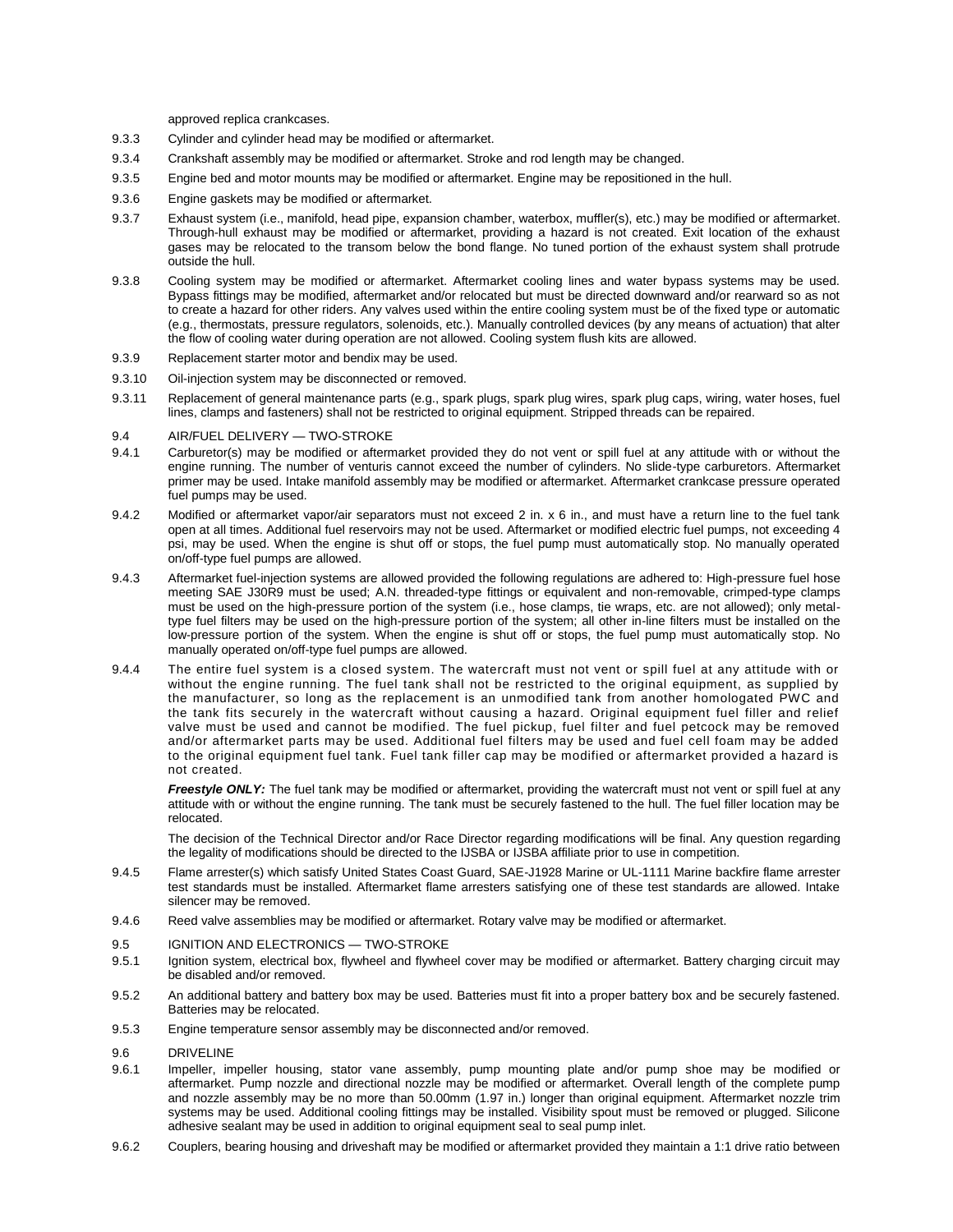the engine and the pump.

- 10.1 RIDER CLASSIFICATIONS
- 10.1.1 The International Jet Sports Boating Association does not test the skill of individual participants in IJSBA-sanctioned events, nor does the Association judge each competitor's competence. Participants are solely responsible for their safety.
- 10.1.2 As a general policy, the IJSBA requires that riders be 16 years old or older for all competition classes except Junior 10-12 year old Ski Stock and Junior 13-15 year old Ski Stock and Limited. Boating laws in some countries require higher age minimums or allow lower age limits. Refer to Section 23 and/or contact the local IJSBA International Affiliate for information about specific age requirements in each country. A birth certificate and/or passport shall be presented to substantiate age.
- 10.1.3 The IJSBA and most IJSBA International Affiliates require that waiver of liability be signed by a parent or legal guardian if the competitor is under 18 years old. A birth certificate and/or drivers license may be required to substantiate age.

A Rider will represent his/her country of citizenship at the World Finals. In case of multiple citizenships, the country of residence will apply.

10.1.4 Riders may have different skill classifications for Runabout/Sport and Ski divisions (i.e., an Expert Runabout racer may also be a Novice Ski racer).

#### 10.2 BEGINNER

10.2.1 The Beginner class is provided as an entry-level class for new riders who wish to experience the fun of racing. It is open to all Novice competitors (see Section 10.3) who have competed in three or fewer races. In the case of a series, riders may compete in the entire series prior to moving to the Novice class. Otherwise, in a rider's fourth race, he/she must compete in the Novice class.

Beginner-class competitors may race Stock or Limited watercraft.

- 10.3 NOVICE
- 10.3.1 Novice competitors are those with minimal racing experience. First-time competitors must participate in the Novice or Beginner class.

### *NOVICES MAY NOT COMPETE IN OPEN/MODIFIED/GP CLASSES WHERE SUPERCHARGED OR TURBOCHARGED RUNABOUTS ARE ALLOWED.*

10.3.2 Novice-class riders may reclassify themselves as Expert at their own discretion. Novice-class riders may also be reclassified as Expert-class riders at the discretion of the IJSBA or IJSBA International Affiliate.

#### 10.4 EXPERT

- 10.4.1 Expert-class riders are those who demonstrate a skill level that has exceeded beyond that of a Novice-class rider.
- 10.4.2 An Expert competitor may request to be reclassified as a Pro by submitting a Change of Classification Form to the IJSBA or IJSBA International Affiliate. The IJSBA and IJSBA International Affiliates have the authority to move an Expert competitor to Pro if he/she displays skills that are superior to others in that class.
- 10.4.3 An Expert competitor may request to be reclassified as an Novice by submitting a Change of Classification to the IJSBA or IJSBA International Affiliate.
- 10.4.4 An Expert competitor may be moved back to Novice if it is determined by the IJSBA or IJSBA International Affiliate that his/her riding skill is not Expert-class level.
- 10.5 AMATEUR
- 10.5.1 The Amateur class is comprised of Novice- and Expert-level riders.
- 10.6 PRO
- 10.6.1 Pro riders are those who have substantial racing experience and have advanced competition skills.
- 10.6.2 A Pro competitor may request to be reclassified as an Expert by submitting a Change of Classification Form to the IJSBA or IJSBA International Affiliate.
- 10.6.3 A Pro rider may be moved back to Expert if it is determined by the IJSBA or IJSBA International Affiliate that his/her riding skill is not Pro-class level.
- 10.7 PRO-AM
- 10.7.1 The Pro-Am class is comprised of Expert- and Pro-level riders.
- 10.8 VETERANS
- 10.8.1 The Veterans Ski class is open to a riders who are 30 years of age or older. The Veterans Sport and Runabout classes are open to riders 35 years of age or older.
- 10.8.2 Closed-course Veterans-class competitors may race Stock, Limited or Open watercraft.
- 10.9 MASTERS
- 10.9.1 The Masters Ski class is open to riders who are 40 years of age or older. The Masters Sport and Runabout classes are open to riders 45 years of age or older.
- 10.9.2 Closed-course Masters-class competitors may race Stock, Limited or Superstock watercraft.
- 10.10 WOMEN
- 10.10.1 Women's classes in Novice, Expert and Pro categories are for female riders who elect to compete in them, generally for separate points, awards and/or purse.
- 10.10.2 Closed-course Women-class competitors may race Stock or Limited watercraft.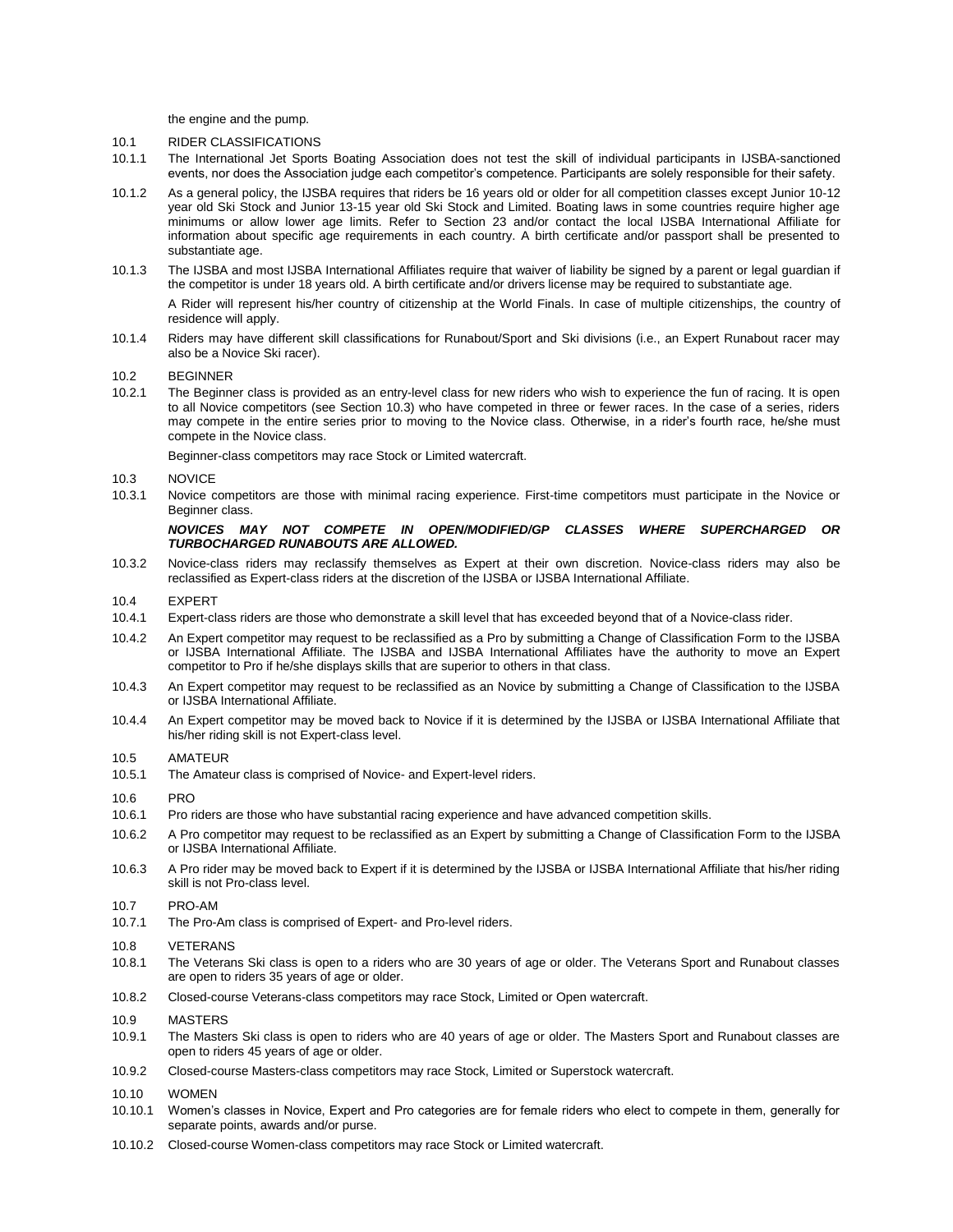### 10.11 CLASSIFICATION CHANGES

- 10.11.1 Rider classification changes not described in Sections 10.2 through 10.10 must be submitted to the IJSBA or IJSBA International Affiliate on a Change of Classification Form for consideration.
- 10.11.2 The IJSBA and IJSBA International Affiliates reserve the right to reclassify any rider as deemed appropriate in the best interest of safety, competition and/or sportsmanship.
- 10.11.3 A Rider may not be reclassified during the World Finals, except where specifically noted by the IJSBA.
- 10.11.4 Any Novice classified rider that wins a title during the World Finals will automatically be classified as an Expert rider as of January 1st the following year. Reclassification may be appealed in writing within 30 days following the last day of World Finals competition.

#### 11.1 SAFETY

- 11.1.1 The International Jet Sports Boating Association does not inspect courses used in IJSBA-sanctioned events. Participants are solely responsible for their safety at IJSBA-sanctioned races and should assess their own ability to negotiate each individual course. Participants who doubt the competence of course officials, have concerns about the safety of the course, or their own ability to negotiate the course, or are uncertain about the condition of their watercraft, or doubt the competence of fellow competitors, should not participate and should request the return of their entry fee before competitive activity begins.
- 11.1.2 It is the sole responsibility of the promoter to ensure compliance with all rules relating or directed to safety and to otherwise act to promote the safety of the competition. The IJSBA does not attend or in any way supervise every competition and cannot undertake to determine safety aspects. It is the sole responsibility of the promoter to purchase the required liability insurance.
- 11.1.3 IJSBA-sanctioned events may use routes traversing public waterways, and the promoter is not responsible for their condition or for the actions of other individuals using the public waterway.

#### 11.2 CLOSED-COURSE EVENT

11.2.1 A closed-course event is a contest of speed and riding ability featuring multiple competitors negotiating multiple laps of a course consisting of left and/or right-hand turns. Obstacles (e.g., log jumps and/or ramps) may be present. Competing watercraft must meet IJSBA class specifications. For specific closed-course event rules, refer to Section 12, pgs. 50-53.

### 11.3 SLALOM EVENT

11.3.1 A slalom event is a timed event requiring a competitor to negotiate zig-zag right and left-hand turns around stationary markers. Competing watercraft must meet IJSBA class specifications. For specific slalom event rules, refer to Section 13, pg. 54.

#### 11.4 FREESTYLE EVENT

11.4.1 Freestyle events are intended to show a rider's skill and expertise in executing difficult, challenging and creative maneuvers within a set period of time and scored by a panel of judges. Competing watercraft must meet IJSBA class specifications. For specific freestyle event rules, refer to Section 14, pg. 55.

#### 11.5 ENDURANCE EVENT

11.5.1 Endurance events are long-distance races which may or may not include required turns and be of more than one lap. Competing watercraft must meet IJSBA class specifications. For specific endurance event rules, refer to Section 15, pgs. 56-59.

#### 11.6 DRAG-RACING EVENT

11.6.1 Drag-racing events can be either timed/single-elimination contests or bracket elimination-type events over a predetermined distance. Competing watercraft must meet IJSBA class specifications. Contact the IJSBA for specific rules.

### 11.7 SPECIAL EVENT

11.7.1 "Special events" are any type of watercraft event meeting IJSBA technical requirements that are not hazardous to participants. Examples: obstacle race, relay races, Australian Pursuit, or other fun-type event that encourages participation by riders and tests skills and performance of rider and machine. These events may be determined by the promoter, but prior approval from the IJSBA is required (see Section 3.2, page 5). Watercraft must meet IJSBA class specifications. For specific special event rules, refer to Section 16, pg. 60.

#### 12.1 GENERAL PRE-START PROCEDURES

- 12.1.1 Due to varying shoreline and water conditions, the type of start will be explained at the riders meeting.
- 12.1.2 Watercraft must be pushed or ridden at idle to the starting line. All watercraft must enter the race course, in both practice and racing, through the starting area only. Entry from the pit area is not allowed.
- 12.1.3 The maximum number of watercraft per closed-course heat should not exceed the following:

| <b>CLASS</b>    | <b>SKI</b><br><b>DIVISION</b> | <b>SPORT</b><br><b>DIVISION</b> | <b>RUNABOUT</b><br><b>DIVISION</b> |
|-----------------|-------------------------------|---------------------------------|------------------------------------|
| <b>JUNIOR</b>   | $12(14^*)$                    | $12(14^*)$                      | $8(12*)$                           |
| <b>BEGINNER</b> | $12(14^*)$                    | $12(14^*)$                      | $10(14^*)$                         |
| <b>NOVICE</b>   | $14(16^*)$                    | $12(16^*)$                      | $12(16^*)$                         |
| <b>EXPERT</b>   | $16(18*)$                     | 14 (18*)                        | 14 (18*)                           |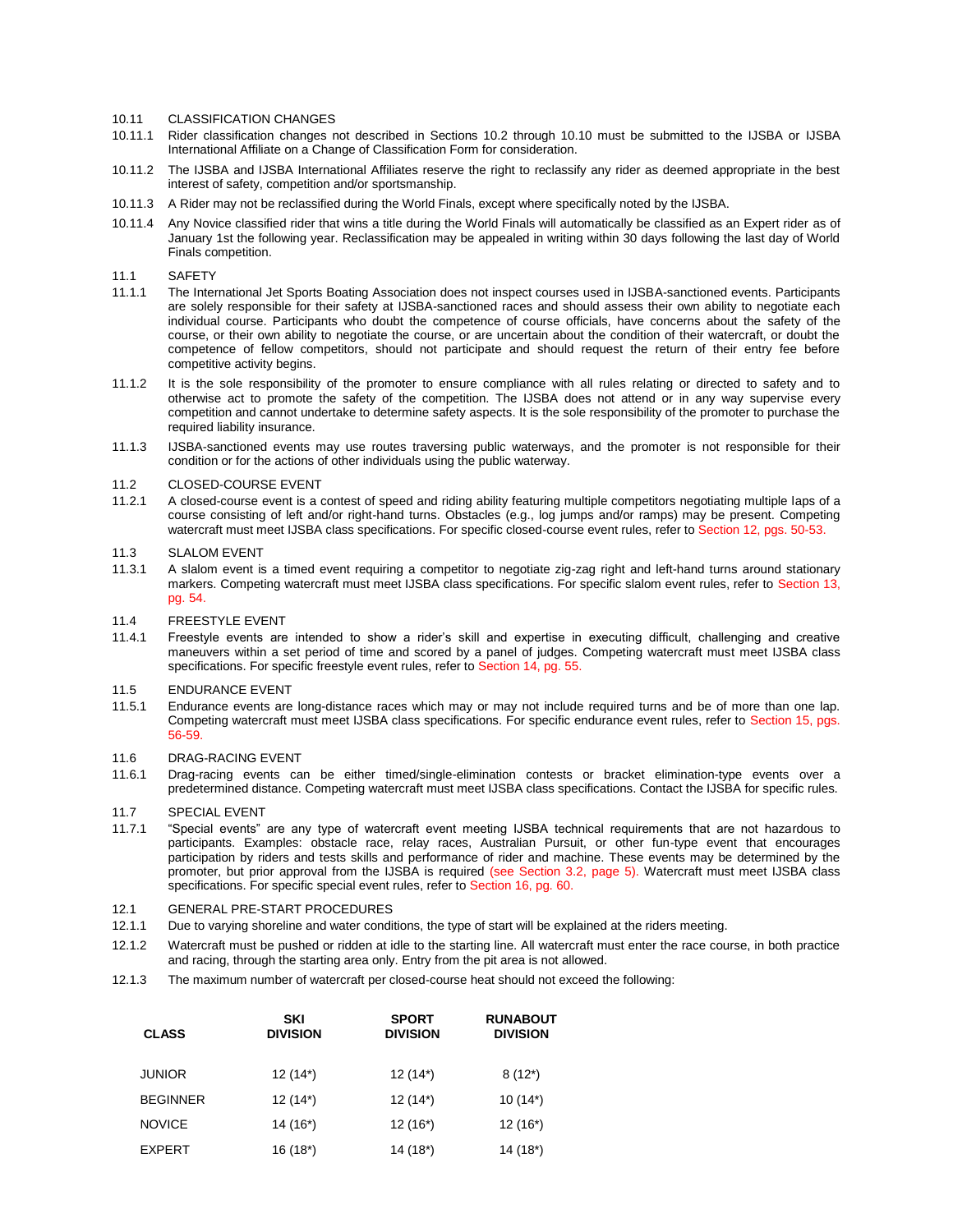| <b>PRO</b> | $18(20^*)$ | $16(20^*)$ | 16 (20*) |
|------------|------------|------------|----------|
|            |            |            |          |

*\* If a dual first-turn design is used.*

#### IN RUNABOUT OPEN CLASSES, THE IJSBA RECOMMENDS REDUCING THE AMOUNT OF ALLOWED *WATERCRAFT BY A TOTAL OF FOUR (Two on each side of a split start).*

- 12.1.4 The method for determining starting lineup in heat or qualifying races is by drawing for position. The number drawn will be the starting position, from the pole to the outside. (The pole position is always closest to the first turn buoy.) Starting-line positions for main events are determined by finish positions in heat or qualifying races. At the Race Director's discretion, riders may be given their choice of starting-line position for main events based on their qualifying position.
- 12.1.5 No warm-up or practice starts will be allowed during staging or while getting positioned in the starting area.
- 12.1.6 The Race Director may penalize any rider whose method of start interferes with other participants.
- 12.1.7 A damaged watercraft may be prohibited from competition if, in the opinion of the Race Director, it presents a hazard to spectators, participants or the rider him/herself. The decision of the Race Director is final.
- 12.1.8 The watercraft used in a semi-final or final race must be the same watercraft used to qualify for that race. If the moto scoring system is used, the same watercraft must be used in all motos. The use of a second or backup watercraft, due to damage or other conditions that make the craft non-operational, may be allowed, providing that it meets all class and safety regulations. Any such replacements can be made only with the authorization of the Race Director.

#### 12.2 GENERAL STARTING PROCEDURES

- 12.2.1 If a rubber band-type starting gate is used, riders should stay clear of the neutral zone to avoid any chances of the rubber band hindering their start. All riders must position the nose of their boats behind the rubber band. A maximum staging distance of 60cm (2 ft.) from the rubber band will be allowed. No running starts. (See diagram in Appendix.) Riders must be on the starting line at the start of the race to compete (i.e., riders may not enter the race course unless they are on the starting line at the start of the race).
- 12.2.2 The starter will signal riders to start their engines and hold up the "2" card.
- 12.2.3 After acknowledging the riders, the starter will hold up the "1" card. Within seconds, the "1" card will be turned sideways signifying the race will start at any moment. The race will start when the green flag is waved, or when the starting gate is tripped.
- 12.2.4 Other methods of starting may be used with prior approval from the IJSBA.
- 12.2.5 The start of the race may be delayed only when the "2" card is displayed. Once the starter has displayed the "1" card, the start of the race cannot be delayed. Only one two-minute hold will be granted per race unless the race is officially restarted. Both boat and rider must be on the starting line in order to receive a two-minute hold.
- 12.2.6 Only one holder and one mechanic will be allowed in the starting area. Runabout and Sport classes will be allowed two holders. (The Race Director may allow more holders depending on water conditions.) Holders will not be allowed to use ropes or other implements to hold their riders' watercraft. When the "2" card is held up, the mechanic must move to the back of starting area. All other persons except officials and/or designated media must be out of the starting area.
- 12.2.7 *Ski Division* riders will not be allowed to place feet or knees in or on the riding platform until the race has been officially started. Both feet must remain on the ground. Riders must be in a standing position on their watercraft immediately after the start and well before reaching the first turn buoy. Riders cannot sit on the rails or kneel in the tray. No rider will be allowed to use devices (e.g., milk crates) to aid his or her starting procedure unless all riders are given the same opportunity and it is announced by the Race Director. Riders not obeying these rules will be penalized.
- 12.2.8 *Sport and Runabout Division* riders may start in their riding positions and may sit while riding. No rider will be allowed to use devices (e.g., milk crates) to aid his or her starting procedure unless all riders are given the same opportunity and it is announced by the Race Director. Riders not obeying these rules will be penalized.

### 12.3 GENERAL RESTART PROCEDURES

- 12.3.1 The Race Director may have a restart at his/her discretion. Reasons for restart may include (but are not limited to) a jumped start, loose buoy, an accident on the first lap involving several riders, or a downed rider whose presence potentially creates a hazard.
- 12.3.2 All machines will be stopped under the red flag. The starter will notify riders when to move their machines, and will have them proceed slowly to the point of restart. Any rider causing the stoppage of a race and subsequent restart, or any rider unable to immediately restart, may be penalized.
- 12.3.3 If the race is restarted, riders not having previously started in that race will not be allowed to enter with the restart. Exceptions to this rule must be clearly stated at the Rider's Meeting or be printed in writing and published in reasonable advance of the event.
- 12.3.4 A rider who jumps the start and causes a restart must restart in the same position with a dead engine. The rider must remove the lanyard from the engine stop switch and hold it with his/her arm extended overhead. The rider must be standing or sitting in an upright position. After the green flag is waved or the starting gate is tripped, the lanyard may be connected and the engine started.
- 12.3.5 If a race is stopped with fewer than three laps completed and a restart is required, a total restart (i.e., previously run laps will not count) may be used. Riders will be assembled on the starting line in the order of the original start. Any rider penalized on the original start will be required to restart under the same penalty.
- 12.3.6 If a race is stopped after three or more laps have been completed and a restart is required, a flying start may be used. The riders will be positioned in a single-file line in the order in which the last complete lap was scored. The riders will be led around the course in single file at slow speed, maintaining one boat length between them. When the starter waves the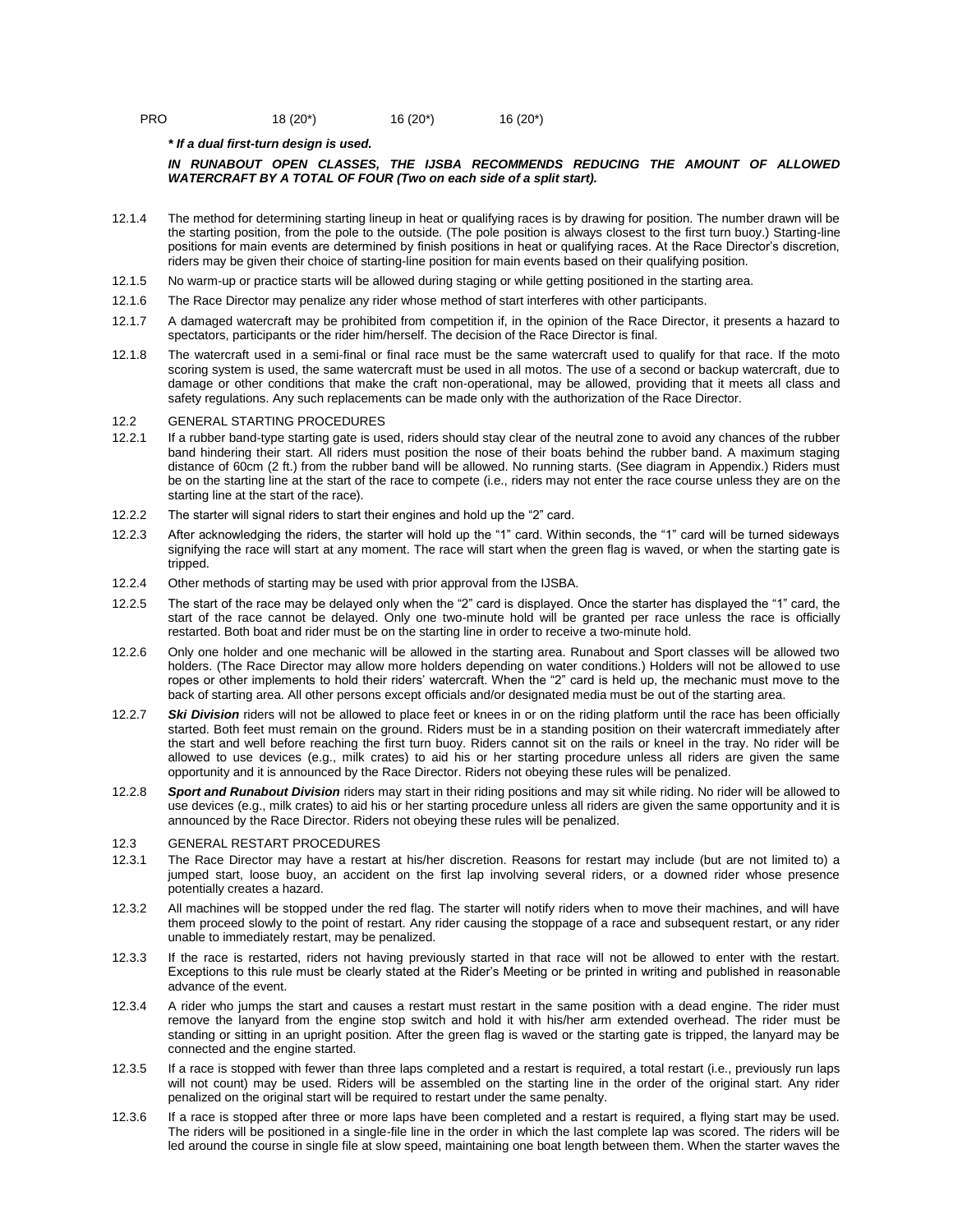green flag, the riders may resume racing. No passing will be allowed until the green flag is waved by the starter.

#### 12.4 GENERAL REGULATIONS

- 12.4.1 *Corner/Course Marker Buoys:* All riders must negotiate completely around any course marker buoy in either slalom or closed-course events. The nose of the watercraft must be clearly steered around any marker buoy. Any competitor riding over a course marker buoy will be judged to have missed the buoy no matter what side of the watercraft the buoy reappears. The rider will be required to renegotiate the turn buoy going in the proper direction, and will be required to do so in a safe manner so as not to create a hazard or danger to other riders on the course.
- 12.4.2 *Missed Buoys:* A rider failing to negotiate a buoy or missing a marker buoy in a closed-course event will be penalized one lap for each missed buoy unless he/she completes the announced procedure for picking up a buoy.
- 12.4.3 *Merge Lanes:* A rider crossing over the line created by merge-lane buoys will be penalized one lap. Going back to renegotiate the merge lane is not allowed.
- 12.4.4 *Buoy Identification:* Red buoys signify a left-hand turn. Yellow buoys signify a right-hand turn. Black Buoys are generally used to signify the path taken by a rider who has missed a buoy. Blue and other specially colored buoys are for special use (e.g., merge lanes, perimeter boundaries, etc.). The Race Director will explain their purpose at the riders meeting.
- 12.4.5 *Finish Line Buoy:* Finish line buoys, two (2) each, should be clearly marked with contrasting colored checkerboard and/or the word "Finish" repeating around the central circumference of each buoy. A rider incorrectly negotiating a finish line buoy will be penalized two positions. Going back to renegotiate a finish line buoy is not allowed.
- 12.4.6 *At the Finish:* A rider and his/her watercraft shall be considered a unit to constitute a finish. The rider must be in reasonable control to be scored as finishing an event.
- 13.1 GENERAL REGULATIONS
- 13.1.1 When applicable, Women-, Veterans- and Masters-class riders entering more than one slalom class per division must make their respective Women-, Veterans- or Masters-class runs first.
- 13.1.2 Each rider will be allowed two runs with a maximum of one minute between each run. The same watercraft must be used in all slalom runs per class.
- 13.1.3 Riders attempting to trip electronic timing systems with their hands or by any means other than the watercraft itself will be disqualified.
- 13.1.4 *Missed buoys:* A rider failing to properly negotiate a course buoy in slalom will be penalized 10 seconds for each buoy missed, unless he/she goes back to pick up the buoy in the proper direction.
- 13.1.5 *Tie breaker:* Finishing-position tie breaker for slalom events is a rider's second fastest run (i.e., assuming two or more riders have identical best runs), the rider with the best next-fastest run will receive the higher ranking. If still tied, the event will be scored as such and the position will be considered a tie.
- 14.1 GENERAL FREESTYLE REGULATIONS
- 14.1.1 The rider will be judged by three to seven persons scoring on a scale of "1 to 10," with "10" being best. There is a twominute time limit. Other times may be used, but must be approved by the IJSBA and will be announced to competitors during the riders meeting.
- 14.1.2 Maneuvers, tricks or stunts that may create a hazard to the rider, spectators, pit crew or officials must be approved in advance by the Race Director.
- 14.1.3 Only one person per watercraft during competition. Only one homologated watercraft may be used during competition. Freestyle competitors may compete on Stock, Limited, Superstock or Modified watercraft.
- 14.1.4 Riders competing in freestyle should draw for their starting order prior to the event.
- 14.1.5 Each freestyle rider must signify the start of his or her routine with a wave of the hand over his/her head.
- 14.1.6 A freestyle routine of greater difficulty with minimal mistakes will be scored higher than a routine of lesser difficulty with fewer or no mistakes.
- 14.1.7 Each freestyle rider should finish as close to the time limit as possible.
- 14.1.8 No score or points will be awarded to freestyle routines that are less than one minute in length.
- 14.1.9 The judges will award a score of at least "6" if the full two-minute freestyle routine has been completed.
- 14.1.10 In the case of a tie for first place, each competitor in the tie will perform a one-minute routine. Ties for all other positions will be broken by re-adding the high and low scores that may have been thrown out to calculate their original total score. If no high and low scores were thrown out to calculate the original total score, the highest single score will be used to break the tie. If still tied, the next highest individual score will be used and so on. If still tied, the riders will then perform a oneminute routine.

### 15.1 GENERAL PRE-START PROCEDURES

- 15.1.1 Due to varying shoreline and water conditions, the type of start will be explained at the riders meeting.
- 15.1.2 Watercraft must be pushed or ridden at idle to the starting line. All watercraft must enter the race course, in both practice and racing, through the starting area only. Entry from the pit area is not allowed.
- 15.1.3 No warm-up or practice starts will be allowed during staging or while getting positioned in the starting area.
- 15.1.4 The Race Director may penalize any rider whose method of start interferes with other participants.
- 15.2 GENERAL STARTING PROCEDURES
- 15.2.1 The Race Director will explain the race starting procedure at the pre-race riders meeting (e.g., staggered starts, class, category, teams, etc.).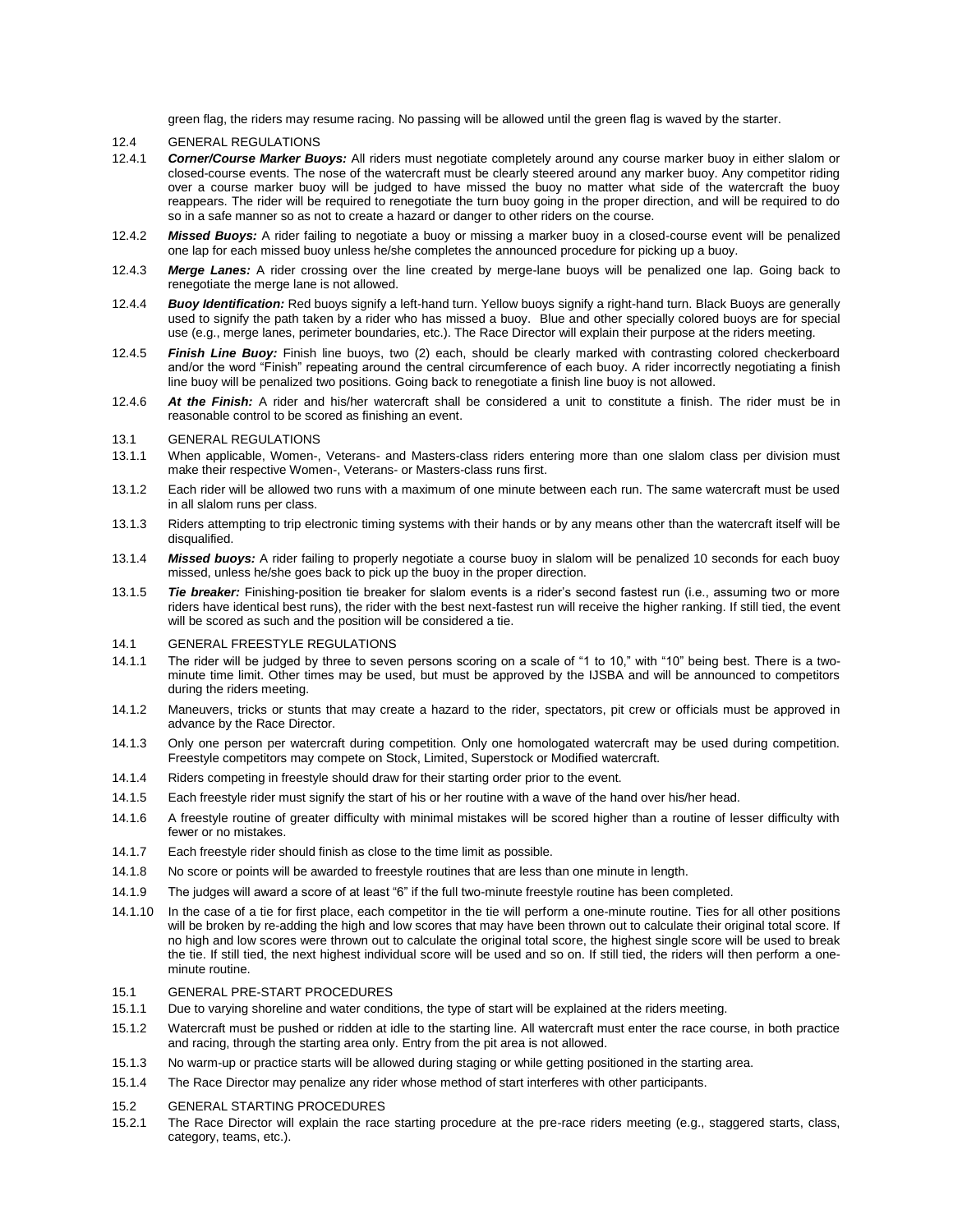- 15.2.2 A *LeMans* start can be used to start an entire field of riders or individual classes. Each rider will line up his/her watercraft in the designated starting area facing offshore. Each rider will be allowed one holder to steady the watercraft. (The Race Director may allow more holders depending on water conditions.) Riders will line up on shore at equal distances away from their watercraft predetermined by the Race Director. At the signal from the Starter, riders will race on foot to their watercraft, start the engine and enter the course.
- 15.2.3 A *Driscoll* start can be used to start an entire field of riders or individual classes. Each rider will line up his/her watercraft in the designated starting area facing offshore. The rider will stand with both feet on the ground in front of the watercraft facing toward shore. The rider will place both hands together holding the nose of the watercraft. At the signal from the Starter, riders will maneuver into the proper riding position on their watercraft, start the engine and enter the course.
- 15.2.4 A *Timed* start is used to start individual riders one at a time. Each rider is assigned a starting time. The race will start at a time predetermined by the Race Director. The first rider will start at the posted start time with each subsequent rider typically to be started in 15- or 30-second intervals until all riders have started. Each rider's individual finish time will be corrected depending on his/her start time.
- 15.2.5 A *Running* start can be used to start the entire field of riders or individual classes. All riders to be started will line up his/her watercraft in an area predetermined by the Race Director. Engines will be running at idle speed. When the Starter has determined all riders are in their proper positions, a signal for the start of the race will be given.
- 15.2.6 In LeMans, Driscoll and Running starts, the watercraft must be lined up with no less than 1m (3 ft.) separating the sides of the watercraft.
- 15.2.7 Only one mechanic will be allowed in the starting area for each rider. Holders will not be allowed to use ropes or other implements to hold their riders' watercraft. All other persons, excluding officials and/or designated media must be out of the starting area.

#### 15.3 GENERAL RESTART PROCEDURES

- 15.3.1 The Race Director may have a restart at his/her discretion. Reasons for a restart may include (but are not limited to) a jumped start, loose buoy, an accident on the first lap involving several riders, or a downed rider whose presence potentially creates a hazard.
- 15.3.2 All machines will be stopped under the red flag. Course officials will notify riders when to move their machines, and will have them proceed slowly to the point of restart. Any rider causing the stoppage of a race and subsequent restart, or any rider unable to immediately restart, may be penalized.

#### 15.4 GENERAL REGULATIONS

- 15.4.1 *Rider/Pit Crew Identification:* All riders and pit crew members who are registered to compete or will be entering into controlled areas shall wear an event identification wristband permanently marked with the competitor's last name and race number. Team-class competitors shall wear an event identification wristband permanently marked with the race number and each of the competitor's last names. The last name of the Team competitor on which the individual wristband is worn shall be additionally marked to identify the particular competitor. (i.e., wearer's last name underlined or circled)
- 15.4.2 **Rider Responsibility:** In long-distance events it is a rider's responsibility to inform the nearest race official of any injured rider(s) or disabled boat(s) on the course.
- 15.4.3 *Course Abandonment:* If a rider abandons the race course, the rider or a team member must notify the Race Director immediately. A rider or team may be penalized for non-notification or for failure to notify within a reasonable amount of time.
- 15.4.4 *Corner/Course Marker Buoys:* A course marker is a mandatory negotiating point signified by a perfectly identifiable floating device whose position will be described during the pre-race riders meeting and a publicly posted course map (practice or reconnaissance lap(s) may also be used). Buoys or lines of buoys may be used to guide, slow down or mark areas where a change of pace is expected. Any such buoy(s) shall be clearly identifiable by different size or color from other course marker buoys. All riders must negotiate completely around any course marker buoy. The nose of the watercraft must be clearly steered around any marker buoy. Any competitor riding over a course marker buoy will be judged to have missed the buoy no matter what side of the watercraft the buoy reappears. The rider will be required to renegotiate the turn buoy going in the proper direction, and will be required to do so in a safe manner so as not to create a hazard or danger to other riders on the course.
- 15.4.5 *Missed Buoys:* A rider failing to negotiate a buoy or missing a marker buoy will be penalized for each missed buoy unless he/she completes the proper method for correcting a missed buoy.

The preferred method for correcting a missed buoy is to have a strategically placed buoy on the course which serves as a "penalty buoy" (commonly called the "Black Buoy"). If a rider fails to properly negotiate, or misses, a buoy then that rider must properly negotiate the penalty buoy instead of reattempting the missed buoy. The buoy should be placed between the merge section of an option course and the finish line buoys. The penalty buoy should be placed in a position to cause the offending rider to markedly depart from the course. Riders who cut the course may not make up any missed buoy by negotiating the penalty buoy. If the race director determines that a rider is strategically missing a buoy to gain a position then that rider may be penalized even if the penalty buoy is properly negotiated. The penalty buoy should be placed in a location sufficient to cause lost time to the rider who has missed the originally intended buoy so that an advantage is not gained by having to take the penalty buoy. The location of the penalty buoy should allow for safe travel to and from the rest of the race course. The penalty buoy may not be renegotiated if missed or improperly negotiated. The race director may make some buoys/pathways ineligible for the penalty buoy if missed or improperly negotiated (i.e. log jump, merge buoy, first turn buoy, etc.).

#### **A rider circling back against traffic to renegotiate a buoy is not the preferred method for correcting a missed buoy. The IJSBA recommends that this procedure not be used to correct a missed buoy.**

15.4.6 *Buoy Identification:* Red buoys signify a left-hand turn. Yellow buoys signify a right-hand turn. Blue and other specially colored buoys are used for special use. The Race Director will explain their purpose at the riders meeting.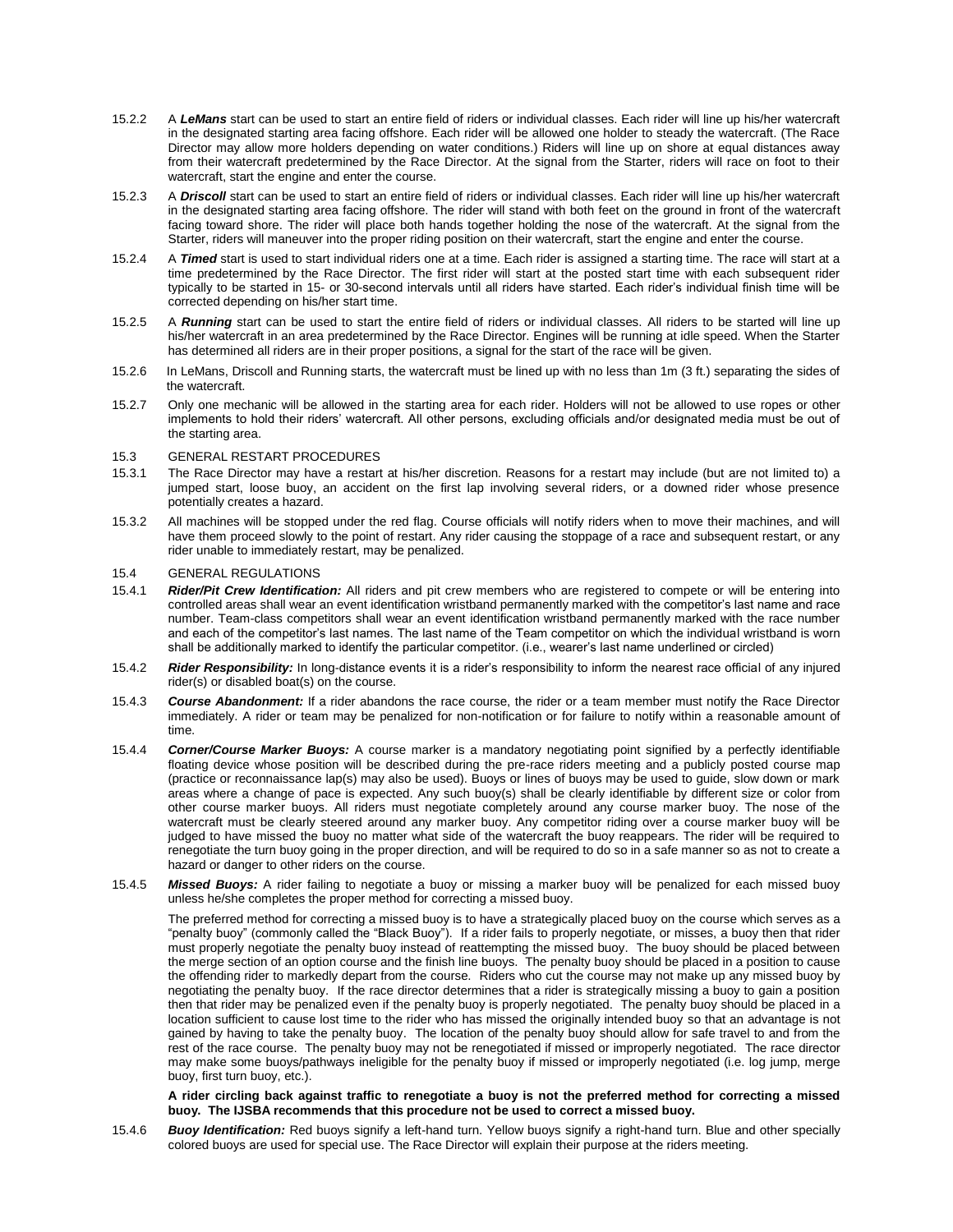- 15.4.7 *Finish Line Buoy:* Finish line buoys, two (2) each, should be clearly marked with contrasting colored checkerboard and/or the word "Finish" repeating around the central circumference of each buoy. A rider incorrectly negotiating a finish line buoy will be penalized two positions. Going back to renegotiate a finish line buoy is not allowed.
- 15.4.8 *At the Finish:* A rider and his/her watercraft shall be considered a unit to constitute a finish. The rider must be in reasonable control to be scored as finishing an event.

### 15.5 FUEL SYSTEM, FUELING AND PIT STOPS

- 15.5.1 The entire fuel system is a closed system. The watercraft must not vent or spill fuel at any attitude with or without the engine running. Original equipment fuel tank must be used and may not be modified. Fuel filler assembly may be aftermarket or modified. The fuel filler assembly must be mounted thru the deck or through a plate that completely blocks off a storage opening (i.e., no internal refueling allowed and no spilt fuel may enter engine compartment). The fuel pickup and fuel filter(s) may be removed and/or aftermarket parts may be used. Fuel tap assembly may be modified, aftermarket or removed. Additional fuel filters may be used and fuel cell foam may be added to the original equipment fuel tank. Modified or aftermarket vapor/air separators must not exceed 2 in. x 6 in., and must have a return line to the fuel tank open at all times. Additional fuel reservoirs may not be used.
- 15.5.2 Fueling and refueling must be performed in areas designated by the Race Director.
- 15.5.3 The Race Director may prohibit any method of refueling that creates a potential hazard to spectators, participants or the rider him/herself. The decision of the Race Director is final.
- 15.5.4 Riders may be penalized for spilling fuel.
- 15.5.5 All riders must operate his/her watercraft at 5 mph while entering and exiting the designated lane leading to the pit and refueling areas. Riders may be penalized for exceeding the 5 mph speed limit.

### 15.6 SPECIAL EQUIPMENT

- 15.6.1 Equipment required by the Race Director and/or local authorities may include but is not limited to the following:
	- Compass and/or other navigational equipment
	- Flexible tow loop attached to front of watercraft
	- Tow rope
	- VHF radio or cellular phone
	- Drinking water and rations
	- Radar reflector
	- First Aid kit
	- Flares or other signaling device
	- Emergency repair kit

#### 15.7 PENALTIES

- 15.7.1 The Race Director may assign stop-and-go and/or time penalties for course and other infractions. A rider signaled by the Race Director or an appointed official must bring their watercraft to a complete stop in a manner so as not to create a hazard to oncoming riders and stop the engine. When signaled, the rider may restart the engine and continue racing. Due to varying course design and starting methods, the length of stop-and-go and/or time penalties will be determined by the Race Director and explained at the riders meeting.
- 15.7.2 Any competitor entering an area prohibited to navigation may be penalized.

#### 16.1 SPECIAL EVENT BASICS

16.1.1 A special event is any type of watercraft event that meets IJSBA technical requirements and is not hazardous to participants. Examples: obstacle race, relay races, Australian pursuit, or other fun-type event that encourages participation by riders and tests skills and performance of rider and machine. These events may be determined by the promoter, but prior approval from the IJSBA is required (also see Section 3.2, pg. 5). Watercraft must meet IJSBA class specifications.

### 17.1 GENERAL COMPETITION RULES

- 17.1.1 The following General Competition Rules will apply to all IJSBA- and IJSBA affiliate-sanctioned events and classes.
- 17.1.2 All IJSBA and IJSBA affiliate members and racing personnel—including but not limited to owners, mechanics, pit crew, sponsors and promoters—are deemed to be fully aware of all rules and will be expected to abide by them. Any entry is subject to inspection upon request of the Technical Director or Race Director.
- 17.1.3 *Riders Meeting:* A meeting for all event competitors will be held at an announced time and place. Attendance is mandatory. The meeting will be conducted by the Race Director or an official appointed by the Race Director. Descriptions of the course and flags will be made. Roll call may be used to verify attendance of riders at the meeting. Riders not attending or arriving late are subject to penalty.
- 17.2 RULE BOOK ADDENDA
- 17.2.1 Rule book addenda shall be announced via official bulletins that are faxed or mailed to IJSBA promoters and affiliates; announced at an IJSBA- or IJSBA affiliate-sanctioned event; published on the IJSBA's Web site or any combination of the above. It is the responsibility of the competitor to obtain this information.
- 17.2.2 Rule book addenda become legal and enforceable upon announcement.
- 17.3 TECHNICAL RULES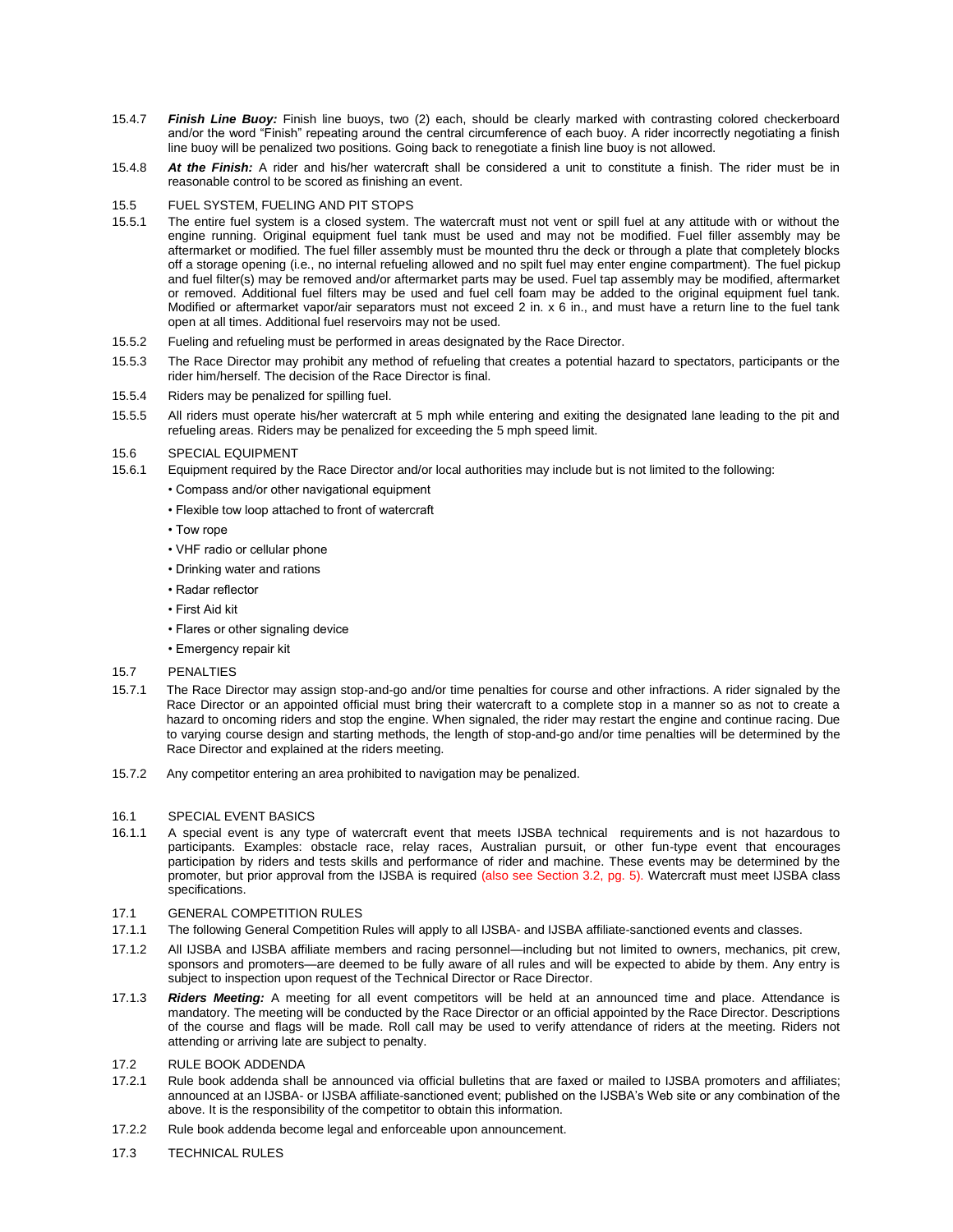- 17.3.1 It is the responsibility of the rider to select a helmet and apparel that will provide appropriate protection. The International Jet Sports Boating Association does not endorse or guarantee specific products or manufacturers. Riders must rely on their own judgment in the selection of helmets and apparel for safety and durability.
- 17.3.2 At all IJSBA- and IJSBA affiliate-sanctioned events, a Personal Flotation Device (PFD) meeting local buoyancy requirements (typically U.S. Coast Guard Type I or Type III) that is in sound condition must be worn by all competitors at all times when on the water. Inflatable-type PFDs are not allowed.
- 17.3.3 At all IJSBA- and IJSBA affiliate-sanctioned events, a properly fitting, full-coverage helmet with chin and mouth protection (face shield removed) meeting local requirements often including internationally recognized DOT and Snell Foundation motorized vehicle standards will be worn by all competitors at all times when on the water. Helmets with bolt-on chin guards are not allowed. Exception: Helmets are not required for freestyle competitors when engaged in freestyle competition. All helmets must be in sound condition and must be approved during pre-race technical inspection. No plastic, bicycle-type, BMX, or similarly designed headgear will be allowed.
- 17.3.4 Back protection, protective footwear and eye protection are recommended for all riders in all competition events.
- 17.3.5 The Race Director of an event shall have the authority to prohibit the use of any helmet or PFD, and/or other equipment which he or she may consider to be unsafe, to offer insufficient protection or to be otherwise considered inadequate.
- 17.3.6 No rider shall be allowed to compete in any event if it is determined by an official that he/she is under the influence of alcohol or drugs. It is forbidden for anyone to consume any alcoholic beverages during an event in the pit area or any other portion of the premises under official control.
- 17.3.7 The Race Director shall have the authority to deny participation to any rider if, in his/her opinion, the rider may be a hazard to spectators, participants or themselves. Written approval of a doctor may be required.
- 17.3.8 Any competitor exhibiting dangerous or un-sportsmanlike conduct at any time during a sanctioned event may be penalized.
- 17.3.9 All watercraft, with the exception of those used during freestyle competition, must have a properly working, lanyard-type engine stop switch installed. Modifications made to the lanyard-type engine stop switch, using tape, wire or any other material whatsoever, that can be removed by the rider or pit crew during or immediately following a competition event are not allowed. Engines may idle at any time, provided that the lanyard is connected.
- 17.3.10 All watercraft must pass a pre-race technical inspection. The Race Director may remove any watercraft from competition that does not meet IJSBA technical requirements.
- 17.3.11 Equipment that is damaged, broken or lost during a race is not necessarily grounds for penalty unless an infraction is determined during that race.
- 17.3.12 All watercraft must run a permanently affixed nose bumper approved by the IJSBA. If plastic or metal hull supports are used, all edges must be smooth as not to create a hazard.
- 17.3.13 The Race Director shall have authority to stop or conclude any event(s) he/she deems necessary to ensure the safety of participants, spectators and/or officials, or because of technical problems.
- 17.3.14 The maximum number of riders per vehicle is one. No two-up or tandem racing allowed.
- 17.4 FLAG RULES
- 17.4.1 The following flag rules apply generally to all forms of IJSBA competition, including closed course, drag and endurance racing, slalom and freestyle competition and other special events.
- 17.4.2 *Green Flag:* Signifies the start of the race or the course is clear and the race is in progress.
- 17.4.3 *Yellow Flag:* Warns of hazard on the course. After the yellow flag is displayed, riders should continue with caution and be aware of hazards; however, they are allowed to continue racing in a responsible manner. Competitors may be penalized if they continue to race in an improper manner.
- 17.4.4 *Red Flag:* Signifies the event will stop immediately regardless of position of machines on the course. The red flag will be used if, in the opinion of the Race Director, the race course has become hazardous. Riders must return to the starting line using extreme caution.
- 17.4.5 *Black Flag:* Signifies the rider must leave the course immediately and report to the Race Director. This does not necessarily mean an additional penalty will be given; however, failure to obey the black flag may result in additional penalties.
- 17.4.6 *Blue Flag w/Diagonal Yellow Stripe:* Signals that one rider is being overtaken and lapped by another. Competitor(s) must make way for the overtaking rider(s) to pass safely. Riders not yielding may be penalized.
- 17.4.7 *Crossed Checkered and White Flags:* Signifies the halfway point of the race has been reached. For events with an odd number of scheduled laps, the halfway point will be rounded up (e.g., in a 15-lap race, the halfway point is decided when the lead rider passes the finish line after 8 laps have been completed).
- 17.4.8 *White Flag:* Signifies that riders have started the last lap.
- 17.4.9 *Checkered Flag:* Signifies the completion of the race or event. As a rider passes the checkered flag, he/she has completed the last lap of the race. Riders must return to the pit area in a cautious and responsible manner. Racers may first be required to report to post-race technical inspection.
- 17.5 GENERAL REGULATIONS
- 17.5.1 **Riding Tune-Up Area:** If location/space allows, an area will be designated as a "Riding Tune-Up Area." All riders must wear approved PFD and helmet while tuning/testing watercraft in this area, and must ride in a safe manner.
- 17.5.2 *Riding on the Course:* Riding will not be allowed on the race course at any time without permission from the Race Director.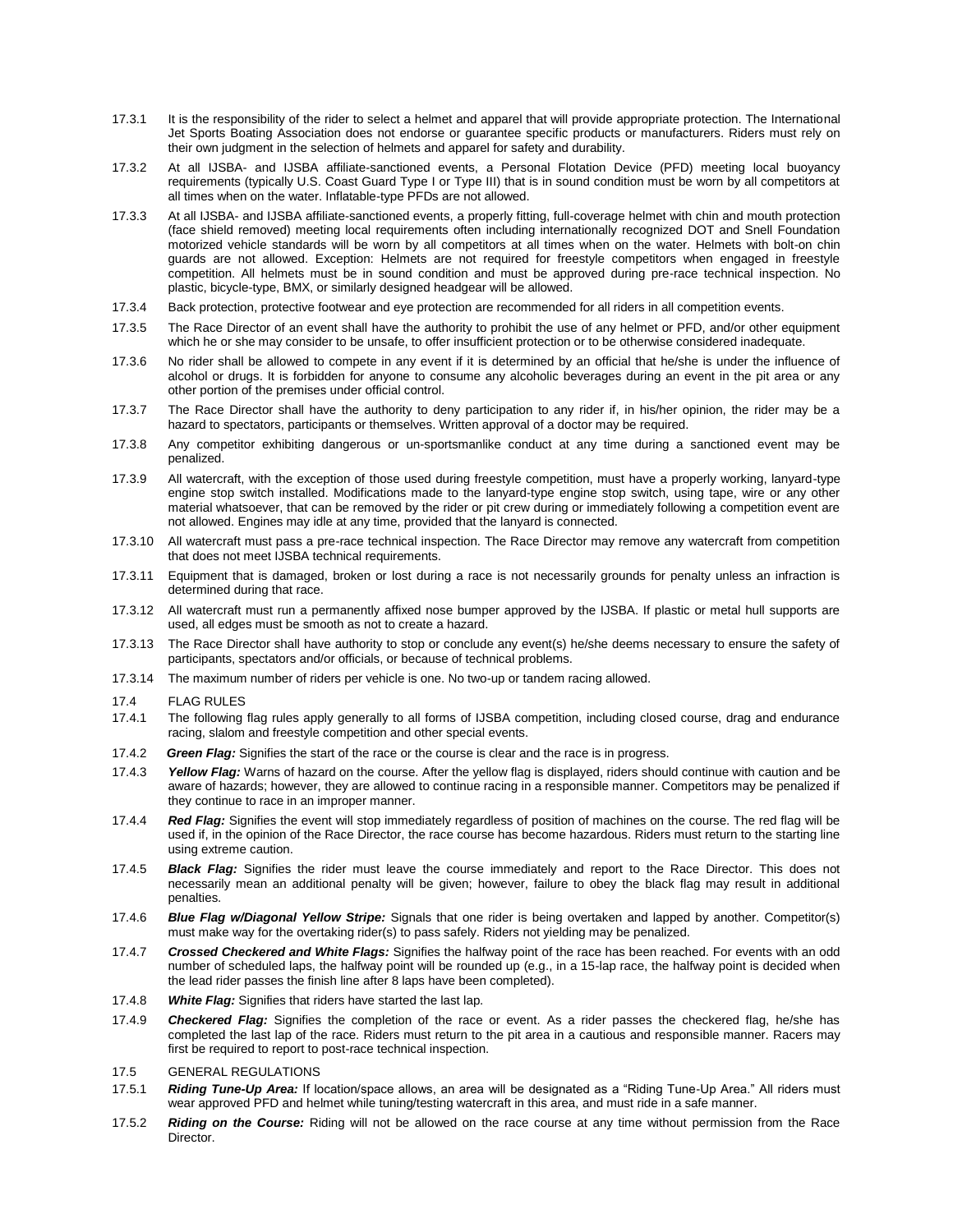- 17.5.3 *Reckless/Dangerous Riding:* Any reckless or dangerous riding, unnecessary bumping, crowding, chopping, blocking, deliberate striking or breaking of a course marker buoy, or unsportsmanlike conduct on the course or off, may result in the rider being penalized. In the case of a team effort, the complete team may be penalized at the discretion of the Race Director.
- 17.5.4 *Blocking:* The deliberate blocking of a faster machine is cause for penalty at the discretion of the Race Director.
- 17.5.5 *Spin Outs:* It is expressly forbidden to ride in a direction opposite of that in which the event is being run. A rider whose boat has spun out is permitted to turn around to continue the event provided such action is taken only when the course is clear. The rider must give right of way to other racers on the course. Riders going in the wrong direction may be penalized.
- 17.5.6 *Obstruction:* If for any reason a rider is forced to stop on or near the course during an event, it is the rider's first duty to remove his or her boat from the course in a safe manner so as not to endanger or obstruct other riders.
- 17.5.7 *Passing:* A rider must always be prepared for another rider to pass and must therefore be aware of other riders approaching from behind. The overtaking rider must consider the safest route to pass and must do so without forcing the overtaken rider to suddenly alter course.
- 17.5.8 *Lapping:* A rider being lapped must move over, but can continue racing.
- 17.5.9 *Hand Signals:* A rider who has spun out, fallen or stalled must raise one or both hands overhead to indicate that he or she is not injured. Re-entry into the course must be done in a safe and careful manner with the right-of-way given to oncoming riders.
- 17.5.10 *On-course assistance:* Racers may not receive any on-course assistance from anyone other than course officials. If mechanical or other assistance is needed, the rider must safely pull completely off of the course. A rider receiving oncourse assistance may be penalized one lap. Riders entering the course in an unsafe manner may be penalized. The decision by the Race Director will be final.
- 17.6 PIT REGULATIONS
- 17.6.1 *Support Vehicles:* No motorized rider-support vehicles (e.g., minicycle, motorcycle or ATV) will be allowed in the pit area unless authorized as an official vehicle by the Race Director. Support vehicles must not be ridden in excess of 5 mph in the pit area. Helmets may be required.
- 17.6.2 *Misuse of Pit Passes:* Improper usage of pit passes will be grounds for discipline.
- 17.6.3 **Fuel Containers:** All fuel containers must be 1) red in color; 2) marked "Flammable" or "Gasoline" with 7.5cm (3 in.) tall letters; and 3) be placed in a safe area at least 4.6m (15 ft.) from any open flame.
- 17.6.4 *Inspection of Fuel Containers:* Fuel containers will be subject to inspection by and approval of the Race Director and local fire marshal. Local regulations in some countries and/or areas of countries allow only metal containers.
- 17.6.5 *Fire Extinguishers:* At least one dry chemical fire extinguisher must be carried by each participant/crew and readily accessible in his/her respective pit areas.
- 17.6.6 *Fuel Disposal:* Any entrant disposing of fuels or lubricants in the pit area or on the race course by pouring or spilling such fuels or lubricants is subject to penalty.
- 17.7 REGISTRATION/ENTRY RULES
- 17.7.1 Any class except freestyle can be eliminated when there are less than five entries at the close of registration (freestyle requires just one entry). In the event of minimum entries per class, classes may be combined to create an event. Riders will be scored separately and trophies/prize money may be paid at the option of the promoter agreement with the IJSBA or IJSBA affiliate.
- 17.7.2 No refunds of entry or other fees will be made at sanctioned events after competition has begun unless the event is officially canceled or rescheduled by a ruling of the Race Director or at the discretion of the Race Director, after which time, fees will be returned.
- 17.7.3 Entry fees will be regulated by the IJSBA and/or IJSBA affiliate.
- 17.7.4 A rider may enter as many classes as he/she wishes. However, only specified classes may count toward overall championships.
- 17.7.5 Veterans-, Masters- and Women-class competitors may additionally compete in Novice, Expert and Pro classes of their ranking (i.e., a Novice Woman Ski rider may compete in Novice Ski but not Expert Ski).
- 17.7.6 Novice-, Expert- or Pro-ranked riders may not compete in another ranking within the same division (i.e., Novice Ski riders may compete only in Novice Ski classes).
- 17.7.7 If a rider has questions regarding class determination, it is his/her responsibility to check with the proper official for clarification.
- 17.7.8 Gate admission fees for rider and crew members will be regulated by the promoter.
- 17.7.9 The schedule of events will be regulated by the promoter.
- 17.7.10 No rider, entrant or mechanic shall enter and/or sign the waiver and release with an assumed and/or fictitious name or give inaccurate information (e.g., age, date of birth, etc.).
- 17.8 SCORING
- 17.8.1 The portion of the course from the starting line to the scoring/flag tower shall be considered as the first lap.
- 17.8.2 The checkered flag will be shown to the lead rider, indicating the completion of the race. All penalties, other than those requiring a black flag, will be assessed after the completion of the race.
- 17.9 PRIZES AND AWARDS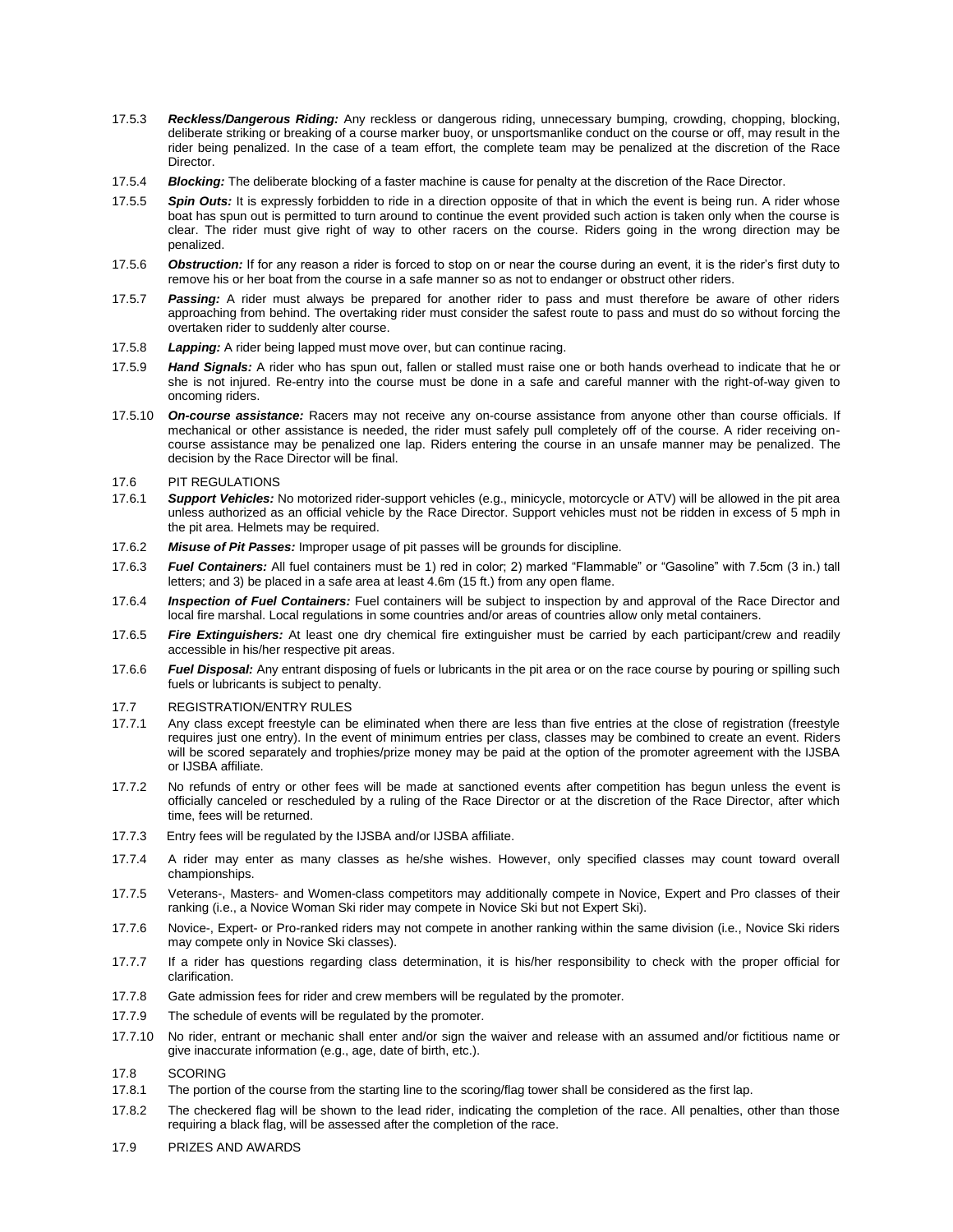- 17.9.1 All prizes, awards and paybacks shall be presented to the official winners or their appointed representatives at the close of the event day unless another time and place for awards is specifically advertised.
- 17.9.2 Riders will not be required to attend award banquets or ceremonies to receive prizes and awards, although they are encouraged to attend as a courtesy to the promoter and/or sponsors.
- 17.9.3 The promoter payback at IJSBA- and IJSBA affiliate-sanctioned cash purse events will be as advertised for that event, or as stated in bulletins, or as announced at an official riders meeting at the event.
- 17.10 RIDER POINT SYSTEM
- 17.10.1 The official rider point system will be in effect for all IJSBA- and IJSBA affiliate-sanctioned events.
- 17.10.2 Points are awarded for final event positions only. No points are awarded in heats, last chance qualifiers (LCQs), semifinals or exhibition events. Points will not be awarded to riders who are disqualified or have not been scored on at least one lap in a final event. Exceptions may be granted for national and world championship events with IJSBA approval.
- 17.10.3 Freestyle points count towards a freestyle points championship only. Freestyle events require one entry to receive full points.
- 17.10.4 The points tiebreaker for individual class championships based on closed course, slalom or other points earned (e.g., Novice Ski Limited Slalom, Expert Sport Limited Closed Course, Pro Freestyle, etc.) is the greater number of first-place finishes in the class. If still tied, the rider with the greater number of second-place finishes will receive the higher ranking, and so on. If still tied, the rider with the better finish in the final event of the championship series will receive the higher ranking.
- 17.10.5 The points tiebreaker for a combined overall championship based on points earned in closed course added with points earned in slalom and/or other events (e.g., Expert Ski Open Closed Course points combined with Expert Ski Open Slalom points, etc.) is the rider with the greater number of closed-course points. If still tied, the rider with the greater number of first place closed-course finishes will receive the higher ranking. If still tied, the rider with the greater number of second place closed course finishes will receive the higher ranking, and so on. If still tied, the rider with the better finish in the final closed-course event of the championship series will receive the higher ranking.
- 17.10.6 When the number of entries is less than or equal to the maximum number of watercraft allowed on the starting line the moto scoring system may be used. The Moto Scoring system uses the combined results of two separate races to mathematically determine the overall finishing order.
- 17.10.7 **Moto Scoring:** Overall results are determined by adding the finishing positions from each of two motos together. The rider with the lowest sum will receive the higher ranking. In case of a tie, the rider with the better finish in the second moto will receive the higher ranking. A DNR (did not race) in one of the two motos will be scored as the number of riders entered in the class plus two.
- 17.10.10 The IJSBA official **Closed Course** point system is as follows:

|        | Pos. Points | Pos. Points    |  | Pos. Points |
|--------|-------------|----------------|--|-------------|
| $1$ 60 |             | $8$ 30         |  | $15$ 14     |
| 2 53   |             | 9. 27          |  | 16 12       |
|        |             | $10$ 24        |  | $17$ 10     |
|        |             | $11$ , , ,  22 |  | $18$ 8      |
| $5$ 39 |             | $12$ 20        |  | 19  6       |
| $6$ 36 |             | 1318           |  |             |
| $7$ 33 |             | $14$ 16        |  |             |

17.10.11 The IJSBA official **Slalom/Freestyle** point system is as follows:

| Pos. Points |              | Pos. Points |          | Pos. Points |
|-------------|--------------|-------------|----------|-------------|
| 1 ………… 20   |              | 8. 9        | $15$ 2   |             |
| 2  17       | $9$ 8        |             | $16$ 1   |             |
| 3  15       |              |             | $17$ 1   |             |
| 4  13       | $11$ 6       |             | $18$ 1   |             |
| 5  12       | $12$ 5       |             | 19……………1 |             |
| 6  11       | $13$ 4       |             | $20$ 1   |             |
| 7  10       | $14 \quad 3$ |             |          |             |

17.10.12 The IJSBA official **Endurance/Offshore** point system is as follows:

| Pos. Points   | Pos. Points | Pos. Points |  |
|---------------|-------------|-------------|--|
| $1$ 400       | $8$ 340     | $15$ 312    |  |
| $2$ 380       | 9. 336      | $16$ 308    |  |
| $3$ 368       | $10$ 332    | $17$ 304    |  |
| $4$ 360       | $11$ 328    | $18$ 300    |  |
| $5$ 352       | $12$ 324    | $19$ 296    |  |
| 6  348        | $13$ 320    | 20 292      |  |
| $7 \dots 344$ | $14$ 316    | $21$ 290    |  |

Continue in increments of two until 40th position where points continue in increments of one.

- 17.11 BOAT NUMBERING SYSTEM
- 17.11.1 Racing numbers and backgrounds will be color-coordinated according to rider classification.

| Class Number  Background |                                           |
|--------------------------|-------------------------------------------|
|                          | Novice  Black  Orange (PMS 021)           |
|                          | Expert Black  Yellow (PMS Process Yellow) |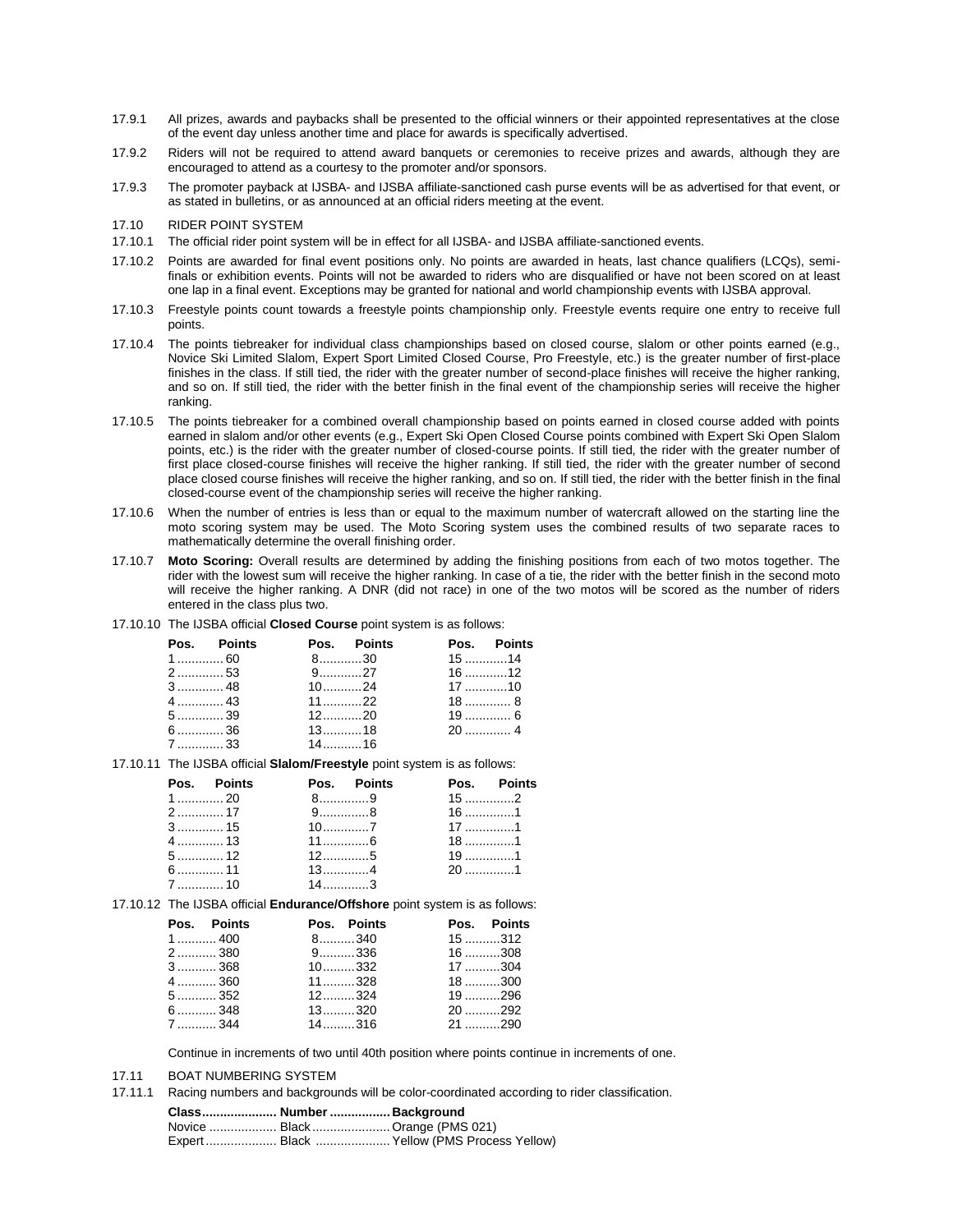Pro......................... Black ...................... White

- 17.11.2 Racing number backgrounds must be clearly located on the hull in the positions indicated (see the Appendix) for each model. Be careful not to place them in a location that will obscure them from the scorers (i.e., they should not be placed in the footwell or on horizontal surfaces). Only numbers can appear on the background.
- 17.11.3 Race number backgrounds size minimums are as follows:

| Racing No. | <b>Background Size</b>                               |
|------------|------------------------------------------------------|
|            | One digit  20cm (8 in.) high by 15cm (6 in.) wide    |
|            | Two digits  20cm (8 in.) high by 23cm (9 in.) wide   |
|            | Three digits 20cm (8 in.) high by 30cm (12 in.) wide |

- 17.11.4 Racing numbers must be a minimum of 18cm (7 in.) high and spaced at least 13mm (0.50 in.) apart. Standard block-type numbers without shading or outlining must be used. It is the rider's responsibility to ensure that the numbers are easy to read.
- 17.11.5 If two or more riders using the same number enter the same class at the same event, all but one will be required to add a temporary letter suffix (e.g., "101A," "101H," etc.).
- 17.11.6 All riders competing outside their home country must display the national code for their home country in front of their racing number (e.g., "F1" for France, no. 1). Letters must be a minimum of 15.25cm (6 in.) in height and must be the same color as the racing numbers. (Refer to Section 23.1, page 83, for listing of IJSBA Affiliate National Codes.)
- 17.11.7 At world championship events, Expert and Pro racers who earn an overall World Championship title may run the "1" plate for the following year in the class in which it was earned (e.g., an Expert Ski Limited Closed-Course World Champion may run a "1" in that closed-course class only). The World Championship number "1" must be displayed on the boat with a white number on a black background with minimum sizes as noted in 17.9.3 and 17.9.4. No other world championship number may be used.

#### 17.12 RACE DIRECTOR AUTHORITY

- 17.12.1 The Race Director shall be responsible for the conduct of the race. He or she will be responsible for the design of the racing courses and adjacent event facilities as they pertain to that event.
- 17.12.2 The Race Director shall have the authority to discipline riders, owners, sponsors and/or pit crew for violation of rules. Such discipline will be limited to disqualification, exclusion from an event, and/or ejection from the race site.
- 17.12.3 Disciplinary action by the Race Director other than a disqualification, exclusion or ejection will be under provisions established by the IJSBA. The Race Director will advise the IJSBA or local IJSBA affiliate of the infraction(s) and disciplinary actions taken. The member will then be officially advised by mail of action and/or discipline by the IJSBA.
- 17.12.4 Official results shall be approved by the assigned Race Director and a copy of those results will be submitted by the promoter to the IJSBA international headquarters or local IJSBA affiliate office within seven days following the event.
- 17.12.5 The Race Director may cancel any race or event for reasons of potential hazard to competitors and/or spectators at his/her own discretion. In such cases, the promoter shall determine awards, if any. The Race Director may shorten a race or event for any reason, but must give riders notice in advance.
- 17.12.6 The Race Director may cancel or stop any race or event in progress if a potential hazard to competitors and/or spectators exists, or the method of scoring has been faulted. In such case, the rules governing restarts will apply (refer to Section 12.3, pages 51-52). Events that are stopped with more than half of the scheduled laps completed will be considered as finished. For events with an odd number of scheduled laps, the halfway point will be rounded up (e.g., in a 15-lap race, the halfway point is decided when the lead rider passes the finish line after 8 laps have been completed).
- 17.12.7 Unresolved racing violations will be sent to the IJSBA or IJSBA affiliate office for resolution.
- 17.12.8 The Race Director may judge the method of lap counting and the mechanical integrity of all technical and timing equipment, and may ask the Technical Director to conduct technical inspections at any time.
- 17.12.9 Race officials (including but not limited to the Race Director and/or event Promoter) may not compete in sanctioned events at which they are officiating or promoting.
- 18.1 RULES INFRACTIONS
- 18.1.1 All infractions of the rules reported by an official pertaining to a watercraft or rider, whether or not resulting in disqualification, may be noted in the involved rider's IJSBA membership file.
- 18.2 EJECTION FROM RACE SITE
- 18.2.1 Race officials have the right to eject any person(s) from the pit, race course or event grounds.

### 18.3 DISCIPLINE/RIDER CONDUCT

- 18.3.1 The Race Director may disqualify, exclude or eject the rider, owners, sponsors or pit crew member(s) for any of the following violations:
	- Vulgarity, offensive language or unsportsman-like actions directed towards officials, spectators or other participants.
	- Failure to abide by the race rules of the IJSBA (not including equipment violations).
	- Failure to comply with watercraft requirements.
	- Writing check(s) not backed by sufficient funds.
	- Pit crew non-compliance with regulations.
	- Use of intoxicating beverages and/or drugs.
	- Unwillingness to accept an official's decision.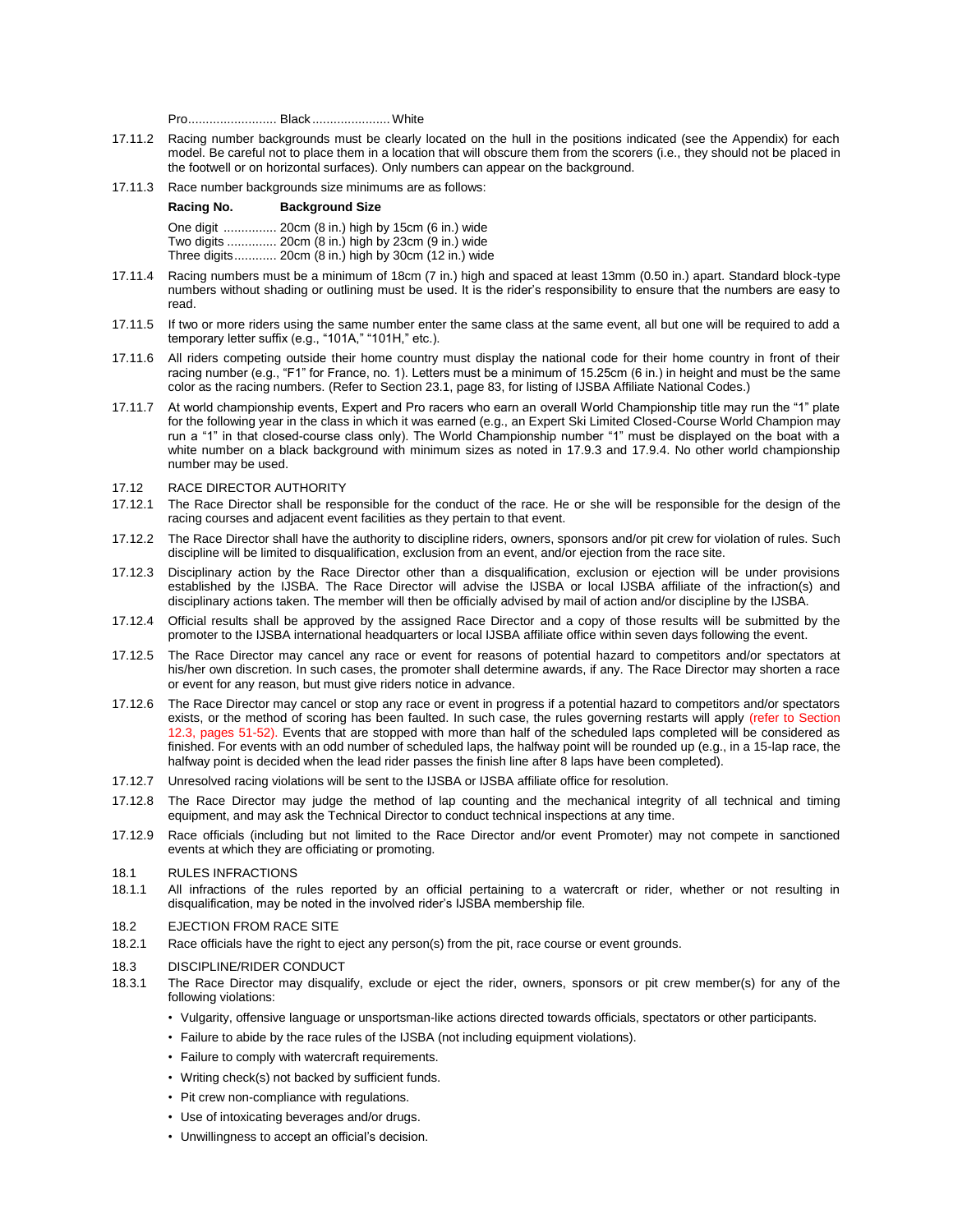- Verbal or physical abuse of any official.
- Participation in an event without holding a valid membership card or involvement in the use of another member's card.
- Providing inaccurate or false information to officials or on any official IJSBA document.
- 18.3.2 In addition to exclusion or ejection from an event, the IJSBA may determine further penalties including a fine, loss of points, suspension, disqualification or any combination of the above.
- 18.3.3 The decision to discipline a rider for any of these violations is not appealable.

### 18.4 RIDER/PIT CREW LIABILITY

18.4.1 The rider and his/her pit crew members, in signing the entry/release, elect to use the course of the event at their own risk, acknowledge that there may be both known and unknown risks, and thereby release the sanctioning organization and principals together with their heirs, assigns, officers, representatives, agents, employees, and members, sponsoring organization and owners of properties on which sanctioned events are to be held from all liability from injury to person, property, and/or reputation that may be received by said entrant and from all claims of said injuries to the parties listed above growing out of, or resulting from the event contemplated under the entry form, or caused by any construction or condition of the course over which the event is held.

#### 18.5 RIDER RESPONSIBILITY

- 18.5.1 The registered rider is responsible for the condition of his/her watercraft as stated in the IJSBA Official Competition Rule Book. Any rider, whether sponsored by or riding a watercraft owned by someone other than the registered rider, will still be held responsible for complying with all IJSBA rules. If the rider and/or watercraft is found to be in violation of a class rule, the rider will receive the penalty.
- 18.5.2 The rider is responsible for and may be disciplined for his/her personal conduct as well as the conduct of people in his/her party, including but not limited to owners, sponsors, pit crew and family members.

### 18.6 PENALTIES/TECHNICAL INFRACTIONS

- 18.6.1 Any rider found to be competing on a boat that is determined to be illegal in a particular class, following inspection by the Technical Director, will be disqualified and will not be permitted to compete in any remaining qualifiers or final events for the class and will receive no points. If moto scoring is being used, the rider will be disqualified from the class and will not be allowed to compete in the second moto. The rider may also receive a suspension of up to 30 days from IJSBA or IJSBA-affiliate events, may lose all accumulated series points to that date in that class, and/or may be fined up to \$250 U.S. or the equivalent in local currency.
- 18.6.2 Should there be a second technical infraction, the rider may receive a suspension up to 60 days and a maximum fine up to \$500 U.S. or the equivalent in local currency.
- 18.6.3 Should a third technical infraction occur, it will result in automatic suspension from competition for the remainder of the calendar year and a maximum fine up to \$1,000 U.S. or the equivalent in local currency.
- 18.6.4 All fines must be paid by cashier's check or money order to the IJSBA or IJSBA-affiliate organization before the rider will be allowed to compete in any IJSBA-sanctioned event.

#### 18.7 ENFORCEMENT

18.7.1 Any penalty imposed for violation of the rules and regulations of the IJSBA by any member must be honored by all other members including but not limited to IJSBA and IJSBA-affiliate promoters.

### 19.1 PRE-RACE TECHNICAL INSPECTION

- 19.1.1 Any entry is subject to inspection upon request by the Race Director or Technical Director. It is the responsibility of the rider to submit his/her equipment to the Technical Director on the proper day for technical inspection.
- 19.1.2 Pre-race technical inspections are mandatory at all races. *Pre-race inspections do not certify that the watercraft is qualified or constituted as legal for class participation. Post-race technical inspections determine machine qualification.* All rider equipment, including helmet and personal flotation device, must be available for technical inspection.
- 19.1.3 The Technical Director may prohibit any watercraft that does not meet IJSBA technical requirements.
- 19.1.4 The Technical Director shall be able to provide accurate watercraft specifications and have the supplies and equipment necessary to verify compliance with IJSBA rules and regulations.
- 19.1.5 All watercraft intended to be raced in an IJSBA- or IJSBA affiliate-sanctioned competition event must be checked for rules compliance. Some, but not necessarily all, items to be inspected are:

#### *Rider protective equipment:*

- Approved personal flotation device (PFD);
- Approved full-coverage helmet.

#### *Hull and deck:*

- Overall inspection for cracks or damage;
- Inspect the hull for protruding objects that could be hazardous;
- No illegal skegs, fins or rudders on hull bottom, intake grate or pump plate;
- Inspect condition of bumpers;
- Inspect numbers and background for compliance and legibility;
- Make sure Hull Identification Number (HIN) is displayed;
- Make sure approved sponsor decals are affixed (if requested);
- Make sure flexible bow loop is affixed;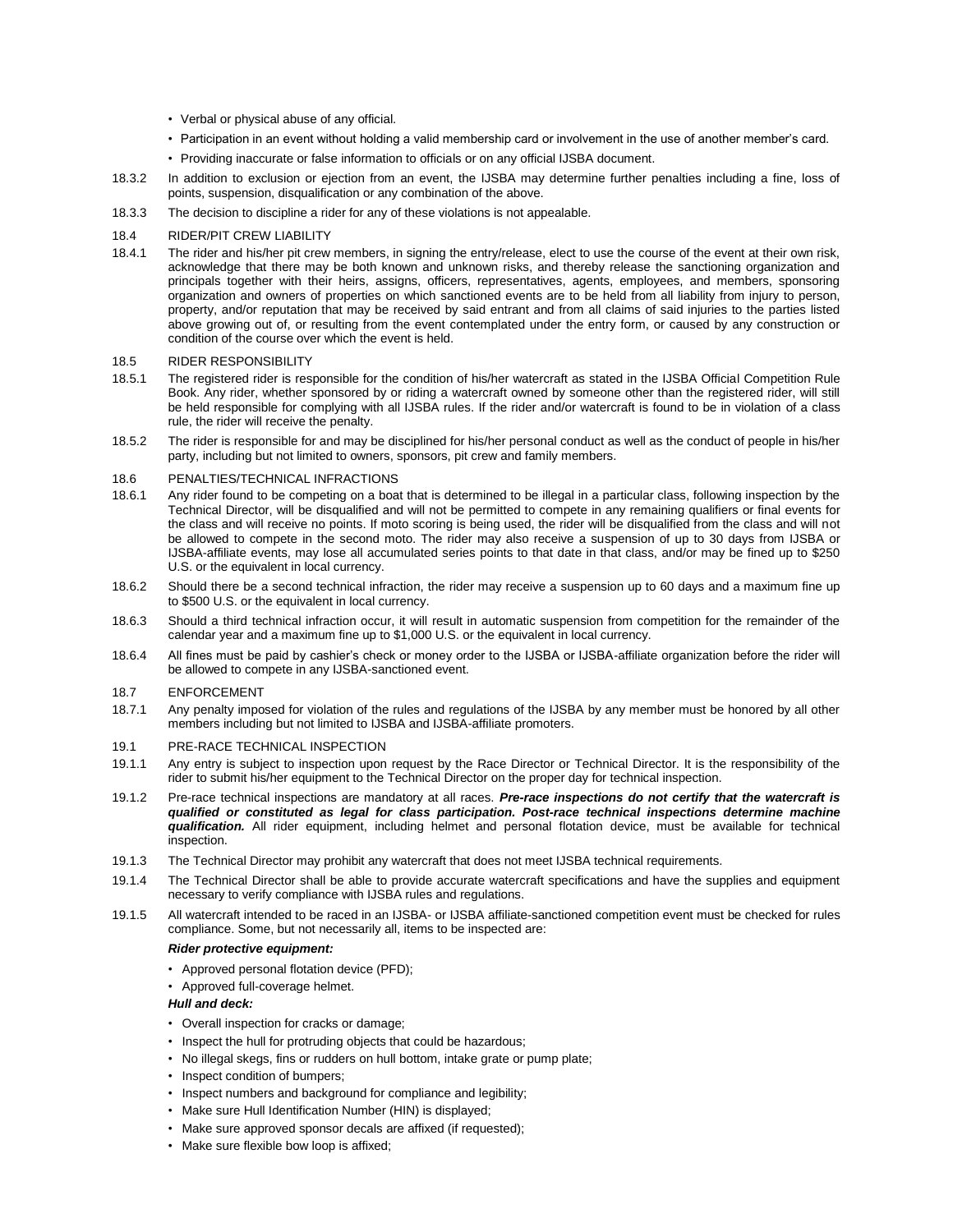• Tow hooks which extend beyond the plane of the hull are removed.

### *Handlepole/handlebar:*

- Check condition of handlepole and hinge mechanism;
- Check steering mechanism for proper adjustment;
- Check that the throttle lever works freely;
- Check that grips are secure;
- Check that the lanyard stop switch is functioning properly and the lanyard is in good condition.
- *Engine compartment:*
- Hose clamps must be secure;
- Battery must fit into battery box and straps must be secure;
- Gas tank must be secure;
- Fuel pickup and fuel level sender must be secure;
- U.S. Coast Guard, SAE-J1928 or UL-1111 flame arrester securely installed;
- Carburetor/fuel system must not leak and all fuel hoses must be secure.
- 19.1.6 All watercraft may be required to meet respective local boating laws (i.e., current registration displayed on craft, fire extinguisher on board, etc.).
- 19.1.7 *Sponsor Decals:* IJSBA and/or IJSBA affiliate decals and event sponsor decals must be displayed on vehicles and/or rider apparel at each event as determined by the Race Director.
- 19.1.8 *Hull Number:* All watercraft must display the hull identification number (HIN) assigned at the time of manufacture. IJSBA may also assign an IJSBA identification number.

### 19.2 POST-RACE TECHNICAL INSPECTION

- 19.2.1 Suggested technical inspection procedure is to impound and inspect the first three watercraft in each class. However, the actual number of watercraft to be impounded will be decided by the Race Director or Technical Director.
- 19.2.2 The Technical Director reserves the right to inspect any part of any personal watercraft entered in any class. A rider refusing to cooperate with technical inspection procedures may be penalized by the Race Director.
- 19.2.3 Inspected boats will not be disassembled or reassembled by the inspection group.
- 19.2.4 Rider and/or rider's mechanic will perform teardown to the point required by the Technical Director.
- 19.2.5 Rider and/or rider's mechanic will be the only people allowed with the boat in the inspection area. A rider may have another mechanic take his place.
- 19.2.6 The IJSBA or IJSBA affiliate assumes no responsibility for impounded watercraft.
- 19.2.7 All parts deemed illegal are to remain in the impound area for 30 minutes after notice of disqualification.

#### 19.3 SEALS/INSPECTION DECALS

19.3.1 Riders will allow seals or decals to be affixed on the engine and/or body of their watercraft. To change a seal, mutilate, try to break or re-use it during the event where it is installed without consent of the Race Director, could result in the responsible rider or team being disciplined by the IJSBA or IJSBA affiliate. Accidental breakage or removal of the seal must be reported to the Race Director immediately.

### 19.4 FUEL TESTS

- 19.4.1 A rider's statements as to the contents of his/her personal watercraft's fuel system will be binding. Gasoline is tested and certified at IJSBA or IJSBA-affiliate events through the application of various chemical analyzes as considered appropriate by Fuel Check personnel. Gasoline may be checked before and/or after use in competition.
- 19.4.2 Aerosol cans of ether will be allowed for starting purposes.
- 19.4.3 Engine fuel must consist of unleaded gasoline only. "Gasoline," for the purpose of this Rule Book, is defined as a mixture of hydrocarbons and oxygen bearing compounds with the following clarifications:
	- 1) Oxygen content must not increase the specific energy of the gasoline.
	- 2) Oxygen content must not exceed 3.7% by weight.
	- 3) Oxygen content must have been blended in by the refiner or the fuel manufacturer.
	- 4) Specific gravity must be between: .715 .770 at 60°F (15°C).
	- 5) The only allowable oxygenates are ethers and alcohols. Epoxides (e.g., propylene oxide) will not be considered ethers. Nitrogen-bearing compounds are not allowed.

*NOTE:* Most commercially-produced unleaded fuels and oils will meet these criteria. However some may contain additional additives which do not to meet these criteria.

#### 19.5 SOUND TESTING PROCEDURE

- 19.5.1 Announcement may be made by the Race Director at the riders meeting as to sound testing procedure (i.e., how, where and when notice of non-compliance will be given to riders).
- 19.5.2 Boats will be tested during practice sessions. Any boat exceeding the IJSBA sound limit of 86 dB(a) at 22.86m (75 ft.) will be listed on the pit board or the rider will be notified by verbal warning.
- 19.5.3 The Technical Director will post a list of offending boats as soon as possible after the practice session to give riders an opportunity to make the necessary adjustments before the next race. It is a rider's responsibility to ensure that his/her boat meets the IJSBA sound-level requirement at all times.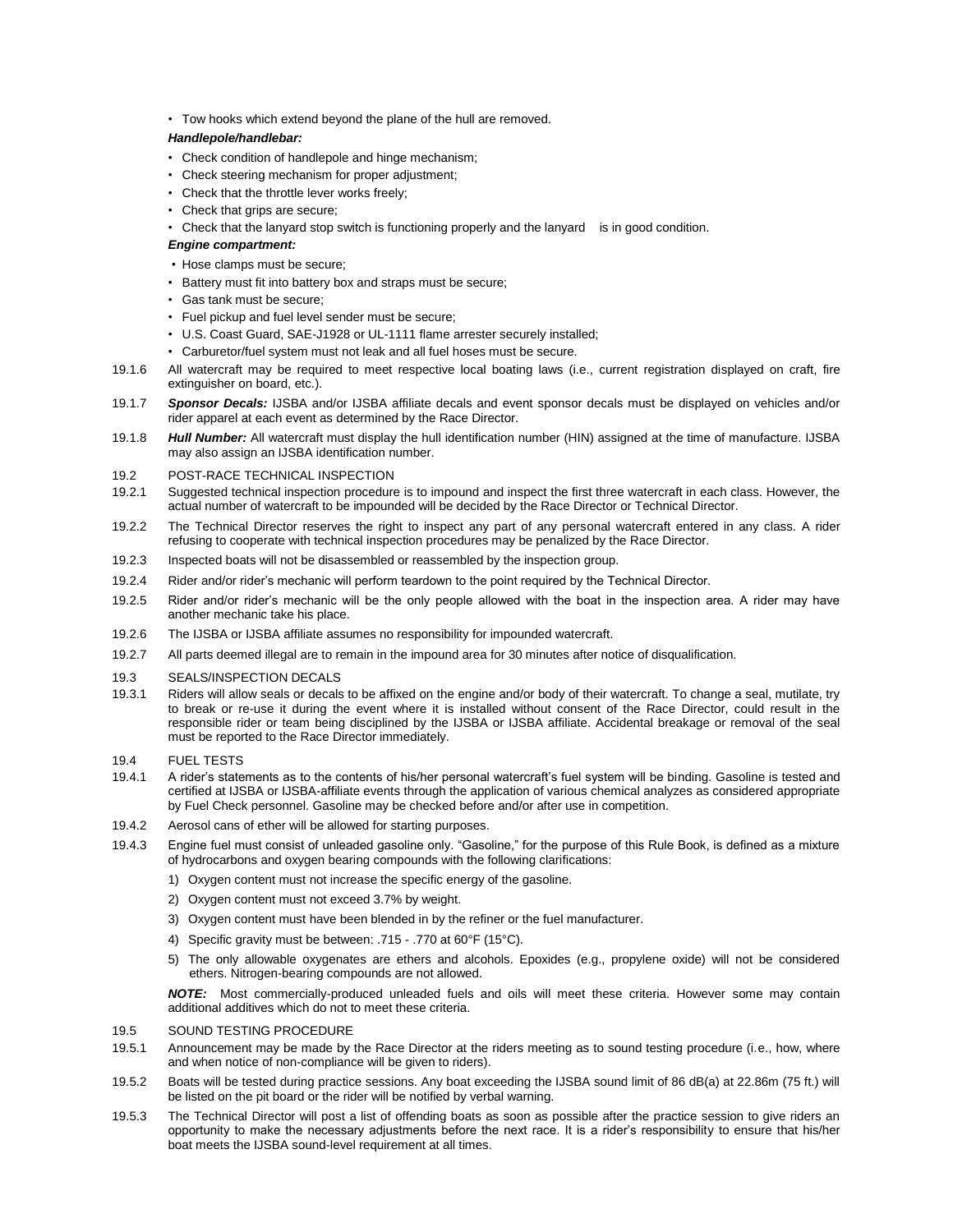- 19.5.4 Boats given notice during practice will be re-tested during the next race. If the boat still exceeds the sound level, the rider will be assessed a one-lap penalty. Any other boats (even those that were not given notice after practice) that now exceed the sound level will also be given a one-lap penalty.
- 19.5.5 Boats that have been given a one-lap penalty will be re-tested during the next race. If the boat still exceeds the sound level, the rider may be disqualified. Any other boats that now exceed the sound level (even though no prior notice was given) will be given a one-lap penalty.
- 19.5.6 Exception to 19.5.4 and 19.5.5: A boat that is damaged during a race (such as a broken component) and suddenly emits a sound level exceeding the legal level may not be penalized. However, if the same boat is raced in any subsequent races, it must comply with the sound level requirement.

#### 20.1 PROTESTS

- 20.1.1 A race official's decision based upon the exercise of his/her judgment may not be protested under any circumstances.
- 20.1.2 Riders only will have discussion with the Race Director about riding complaints or other infractions unless otherwise requested by Race Director. Riders may approach the Race Director before the day's events, between events, after an event, or at the discretion of the Race Director.

### 20.2 PROTEST PROCEDURE/EQUIPMENT VIOLATIONS

- 20.2.1 Protests must be filed in writing no later than 30 minutes after the official results have been posted.
- 20.2.2 A separate protest must be filed for each suspected infraction specifying a violation within the following categories:
	- Drive system
	- Electrical system
	- Engine
	- Exhaust system
	- Fuel/carburetion system
	- Hull
- 20.2.3 When a protest is made against a boat's eligibility, the protester must post with the Race Director a minimum cash bond of \$150 U.S. to cover the costs of any disassembly, inspection and assembly required, regardless if disassembly is required. Bonds may be tailored to reflect the extent of the work involved in disassembly and reassembly for the inspection. Bond Fees above \$150 must be announced at the Riders Meeting or published, in writing, prior to the event. No Bond may exceed \$500 US.
- 20.2.4 If the watercraft is found legal and the protest is disallowed, the cash bond will be awarded to the protested rider.
- 20.2.5 If the watercraft is found in violation of the rules and the protest is allowed, the cash bond will be returned to the protester and the protested party is subject to penalty assessed by the Race Director and/or IJSBA.
- 20.2.6 If an entrant or rider does not allow inspection under these terms, he/she will be disqualified by the Race Director immediately.
- 20.2.7 The Race Director or Technical Director may, at his/her discretion, consult any person to receive information or technical advice. Protested rider may be present during such inquiry but shall have no right to cross-examine or argue with a witness.
- 20.2.8 Only a rider taking part in the competition and entered in the same class may protest another rider in that class.
- 20.2.9 All parts deemed illegal may be held by the IJSBA pending final decision.
- 20.2.10 If a protest is judged to have been filed with malicious or spiteful intent or otherwise in bad faith, the protester may be found guilty of violating protest rules and may be penalized.
- 20.2.11 Official IJSBA videotape as recognized by the Race Director may be used by officials to make or overrule a decision.

### 20.3 APPEALS

- 20.3.1 The rider aggrieved by a decision involving an equipment violation may appeal to the IJSBA.
- 20.3.2 An appeal or intent to appeal must be filed in writing within one hour of disqualification and must be accompanied by a fee of \$100 U.S. or the equivalent in local currency.
- 20.3.3 Rulings of the IJSBA will be made within reasonable time from the date the appeal was filed.
- 20.3.4 The IJSBA and/or IJSBA affiliate shall have the right to publish any judgments concerning protests or appeals and to use the names of parties involved. These persons shall have no right to act against the IJSBA and/or IJSBA affiliate, the Race Director or whomever publishes the judgment.
- 20.3.5 Anyone belonging to or under the jurisdiction of the IJSBA who shall take into the courts any controversy arising from the interpretation or application of these rules and regulations shall be liable to disqualification, suspension and/or expulsion.

### 21.1 GLOSSARY OF TERMS

- Aftermarket Part A part replacing or used in addition to the original equipment part. Aftermarket parts are not limited to providing the same function as their original equipment counterparts.
- Ambulance **A** properly licensed and equipped emergency vehicle normally noted as a rescue vehicle, or ambulance. Said vehicle will be fully equipped to include basic life support equipment and personnel trained in the use of said equipment.
- *Bond Flange* The bond flange is the overlapping/mating section where the deck (upper) and the hull (lower) portions are joined.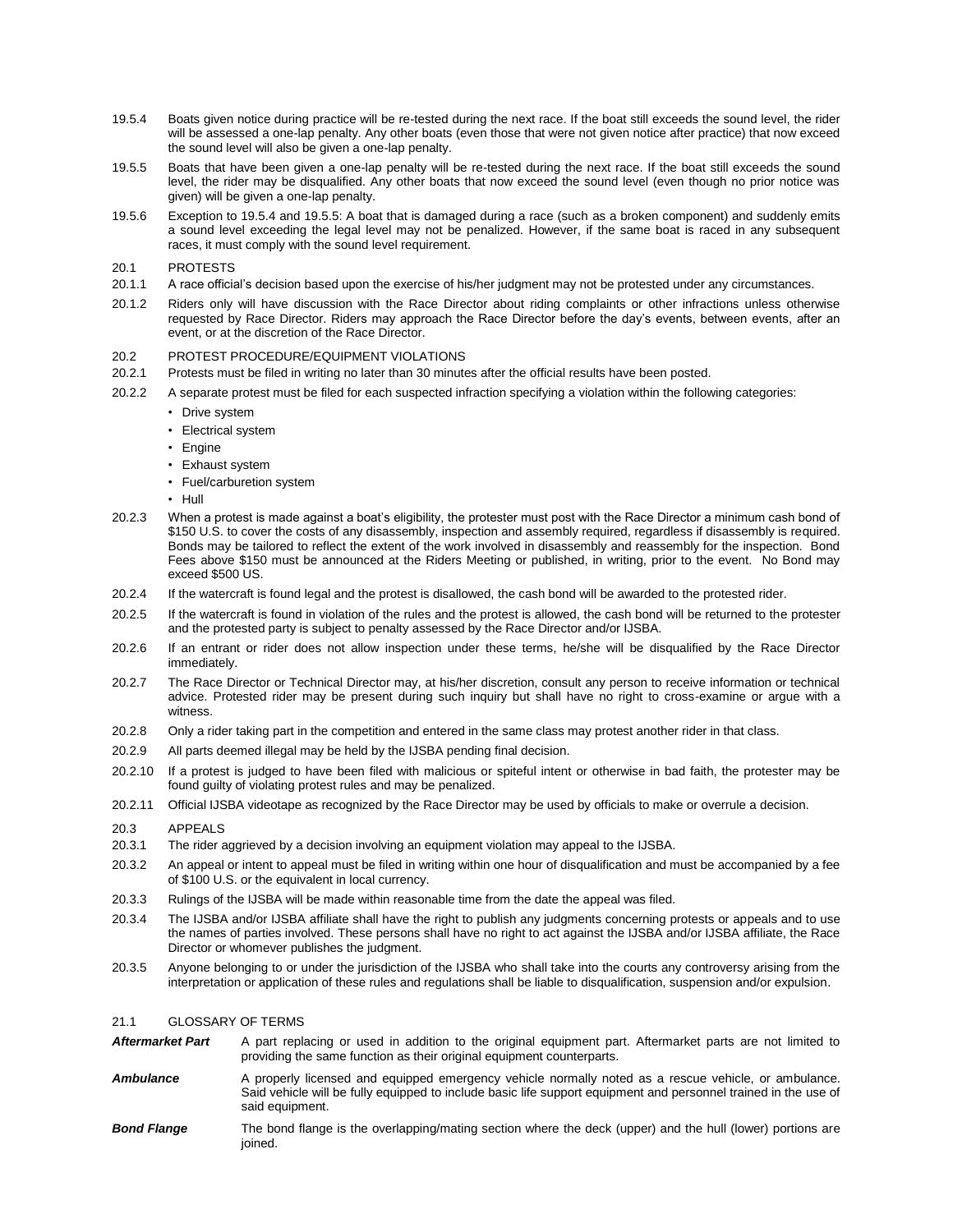| Buoy                      | A floating object anchored in the water to mark the course.                                                                                                                                                                             |
|---------------------------|-----------------------------------------------------------------------------------------------------------------------------------------------------------------------------------------------------------------------------------------|
| <b>Competitor</b>         | An IJSBA member who has fulfilled all necessary requirements to participate in an event and who is present<br>at the event for the purpose of participating (also <b>Entrant, Participant, Racer, Rider</b> ).                          |
| <b>Course Marshal</b>     | Helps the Race Director control the race and assists stopped riders on the course. Most often is positioned<br>on the course perimeter riding a watercraft.                                                                             |
| Deck                      | The upper structural body of the watercraft located above (and including) the upper bond flange.                                                                                                                                        |
| <b>DNR</b>                | Did Not Race. Official classification of an entered rider who does not start an event or, in closed course<br>competition, does not complete one lap.                                                                                   |
| <b>Entrant</b>            | See Competitor.                                                                                                                                                                                                                         |
| <b>Fuel Injection</b>     | Any system that does not depend solely on the engine's vacuum to induct fuel into the engine will be<br>considered a fuel-injection system.                                                                                             |
| <b>Homologation</b>       | The process of officially approving or allowing a component or watercraft to compete in IJSBA events.                                                                                                                                   |
| ΗIΝ                       | Hull Identification Number. A unique serial number generated by the manufacturer and affixed to each<br>watercraft.                                                                                                                     |
| Hull                      | The lower structural body of the watercraft located below (and including) the lower bond flange.                                                                                                                                        |
| LCQ                       | Last Chance Qualifier. A closed course event that generally follows a heat race and is used to complete the<br>starting field for a final or semi-final.                                                                                |
| <b>Member</b>             | A person belonging to the IJSBA holding a valid and proper member card.                                                                                                                                                                 |
| <b>Moto Scoring</b>       | One of two races where the finishing positions are used to award championship or series points under the<br>Moto Scoring system (see sections 17.8, pg. 65).                                                                            |
| <b>Official</b>           | A person who supervises a race.                                                                                                                                                                                                         |
| <b>Original Equipment</b> | Parts that were installed on each model of watercraft at the time of manufacture (a.k.a. OE or OEM.)                                                                                                                                    |
| Owner                     | The person named on the title of the watercraft.                                                                                                                                                                                        |
| <b>Participant</b>        | See Competitor.                                                                                                                                                                                                                         |
| <b>Participate</b>        | To willfully take part in a race (also <b>Compete</b> ).                                                                                                                                                                                |
| PFD                       | Personal Flotation Device. A device used to keep riders afloat, required in all forms of IJSBA activity.                                                                                                                                |
| <b>Pit Area</b>           | Area used by riders and mechanics to make machine repairs, refuel and make rider changes.                                                                                                                                               |
| <b>Pit Crew</b>           | A rider support person or group that prepares and maintains the watercraft.                                                                                                                                                             |
| Promoter                  | A person or body controlling a facility where events are organized, promoted and staged.                                                                                                                                                |
| PWC                       | Personal Watercraft: A vessel which uses an inboard motor powering a water jet pump as its primary source<br>of motive power. Designed to be operated by a person sitting, standing or kneeling on the vessel rather than<br>inside it. |
| Race                      | A contest of skill for watercraft and riders.                                                                                                                                                                                           |
| <b>Race Director</b>      | The person responsible for the conduct of the race.                                                                                                                                                                                     |
| Racer                     | See Competitor.                                                                                                                                                                                                                         |
| <b>Replacement Part</b>   | A non-original equipment part used to replace an original equipment part. Replacement parts are limited to<br>providing only the dimensions, performance and function that their OEM counterparts provide.                              |
| Replica                   | A copy or duplicate.                                                                                                                                                                                                                    |
| Rider                     | See Competitor.                                                                                                                                                                                                                         |
| <b>Riding Platform</b>    | The part of the watercraft where the rider stands or sits.                                                                                                                                                                              |
| <b>Sanction</b>           | An agreement between the IJSBA or IJSBA affiliate and a promoter that stipulates specific criteria to be met<br>by the promoter in exchange for IJSBA support.                                                                          |
| <b>Sponson</b>            | A special surface which may be attached to the hull sides or transom for stability.                                                                                                                                                     |
|                           | Ski Division Only: Sponsons may be attached to the hull sides, transom or inside the bond flange portion of<br>the hull.                                                                                                                |
| Sponsor                   | A person or group that provides support to a rider, promoter or association usually in exchange for<br>promotion.                                                                                                                       |
| Staging Area              | The place near the starting line where watercraft and riders wait for their scheduled race.                                                                                                                                             |
| <b>Starter</b>            | The person who officially gives the signal to begin the race.                                                                                                                                                                           |
| <b>Starting Line</b>      | A straight boundary, either real or imaginary, that denotes the beginning point of the race.                                                                                                                                            |
| <b>Strake</b>             | A well-defined angle (longitudinal step) usually added to deep-V hulls for a softer ride at high speeds.                                                                                                                                |
| <b>Technical Director</b> | The person who checks all competing watercraft for rules compliance and eligibility.                                                                                                                                                    |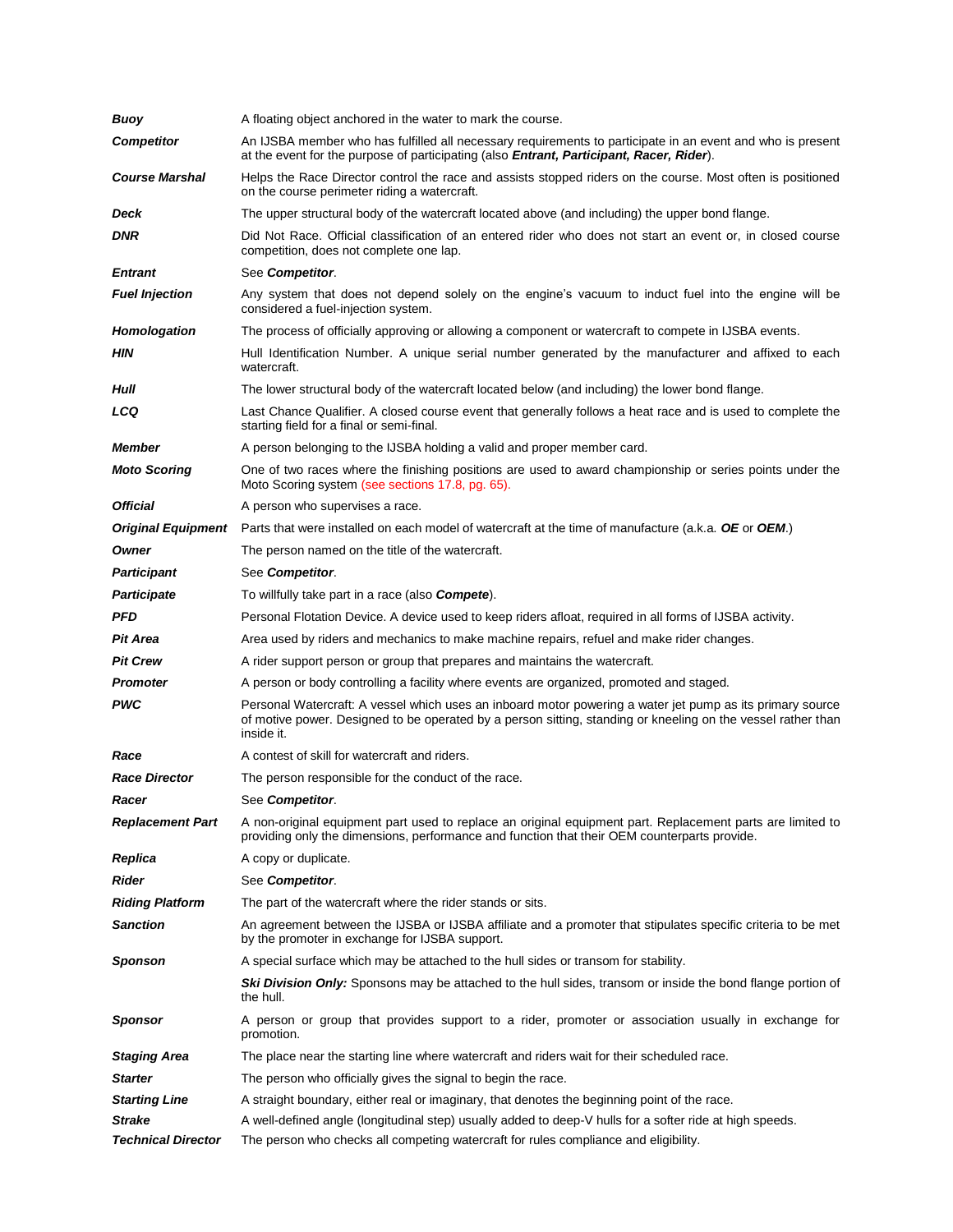- **Trim Tab** An extension of the hull's planing surface. Trim tabs are attached to the transom of the hull and may be angled up or down to alter the running angle of the craft.
- 22.1 APPENDIX AND DIAGRAMS

**Port Chamfering**

**Pump Cover Plate**

**Bond Flange**

**Sponsons**

**Rudder, Fin or Skeg**

**Racing Number Location**

**Starting Line Layout**

**Slalom Course Layout**

**Alternative Homologation**

SPECIAL PRODUCTION HOMOLOGATION

An OEM Manufacturer in good standing may homologate less than 100 identically produced units that will be eligible only for a controlled Special Production Stock Class\* and the Modified/GP classes. Only units approved by the IJSBA are eligible to be homologated in the Special Production or GP classes.

For a Manufacturer to produce less than 100 identically manufactured units of a model and qualify for current-year IJSBA and-IJSBA affiliate sanctioned competition the manufacturer must adhere to the following criteria for all models produced in quantities below 100:

- 1) The manufacturer must produce a minimum of 25 identically manufactured units of a model. Should the manufacturer sell, or dispose of all units before July 1 $_{st}$  then the manufacturer must produce and additional 25 units, identical to the initial 25, and have those units available by September 2nd.
- 2) The manufacturer shall declare, in the initial application for homologation, that the model will have production numbers less than 100.
- 3) The manufacturer shall inform and update the IJSBA as to the status, location, and/or purchaser of each unit produced within 15 days of the units being released for distribution and shall update the IJSBA with this information for 180 days or through the end of the calendar year, whichever is greater..
- 4) The manufacturer must allow the IJSBA, upon request, to broker the sale of up to seven of the total model units produced in order to ensure distribution to IJSBA competition members.
- 5) The IJSBA may place restrictions on the model and withhold or withdraw the homologation of any component or watercraft for reasons deemed to be in the best interest of the sport.
- 6) If the unit is not available for sale or not legal for sale in a region then that affiliate may chose not to offer the Special Production Class.
- 7) The manufacturer shall transport an IJSBA official to inspect the assembly line of the unit according to the terms listed in the homologation application.
- 8) Failure to comply with all requirements in this section shall result in the immediate suspension of the unit in sanctioned competition.

The manufacturer must provide the IJSBA with a current service manual, parts catalog, owners manual and additional technical information for each model considered for homologation.

The manufacturer must provide the IJSBA, upon request, a production model watercraft and separate components for examination and testing for each model being considered for homologation. Items will be returned after completion of examination and testing.

Mid-year production changes to a homologated model must be approved by the IJSBA. Samples of new components, copies of

related service bulletins and customer notification letters must be submitted before approval will be granted. Changes and updates

on all affected units must be made available at no cost to the customer, parts and labor included.

\* If Lites Classes are offered then the competition organizer may merge the non-Lites Stock Classes with the Special Production Class. However, the name of the class must retain the name Special Production.

### 23.1 AFFILIATE DIRECTORY

The IJSBA international affiliates, countries they represent and National Codes assigned by the IJSBA are:

| Country  Affiliate Code Page |  |
|------------------------------|--|
|                              |  |
|                              |  |
|                              |  |
|                              |  |
|                              |  |
|                              |  |
|                              |  |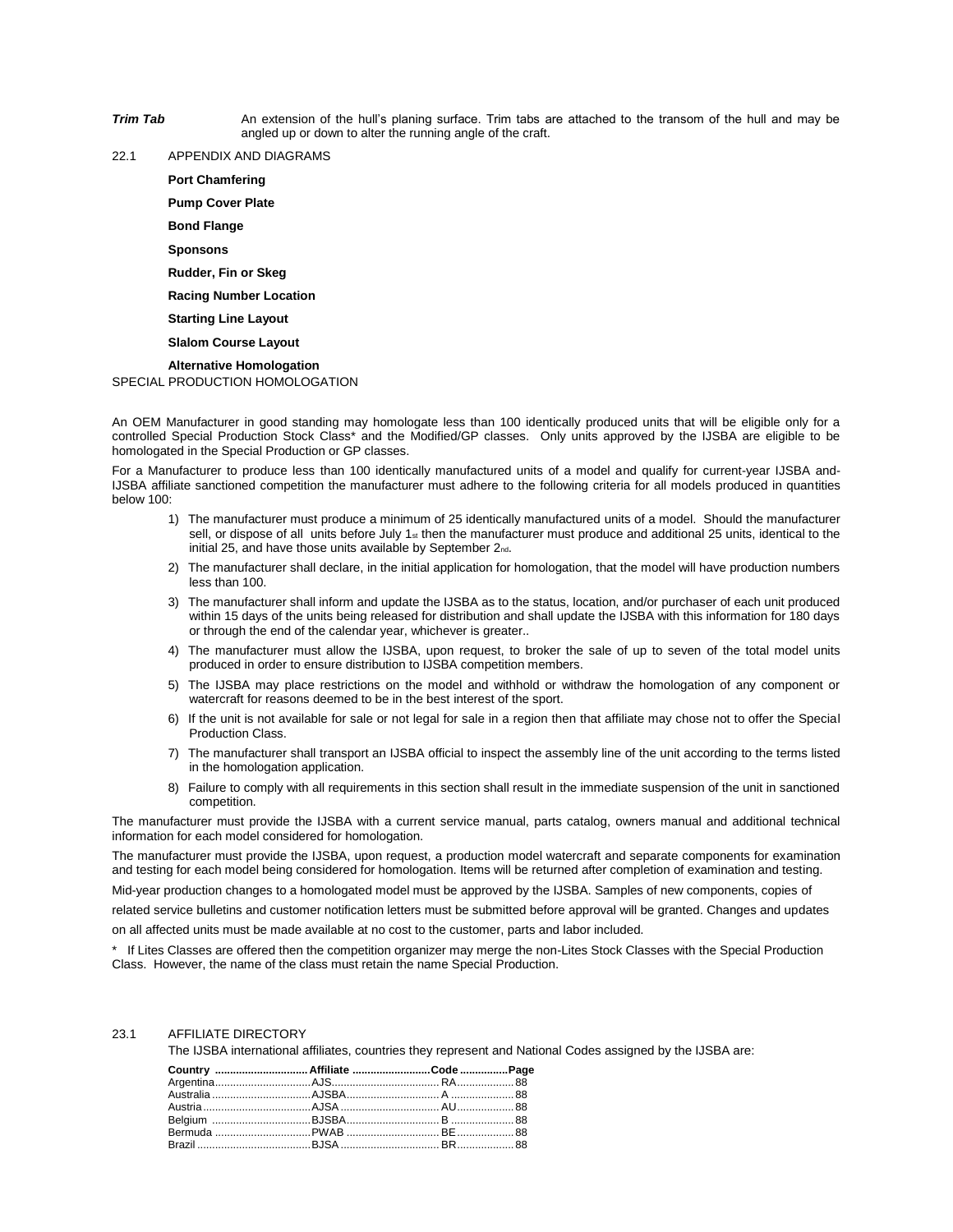#### 23.2 ARGENTINA

AJS (Association Argentina de Motos de Agua y Jet Ski) Dean Funes 437 Capital Federal, Buenos Aires, 1214 Attn: Miguel Manghesi Phone: 54 1 956 1371

**AUSTRALIA** AJSBA (Australian Jet Sports Boating Association) PO Box 307, Morphett Vale SA 5162 Attn: Tammy Hawkes Phone: 61 4 1960 9337 secretary@ajsba.org.au

23.4 **AUSTRIA** 

23.3

ALPEN ADRIA CUP **BRODTISCHGASEE 28** 2700 WR. NEUSTADT **ATTN: THOMAS REITERER** PHONE: +436644119222 FAX: +4326222987122 INFO@AAC-JETSKIRACING.COM

23.5 **BAHAMAS** 

> BAHAMAS OCEAN SPORTS AUTHORITY 5TH FLOOR CENTERVILLE HOUSE 2ND TERRACE WEST-COLLINS AVE. NASSAU ATTN: RICH RYAN PHONE: 242 422 3250 ROGER@EOEP.COM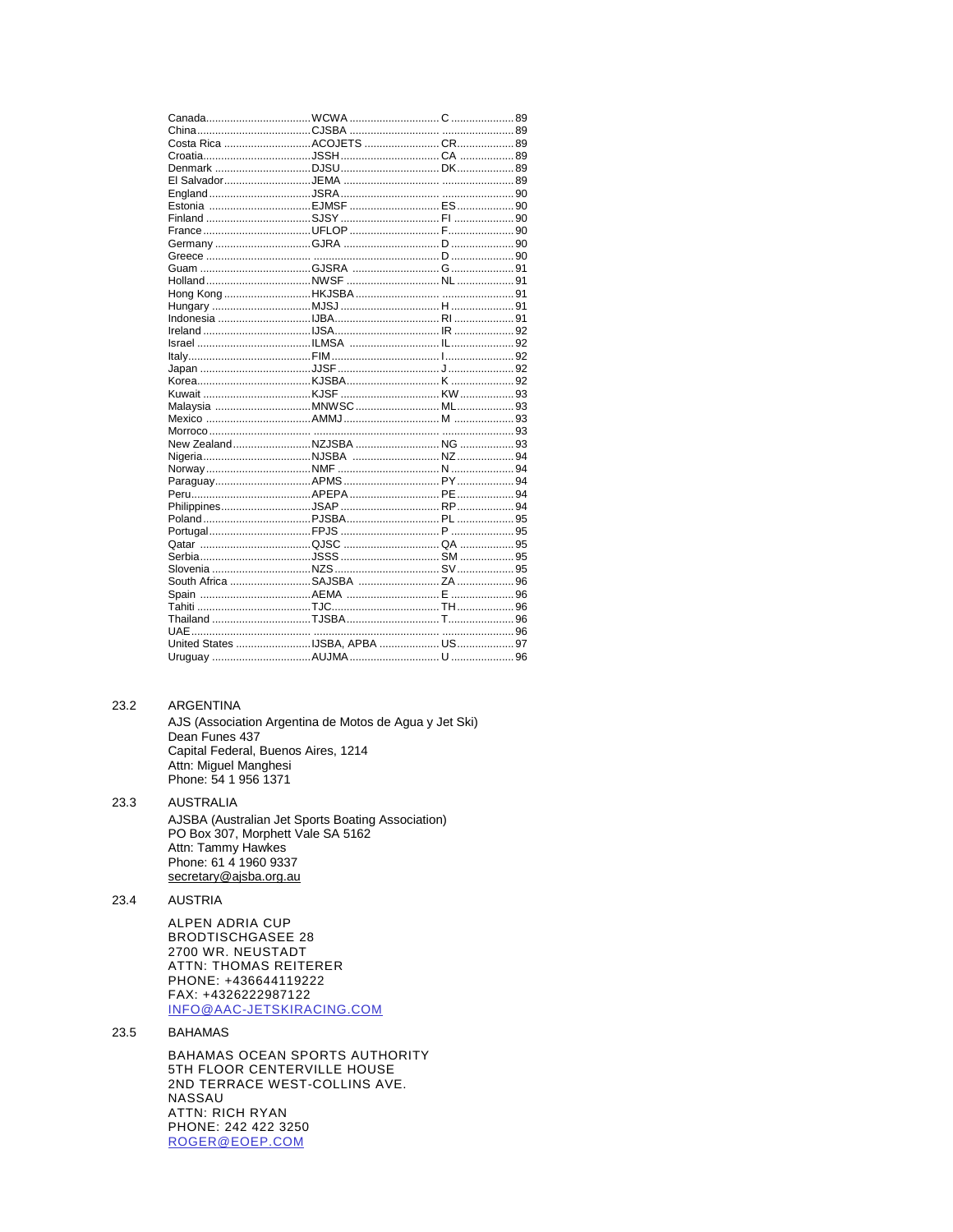| 23.6  | <b>BELGIUM</b>                                                                                                                                                                                                                      |
|-------|-------------------------------------------------------------------------------------------------------------------------------------------------------------------------------------------------------------------------------------|
|       | BELGIAN JETSPORT BOATING FEDERATION(BJBF)<br><b>CHAUSSEE DE BRUXELLES 72</b><br>7020 DAMPREMY<br>ATTN: PETER DE SMET<br>PHONE: 32 473 560244                                                                                        |
| 23.7  | <b>BERMUDA</b><br>Personal Watercraft Association of Bermuda (PWAB)<br>Radnor Court #1<br>CR-01<br>Attn: Chris Smith<br>Phone: 441 500 1313<br>www.pwab.org<br>chris@telecom.bm                                                     |
| 23.8  | <b>BRAZIL</b><br><b>BJSA</b> (Brazilian Jet Sports Association)<br>Av. dos Bandeirantes 3655 Moema<br>Sao Paulo SP<br>04086-020<br>Attn: David Haddad Junior<br>Phone: 55 11 5093-2838<br>www.bjsa.com.br<br>bjsa@bjsa.com.br       |
| 23.9  | <b>BULGARIA</b><br><b>Bulgarian Jet Ski Federation</b><br>Simeonovo district 166, Simeonovsko shosse<br>Sofia<br>Attn: Mrs. Silvia Panagonova<br>Phone: +359 2 9611361<br>bfjski_sport@abv.bg                                       |
| 23.10 | CANADA<br>WCWA (Western Canadian Watercross Association)<br>212 Berard Cres.<br>Fort McMurray, Alberta T9K-1V9<br>Attn: Mike & Carla Klippenstein<br>Phone: 780-791-7825<br>www.klipperracing.com<br>Klipper@klipperracing.com      |
| 23.11 | <b>CAYMAN ISLANDS</b><br>Cayman Islands Watercraft Association (CIWA)<br>PO Box 30165 SMB<br><b>Grand Cayman</b><br>Attn: Vincent G. Ramgeet, director<br>Phone: 345-925-4810<br>Fax: 345-814-0450<br>Vincent.ramgeet@time4lime.com |
| 23.12 | <b>CHINA</b><br><b>Contact IJSBA</b>                                                                                                                                                                                                |
| 23.13 | COSTA RICA<br>ACOJETS (Association Costarricense de Motos Acuaticas<br>San Jose, 5133-1000<br>Attn: Jurgen Larsson<br>Phone: (506) 221 7748<br>Fax: (506) 223 0085                                                                  |
| 23.14 | <b>CROATIA</b><br><b>JSSH (Jet Ski Savez Hrvatske)</b><br>M. Gupca 97<br>49210 Zabok<br>Attn: Dalibor Turkovic<br>Phone: 385 49 222 501<br>Fax: 385 49 500 201<br>jssh@hi.htnet.hr                                                  |
|       |                                                                                                                                                                                                                                     |

23.15 Czech Republic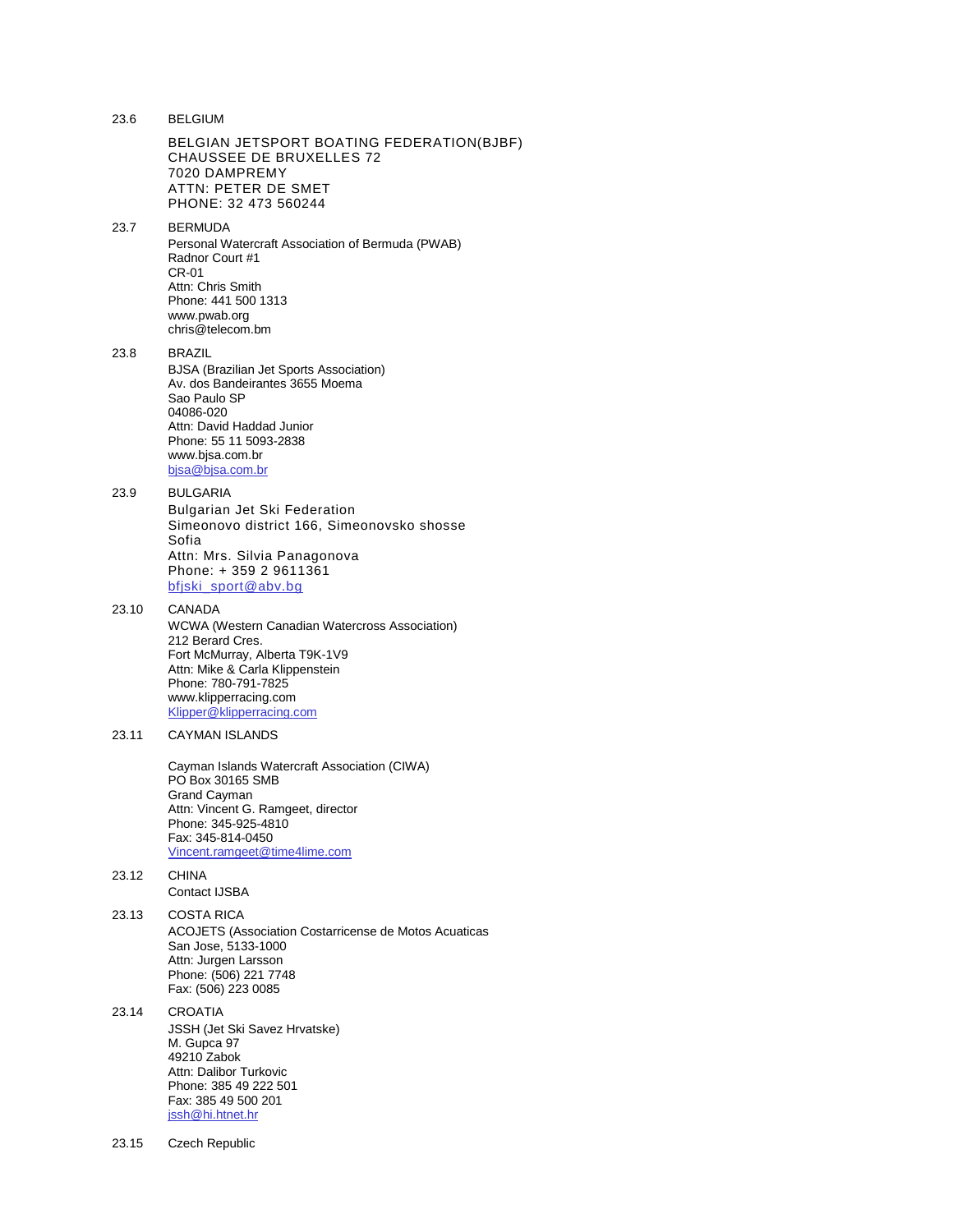CZAVS (JET SKI RACING ASSOCIATON OF CZECH REPUBLIC) RUSKA 8 101 00 PRAGUE ATTN: VACLAV ZACEK PHONE: +420 602 82 99 14 [WWW.CZAVS.CZ](http://www.czavs.cz/) [INFO@CZAVS.CZ](mailto:info@czavs.cz) 23.16 DENMARK DJSU (Danish Jet Sport Union) Jegstrupvej 140 8361 Hasselager Attn: Steen V. Pedersen Phone: 45 70 200 600; Fax: 45 86 292 861 23.17 EL SALVADOR JEMA International Jet Ski El Salvador Maya Association 67 ave sur Centro Comercial Roma L-20 Colonia Roma San salvador, El Salvador, C.A Phone: 503 22838947 and 503 22750288 23.18 ENGLAND Brain Lee The JSRA PO Box 8813 Leicester, LE9 0AY Great Britain Tel/Fax: 01455 840751 EMAIL: info@jsra.co.uk Website: www.jsra.co.uk 23.19 ESTONIA (EJMSF) Estonian Jetski and Snowmobile Sport Federation Kentmanni 19 Tallinn, 10116 Attn: Gerli F. Kaur Phone: 372 660 41 90 Fax: 372 660 41 93 info@ejmsf.ee 23.20 FINLAND SJSL (Suomen JetSport Liitto) Tolkkistentie 993 06750 TOLKKINEN Attn: Sammy Pajalin Phone: 358 40 7727720 Fax: 358 9 8866 6090 [www.sjsl.fi](http://www.sjsl.fi/) [sammy.pajalin@contrarian.fi](mailto:sammy.pajalin@contrarian.fi) 23.21 FRANCE Contact IJSBA 23.22 GERMANY GJRA (German Jetsport and Racing Association) Sportplatzsiedlung 15 91353 Hausen Attn: Klaus Wagner Phone: 49 170 5455880 falccon@gmx.net 23.23 GREECE Hellenic Motorboating Association 59, Mylleroy Str. Metaxourgeio, 10436 Athens Attn: Diamantis Konstantinos Phone: 210 9918900 Fax: 210 9918900 www.jetskigr.com jetskigr@yahoo.com 23.24 GUAM GJSRA (Guam Jetsport Racing Association) PMB 538 - 1270 N. Marine Dr., Ste. 101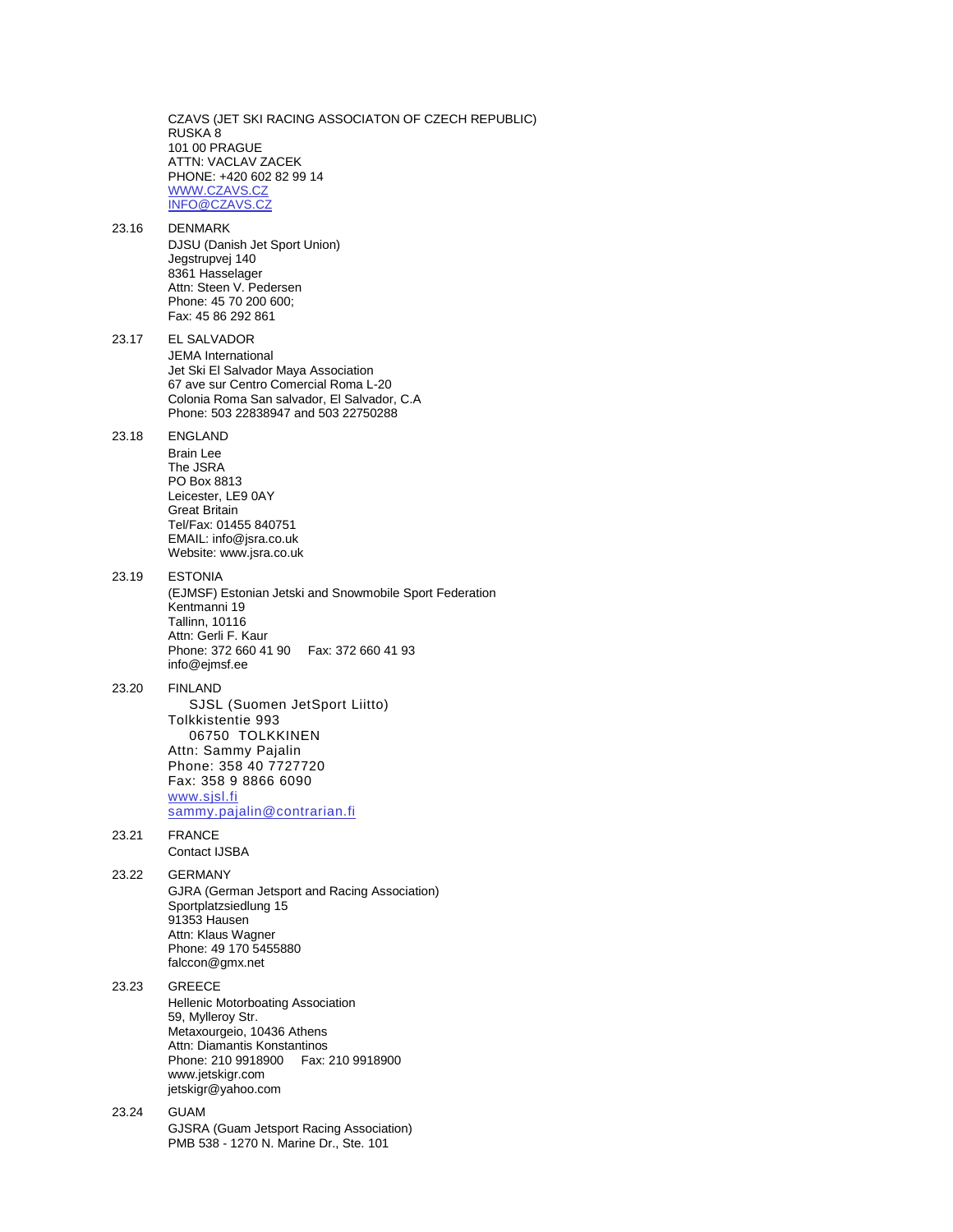Tamuning 96913 Attn: Russell Young Phone: (671) 649-2917 Fax: (671) 649-2919 postnet@netpci.com

23.25 HOLLAND NWSF (Nederlands Water Scooter Federation) Admiraliteitskade 85 Rotterdam, EG 3063 Attn: Herman van Oldenmark Phone: 31 10 2807553 Fax: 31 10 2809076

23.26 HONG KONG

CONTACT IJSBA

23.27 HUNGARY MJSJ (Magyar Jet Ski Szovetseg) Dembinszky u. 1 Budapest 1155 Attn: Csaba Gerencser Phone: 36 1 307 6221 Fax: 36 1 307 6763 www.jet-ski.hu secretary@mjssz.hu

23.28 INDONESIA Indonesia Jetsport & Boating Association (IJBA) Jalan Pantai Indah Mercure Hotel Taman Impian Jaya Ancol, Jakarta 10002 Attn: Mr.Syaiful Ihsan Phone: 6221.64703041 Fax: 6221.64703040 [ijba\\_ina@yahoo.com](mailto:ijba_ina@yahoo.com)

### 23.29 IRAN

Iranian Canoe- Kayak and WaterSki Federation Attn: Mr Ahmad Donyamali Phone: 98 21 88 01 33 91 Fax: 98 21 88 00 67 16 [ir\\_canoe@yahoo.com](mailto:ir_canoe@yahoo.com)

#### 23.30 IRELAND IJSA (Irish Jet Sport Association) 6 Ballyrogan Road Bradshaws Brae Co Down BT23 4ST, N Ireland

Attn: Robin Adair Phone: 44 28 91 827151 www.irishjetsportassociation.co.uk robin.adair@btconnect.com

### 23.31 ISRAEL IL.M.S.A. (IsraeL.Motor.Sport.Association) P.O.Box 246 Holon 58100 Attn: Barouch Shalit, Pres.

Phone: 972 3 5048686 Fax: 972 3 5016454 www.motor-sport.co.il

#### 23.32 ITALY CONTACT IJSBA

23.33 JAPAN JJSF (Japan Jet Sports Federation) 8-20-34, Ginza, Chuo-ku Tokyo 104 Attn: Takahiro Yoshimura Phone: 81 3 3543 7321 Fax: 81 3 3543 7328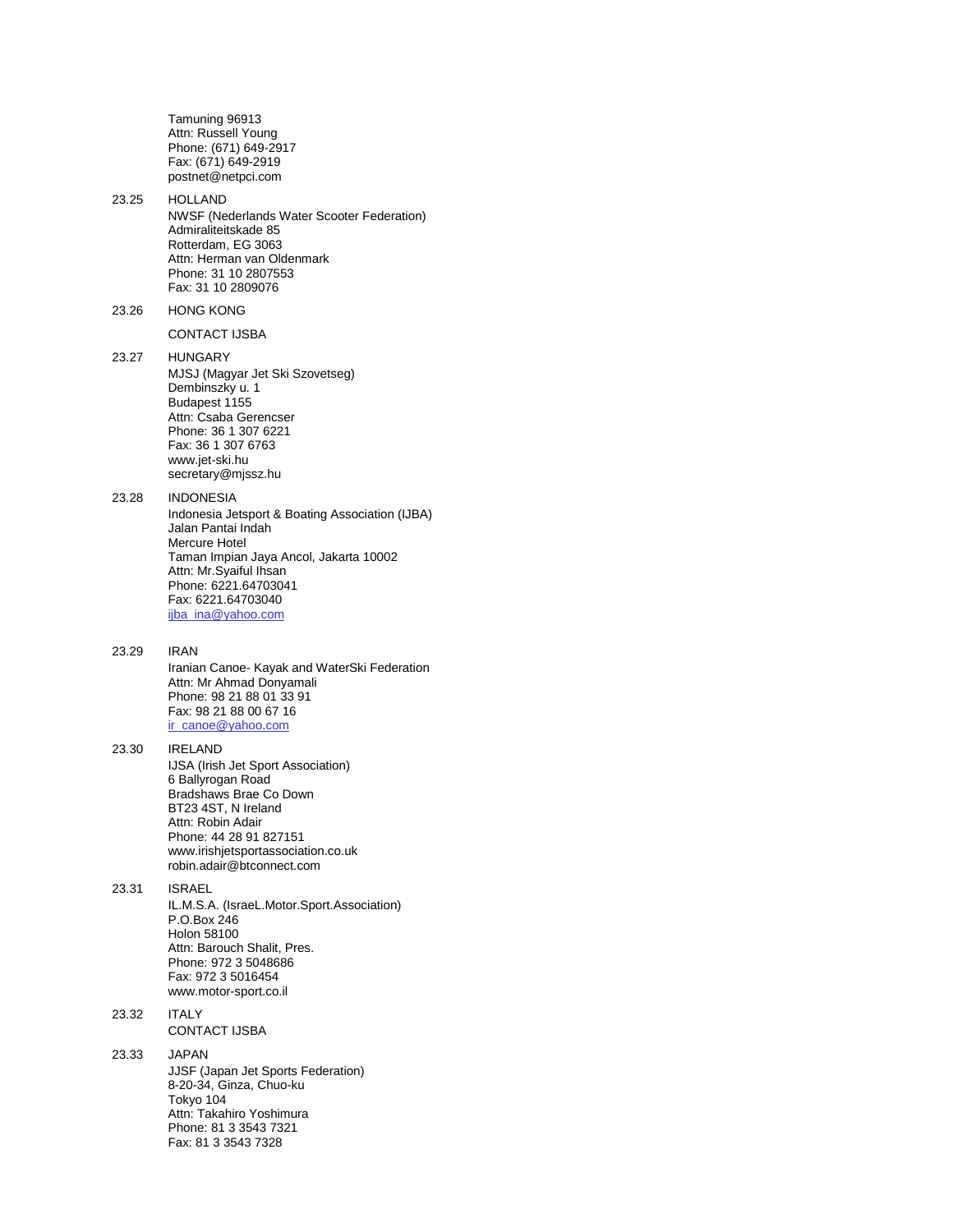| 23.34 | <b>KOREA</b><br>KJSBA (Korea Jet Sports Boating Association)<br>88-2 Bang 1-Dong<br>Song Pa-Gu<br>Seoul 138-050<br>Attn: Kim Jong-Woon<br>Phone: 82 2 533 3366<br>Fax: 82 2 533 7953                                           |
|-------|--------------------------------------------------------------------------------------------------------------------------------------------------------------------------------------------------------------------------------|
| 23.35 | <b>KUWAIT</b><br>Kuwait Jet Ski Federation (KJSF)<br>P.O. BOX 5863<br>Safat, 13059<br>Attn: General Fahed Alfahed<br>Phone: 965 5710131<br>Fax: 965 5743818<br>www.kssclub.com<br>kssclub2@hotmail.com                         |
| 23.36 | MALAYSIA<br>Malaysian National Water Sports Council (MNWSC)<br>347 Batu 2-1/2 Jalan Ipoh<br>Kuala Lumpur, 51200<br>Attn: Belee Chung<br>Phone: 603 44143088<br>Fax: 603 4420201                                                |
| 23.37 | <b>MEXICO</b>                                                                                                                                                                                                                  |
|       | <b>CONTACT IJSBA</b>                                                                                                                                                                                                           |
| 23.38 | <b>MOROCCO</b>                                                                                                                                                                                                                 |
|       | <b>CONTACT IJSBA</b>                                                                                                                                                                                                           |
| 23.39 | <b>NEW ZEALAND</b>                                                                                                                                                                                                             |
|       | NEW ZEALAND JET SPORTS BOATING ASSOCIATION (NZJSBA)<br>PO BOX 80154<br>GREEN BAY, AUCKLAND<br>ATTN: LISA DERMOTT, PRESIDENT<br>PHONE: 64 3 3557049<br>WWW.NZJETSPORT.ORG.NZ<br>NZJSBA@XTRA.CO.NZ2                              |
| 3.40  | <b>NIGERIA</b><br>Nautical Jet Sports Boating Association of Nigeria (NJSBA)<br>16 Imani Housing Estate<br>Maitama Abuja<br>Attn: Bem Ibrahim Garba<br>Phone: 234 803 453 4039<br>Fax: 234 9 413 7991<br>bengarba@wave-com.net |
| 23.41 | <b>NORWAY</b>                                                                                                                                                                                                                  |
|       | NORGES MOTORSPORTFORBUND (NMF)<br><b>NEDRE STORGATE 13</b><br>3015 DRAMMEN<br>ATTN: PER MANGERUD<br>PHONE: +47 32016180<br>FAX: +47 32016186<br>NMF@NMFSPORT.NO                                                                |
| 23.42 | OMAN                                                                                                                                                                                                                           |
|       | OMAN WATER SPORTS COMMITTEE<br>P.O BOX:57<br>101 OMAN<br>ATTN: ADEL BIN SUWAID AL ABRI, SECRE<br>PHONE: 00968-24755170<br>FAX: 00968-24793767                                                                                  |
| 23.43 | PARAGUAY<br>APMS (Asociacion Paraguaya de Moto Ski)<br>Madame Lynch 413 c/0 Bertoni                                                                                                                                            |

Asuncion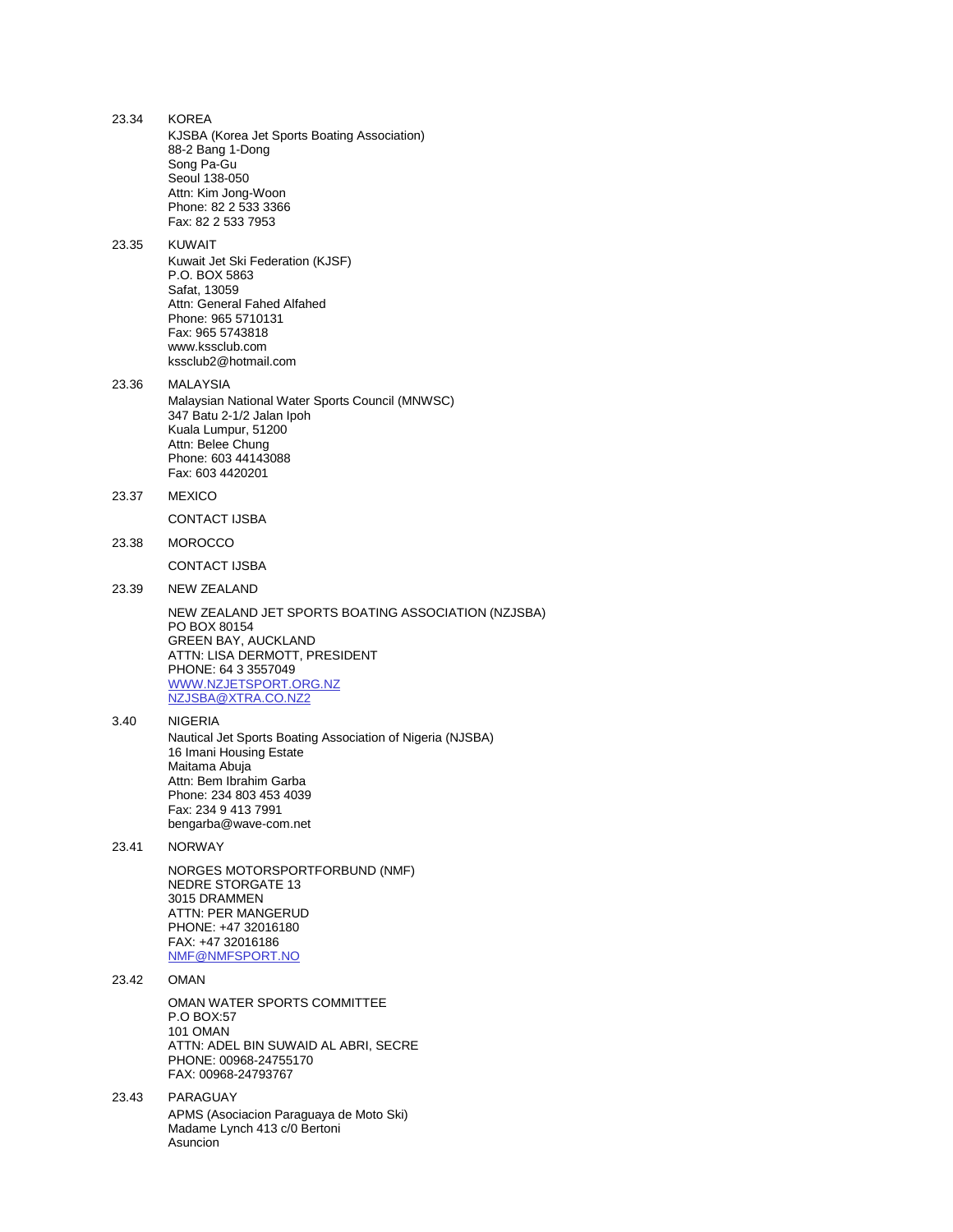Attn: Roberto Valasquez Phone: 595 21 671 631 Fax: 595 21 671 630

23.44 PERU ASOCIACION PERUANA DE MOTOS ACUATICAS Av Angamos Oeste 355 **Miraflores** Attn: Anibal Aliaga Swidin, Pres. Phone: 51 583 10 47 www.jetskiperu.com presidencia@jetskiperu.com 23.45 PHILIPPINES

> JSAP (JET SPORTS ASSOCIATION OF THE PHILIPPINES) BLK 3, LOT 1, PHASE IV-G, ALONG C-4 ROAD DAGAT-DA 1470 MELABON CITY ATTN: PAUL GERARD B. DEL ROSARIO PHONE: (632)-288-3401 FAX: (632)-287-2859 [IRMAFISHING@HOTMAIL.COM](mailto:irmafishing@hotmail.com)

23.46 POLAND

POLISH JET SPORTS BOATING ASSOCIATION (PJSBA) UL. PTASIA 5 80035 GDANSK ATTN: PIOTR SZCZEP PHONE: +48 601666777 FAX: +48 58 3091388 [WWW.JETSKI.PL](http://www.jetski.pl/) [PJSBA@JETSKI.PL](mailto:pjsba@jetski.pl)

#### 23.47 PORTUGAL FPJS (Federacao Portuguesa de Jet Ski) Rua De S. Marcal 77-79 1200-419 Lisboa Attn: Francisco Pita, Pres. Phone: 351 21 324 0388 Fax: 351 21 346 0207 www.fpjetski.pt geral@fpjetski.pt

### 23.48 QATAR QMSF (Qatar Marine Sports Federation) P.O. Box 23311 Doha Attn: Shk. Hassan Bin Jabor Al Thani Phone: 974 4319110 Fax: 974 4357809

### 23.49 SERBIA

Jet Ski Association of Serbia (JSSS) Nevesinjska 2 Belgrade, 11000 Attn: Dragana Tutorovic, President Phone: 381 11 3065340 Fax: 381 11 655911 www.eurojetsport.com info@eurojetsport.com

### 23.50 SLOVENIA Slovene Nautical Association (NZS) Spelina Ulica 2 2000 Maribor Attn: Borut Lukman Phone: +386 2 330 1666 Fax: +386 2 330 1665 borut@ma-tisk.si

#### 23.51 SOUTH AFRICA SAJSBA (South African Jet Sport Boating Association) PO Box 1398 Bella Bella 0480 Attn: SJ Muller Phone: 27 82 822 7851 Fax: 27 11 394 6029 www.sajsba.co.za info@sajsba.co.za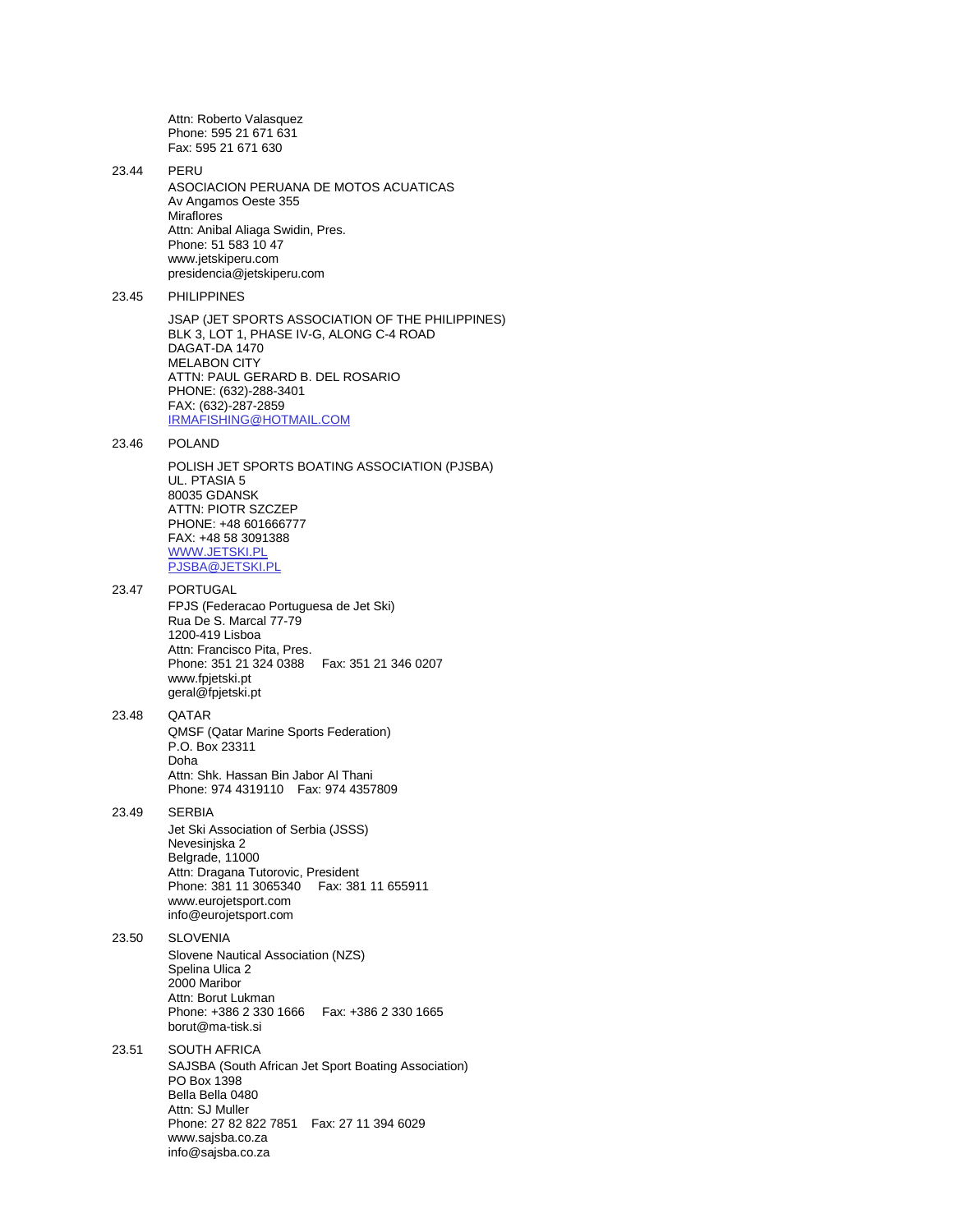| 23.52          | <b>SPAIN</b>                                                                                                                                                                                                                     |
|----------------|----------------------------------------------------------------------------------------------------------------------------------------------------------------------------------------------------------------------------------|
|                | INTER-GLOBE SPORT<br>AVDA JUAN CARLOS L<br>EDF TORRE-CRISTAL PLTA 3<br>ATTN: MEMBERSHIP DEPT.<br>PHONE: 34 968308200<br>FAX: 34 968858077<br>ORTIZ22@ATTGLOBAL.NET                                                               |
| 23.53          | <b>TAHITI</b><br>TJC (Tahiti Jet Club)<br>Bp: 111167<br>98709 Mahina<br>Attn: André TRIMAILLE<br>Phone: (689) 483 796  Fax: (689) 483 796<br>www.tahitijetclub.pf<br>andretahiti@mail.pf                                         |
| 23.54          | THAILAND<br>TJSBA (Jet Sports Boating Association of Thailand)<br>1099 Prachachuen 35 Bangsue<br>Bangkok, 10800<br>Attn: Mr. Sittichai Suebsahakarn<br>Phone: 662 585 5700  Fax: 662 587 9909<br>www.tjsba.com<br>info@tjsba.com |
| 23.55          | <b>UAE</b><br><b>UAE Marine Sports Federation</b><br>P.O.Box 24883<br>Attn: Mr. Saeed Hareb, Vice Chairman<br>Phone: +9714 3995777    Fax: +9714 3994148<br>www.dimc-uae.com<br>dimcdxb@emirates.net.ae                          |
| 23.56          | <b>URUGUAY</b><br>AUJMA ASOCIACION URUGUAYA DE JETSKI Y MOTOS DE AGUA<br>DALIAS ESQUINA RACINE<br>CIUDAD DE LA COSTA<br><b>URUGUAY</b><br>PHONE 00598 2 6826098<br>bruno casa@hotmail.com<br>President BRUNO CASA                |
| 24.1<br>24.1.1 | <b>UNITED STATES</b><br>The following organizations are supported by the IJSBA to sanction events in the United States:                                                                                                          |
|                | INTERNATIONAL JET SPORTS BOATING ASSOCIATION                                                                                                                                                                                     |
|                | 330 Purissima Street<br>Ste. C                                                                                                                                                                                                   |
|                | Half Moon Bay, CA 94019                                                                                                                                                                                                          |
|                | Phone (714) 751-8695<br>Fax (714) 751-8609<br>E-mail: info@ijsba.com                                                                                                                                                             |
|                | <b>AMERICAN POWER BOAT ASSOCIATION (APBA)</b><br>American Power Boat Association (APBA)<br>17640 Nine Mile Road<br>Eastpointe, MI 48021                                                                                          |

Attn: Patrick Mell Phone: (586) 773-9700 Fax: (586) 773-6490 www.apbapwr.com patrickmell@aol.com

24.1.2 The following organizations are supported by the IJSBA to promote events in the United States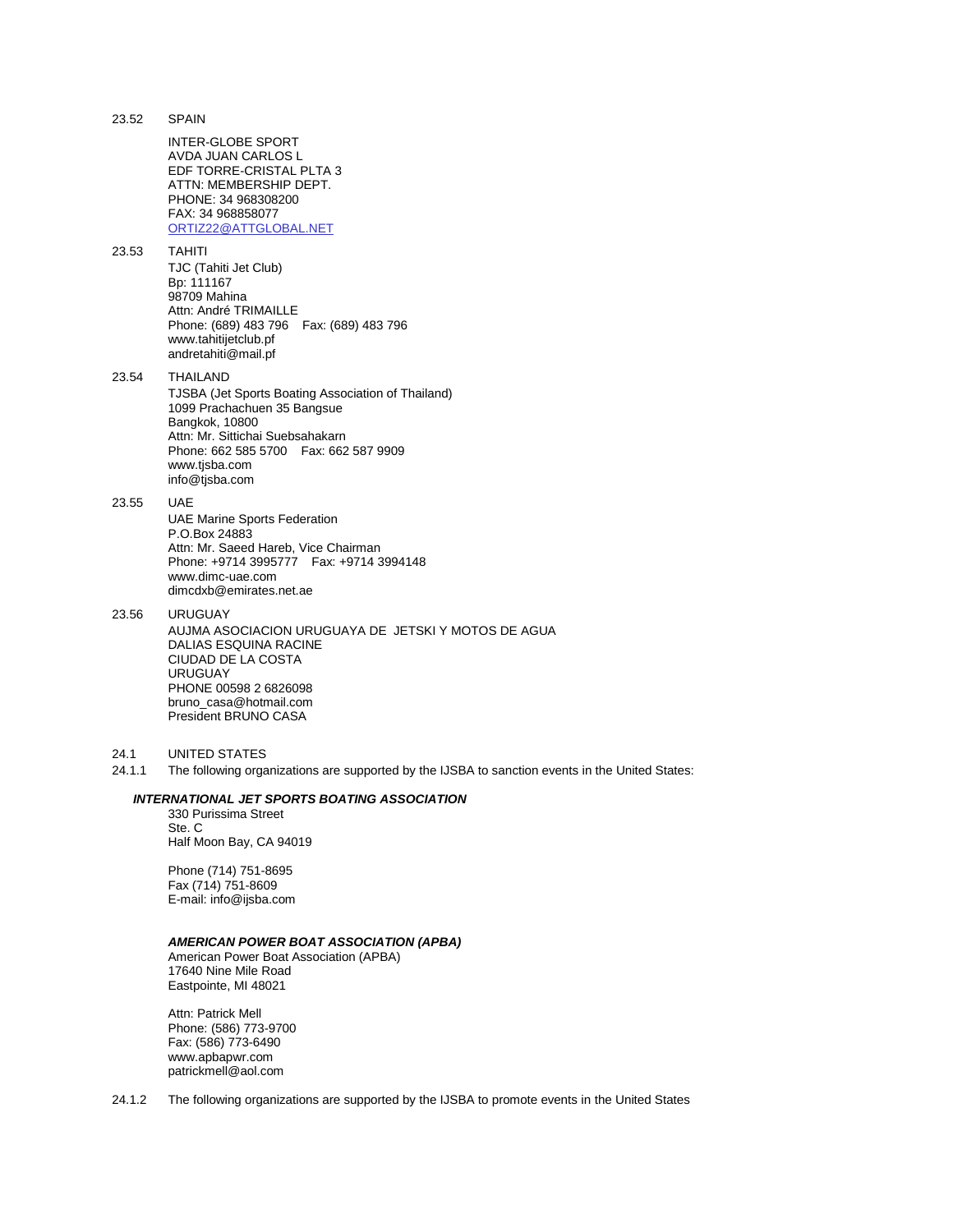#### **Great Lakes Watercross**

Contact: Scott Hyke 3806 Tulane Avenue Madison, WI 53714 Phone: 608/575-3037 E-mail[: scott@greatlakeswatercross.com](mailto:scott@greatlakeswatercross.com) [www.greatlakeswatercross.com](http://www.greatlakeswatercross.com/)

#### **Upstate Watercraft Promotions**

Contact: AJ & Jennifer Handler 1937 Fairport 9 Mile Point Road Penfield, NY 14526 Phone: 585/388-0049 Fax: 585/388-7144 E-mail: [info@uwpinc.com](mailto:info@uwpinc.com) [www.uwpinc.com](http://www.uwpinc.com/)

#### **Freeride and US Motosurf (West)**

On Course Events Attention: CarolAnne Giustina 981 Tulare Ave. South Lake Tahoe, CA 96150 [carolannegiustina@mac.com](mailto:carolannegiustina@mac.com)

#### **Nauti Water Racing**

705 N. Broadway Wichita, KS 67214 Attn: Terri Hiebert Tel: (316)-312-4049 Fax: (316)-260-8886 Email[: mainevents21@msn.com](mailto:mainevents21@msn.com)

#### **R5Water-XRacing**

Brian Smith or Jennifer Jeter 2814 Lineville Dr #104E Farmers Branch TX, 75234 Main Phone: 214-498-3592 Home: 972-488-6980 E-mail[: R5Water-XRacing@hotmail.com](mailto:R5Water-XRacing@hotmail.com)

## **DMP Motorsport**

dmpmotorsport.com 18120 Grand ave Lake Elsinore, CA 92530 ph 951-609-3623 fax 951-609-3624 email [dmpmotorsports@msn.com](mailto:dmpmotorsports@msn.com)

#### **Daytona Freeride**

Attn: Nick Foederer [www.daytonafreeride.com](http://www.daytonafreeride.com/)

#### **Promoters Organized By The American Power Boat Association (APBA)**

### **Desert Steel Motorsports**

Contact: Jim Russell 1100 Vista Drive Lake Havasu City, AZ 86404 Phone: 928/764-2210 Fax: 928/764-2218 E-mail[: info@DSMevents.com](mailto:info@DSMevents.com) [www.dsmevents.com](http://www.dsmevents.com/)

**R.P.M. Racing Enterprises**  Contact: Ross Wallach

1803 Morgan Lane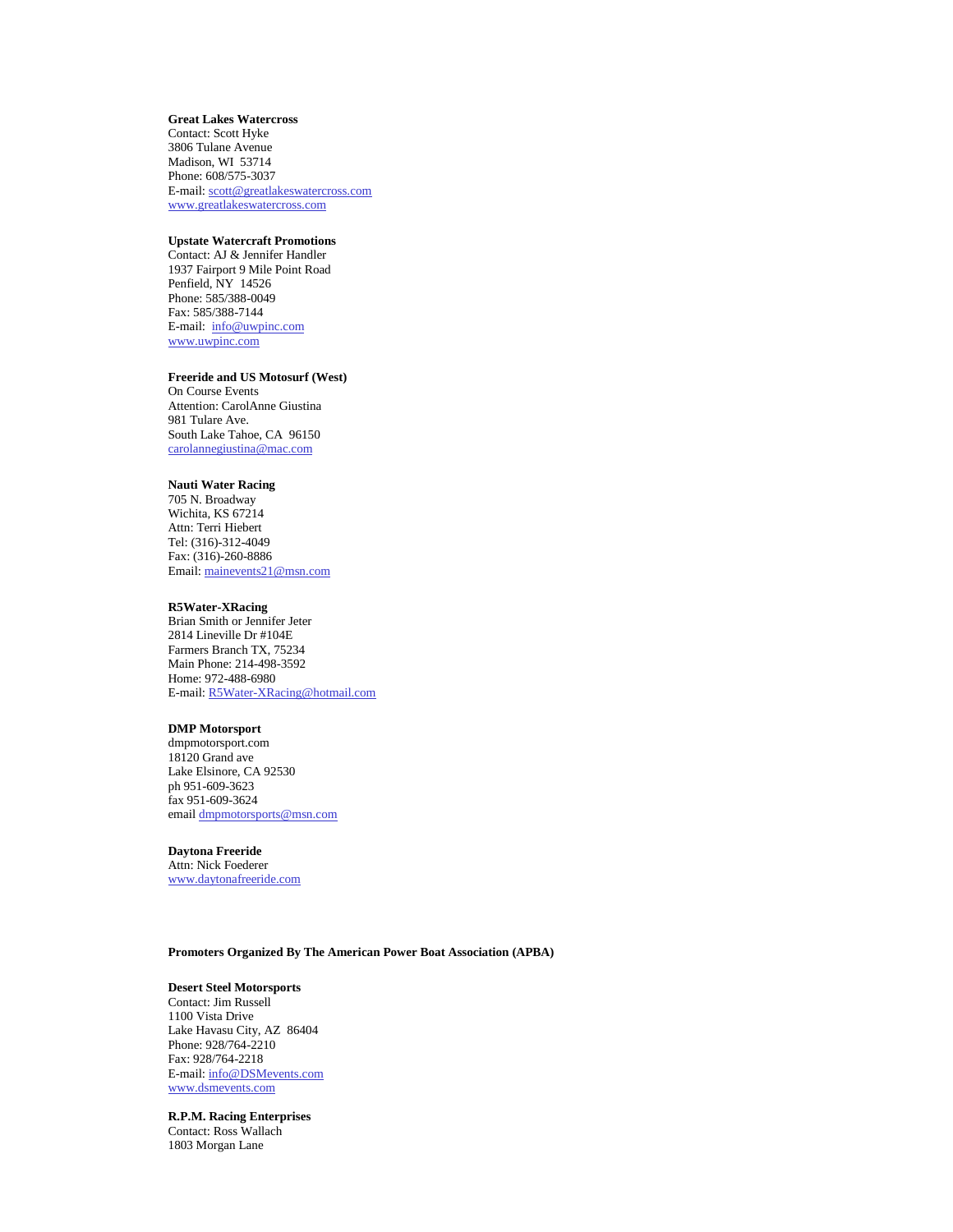Redondo Beach, CA 90278 Phone: 310/ 318-4012 Fax: 310/372-7427 E-mail[: rossdboss26@yahoo.com](mailto:rossdboss26@yahoo.com) [www.scscracing.com](http://www.scscracing.com/)

### **PM Sports Marketing**

Contact: Patrick Mell 49734 Maurice Drive Chesterfield, MI 48047 Phone: 586/598-2856 Fax: 586/773-6490 E-mail[: patrickmell@aol.com](mailto:patrickmell@aol.com) [www.pwcfun.com](http://www.pwcfun.com/)

#### **Hammertime Promotions**

Contact: Jacque Bryant 5225 East 225th Street Noblesville, IN 46062 Phone: 317/877-0789 E-mail[: jbryant@watercross.com](mailto:jbryant@watercross.com) [www.watercross.com](http://www.watercross.com/)

### **Surf and Turf Promotions**

Contact: Mike Young 1007 76th Street Bradenton, FL 34209 Phone: 850/376-5495 E-mail[: mpyoungjr@aol.com](mailto:mpyoungjr@aol.com) [www.pwcfun.com](http://www.pwcfun.com/)

### 25.1 COMPETITION CLASSES (IJSBA)

- 25.1.1 The following competition classes are typical of what may be offered at IJSBA-sanctioned events. Event promoters have the option to decide which classes are offered depending on local interest. Competitors should contact event promoters for information regarding the specific classes that will be offered.
- 25.1.2 Riders intending to compete at national tour or world championship events and/or qualifiers should be aware of the specific rules and classes applicable to those events. For information regarding national and world championship classes, go to www.ijsba.com.
- 25.1.3 For a watercraft to be eligible for competition in Regional and National events in the United States, the manufacturer must produce a minimum of 500 (200 for Ski Division) identically manufactured units of a model and make those units available for sale through the manufacturer's normal means of U.S. distribution (see Homologation).

Beginner Ski Women Ski Veterans Ski Ski Lites Ski Stock Ski Limited Ski Open Ski Modified /GP

Sport Spec Sport Modified

Beginner Runabout Women Runabout Veterans Runabout Masters Runabout Runabout Lites Runabout Stock Runabout Limited Runabout Open Runabout Modified /GP (Popular Additional Runabout Distinctions: 800cc, 1300cc, Normally Aspirated, Classic)

#### Freestyle

Contact IJSBA for additional class suggestions and to obtain a list of current alternative classes (i.e. Vintage Ski, 550 Superstock,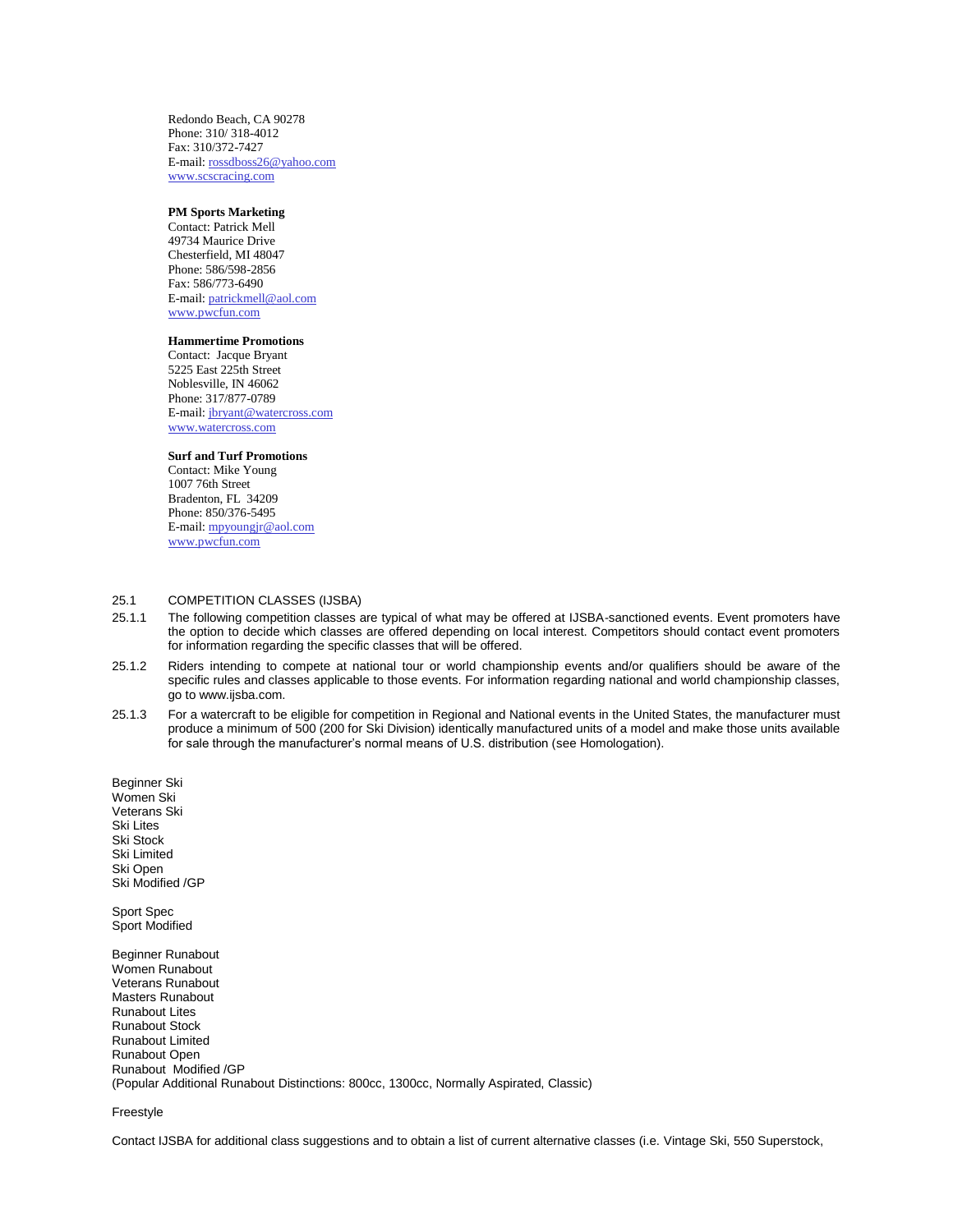X2, etc.)

Classes should be further distributed by skill designation (i.e. Novice, Expert, Pro or combined skills such as Amateur and Pro-Am. **THE IJSBA HIGHLY ADVISES AGAINST NOVICES OPERATING OPEN, MODIFIED, OR GP CLASS PWC!**

### *Note:*

In all 800cc Ski Classes, all normally aspirated two-stroke watercraft may increase engine displacement to 850cc maximum displacement.

- 25.1.4 FOUR STROKE ELIGIBILITY CHART
- 26.1 RELEASE AND WAIVER OF LIABILITY
- 26.1.1 The following is a condition of participation. Every participant will be required to sign the release and waiver form at each IJSBA-sanctioned event before participating.

### RELEASE AND WAIVER OF LIABILITY, ASSUMPTION OF RISK AND INDEMNITY AGREEMENT FOR IJSBA EVENTS

**I Assume the risk of serious injury or death. Personal Watercraft racing is a high speed activity where numerous persons are navigating a very tight buoy course in a competitive and aggressive manner. Personal Watercraft do not have brakes, water spray frequently causes limited visibility, and changing water conditions make for an inconsistent atmosphere in all parts of the race course. Collisions are frequent as are mechanical failures, spin outs, loss of control, and mental errors. Endurance and Freeride/Freestyle activities carry equal dangers and risks as closed course. It is a strong possibility that I will be injured, or even killed, while participating in a Personal Watercraft competition and I still chose to participate in this event despite this possibility:\_\_\_\_\_\_\_\_ (Initials).** IN CONSIDERATION of being permitted to compete, officiate, observe, work for, or participate in any way in the EVENT(S) or being permitted to enter for any purpose any RESTRICTED AREA (defined as any restricted area requiring special authorization, credentials or permission to enter or any area which admission by the general public is restricted or prohibited including but not limited to the competition area), EACH OF THE UNDERSIGNED, for himself, his personal representatives, heirs and next of kin:

1. Acknowledges, agrees and represents that he or she has or will immediately upon entering any of such RESTRICTED AREAS, and will continuously thereafter, inspect the RESTRICTED AREAS which he or she enters. He or she further agrees and warrants that if at any time he or she is in or about RESTRICTED AREAS and feels anything to be unsafe, he or she will immediately advise the officials of such and will leave the RESTRICTED AREAS and/or refuse to participate further in the EVENT(S).

2. Acknowledge that this event is not produced by the IJSBA. This event is produced by an independent promoter who is responsible for all safety aspects of the event. The skill levels, speeds, track size, experience/inexperience of participants may be drastically different from other sanctioned events and rhere may be a higher frequency of aggressiveness and competitiveness as well as a higher degree of inexperienced competitors who are more prone to errors. There is no warranty or guarantee that competitors actual skill matches the skill designated on their license and/or classification. 3. HEREBY RELEASE, WAIVES, DISCHARGES AND COVENANTS NOT TO SUE the International Jet Sports Boating Association, Inc. (IJSBA), the promoters, participants, racing associations, other sanctioning organizations, or any subdivisions thereof, track operators, course owners, officials, riders, pit crews, rescue personnel, any persons in any RESTRICTED AREA, promoters, sponsors, advertisers, owners or lessees of premises used to conduct the EVENT(S), premises and event inspectors, surveyors, underwriters, consultants and others who give recommendations, directions or instructions or engage in risk evaluation or loss control activities regarding the premises or EVENT(S) and each of them, their directors, officers, agents and employees, all for the purposes herein referred to as "Releasees," FROM ALL LIABILITY TO THE UNDERSIGNED, his personal representatives, assigns, heirs and next of kin FOR ANY AND ALL LOSS OR DAMAGE, AND ANY CLAIM OR DEMANDS THEREFORE ON ACCOUNT OF INJURY TO THE PERSON OR PROPERTY OR RESULTING IN DEATH OF THE UNDERSIGNED ARISING OUT OF OR RELATED TO THE EVENT(S), WHETHER CAUSED BY THE NEGLIGENCE OF THE RELEASEES OR OTHERWISE.

4. HEREBY AGREES TO INDEMNIFY AND SAVE AND HOLD HARMLESS the Releasees and each of them FROM ANY LOSS, LIABILITY, DAMAGE OR COST they may incur arising out of or related to the EVENT(S) WHETHER CAUSED BY THE NEGLIGENCE OF THE RELEASEES OR OTHERWISE.

5. HEREBY ASSUMES FULL RESPONSIBILITY FOR ANY RISK OF BODILY INJURY, DEATH OR PROPERTY DAMAGE arising out of or related to the EVENT(S) WHETHER CAUSED BY THE NEGLIGENCE OF THE RELEASEES OR OTHERWISE.

6. HEREBY ACKNOWLEDGES THAT THE ACTIVITIES OF THE EVENT(S) ARE VERY DANGEROUS and involve the risk of serious injury and/or death and/or property damage. Each of THE UNDERSIGNED also expressly acknowledges that INJURIES RECEIVED MAY BE COMPOUNDED OR INCREASED BY NEGLIGENT RESCUE OPERATIONS OR PROCEDURES OF THE RELEASEES.

7. HEREBY agrees that this Release and Waiver of Liability, Assumption of Risk and Indemnity Agreement extends to all acts of negligence by the Releasees, INCLUDING NEGLIGENT RESCUE OPERATIONS and is intended to be as broad and inclusive as is permitted by the laws of the Province or State in which the EVENT(S) is/are conducted and that if any portion thereof is held invalid, it is agreed that the balance shall, notwithstanding, continue in full legal force and effect.

8. HEREBY UNDERSTANDS that the International Jet Sports Boating Association does not provide competitors or participants with any insurance policy against accidents, injury, or death.